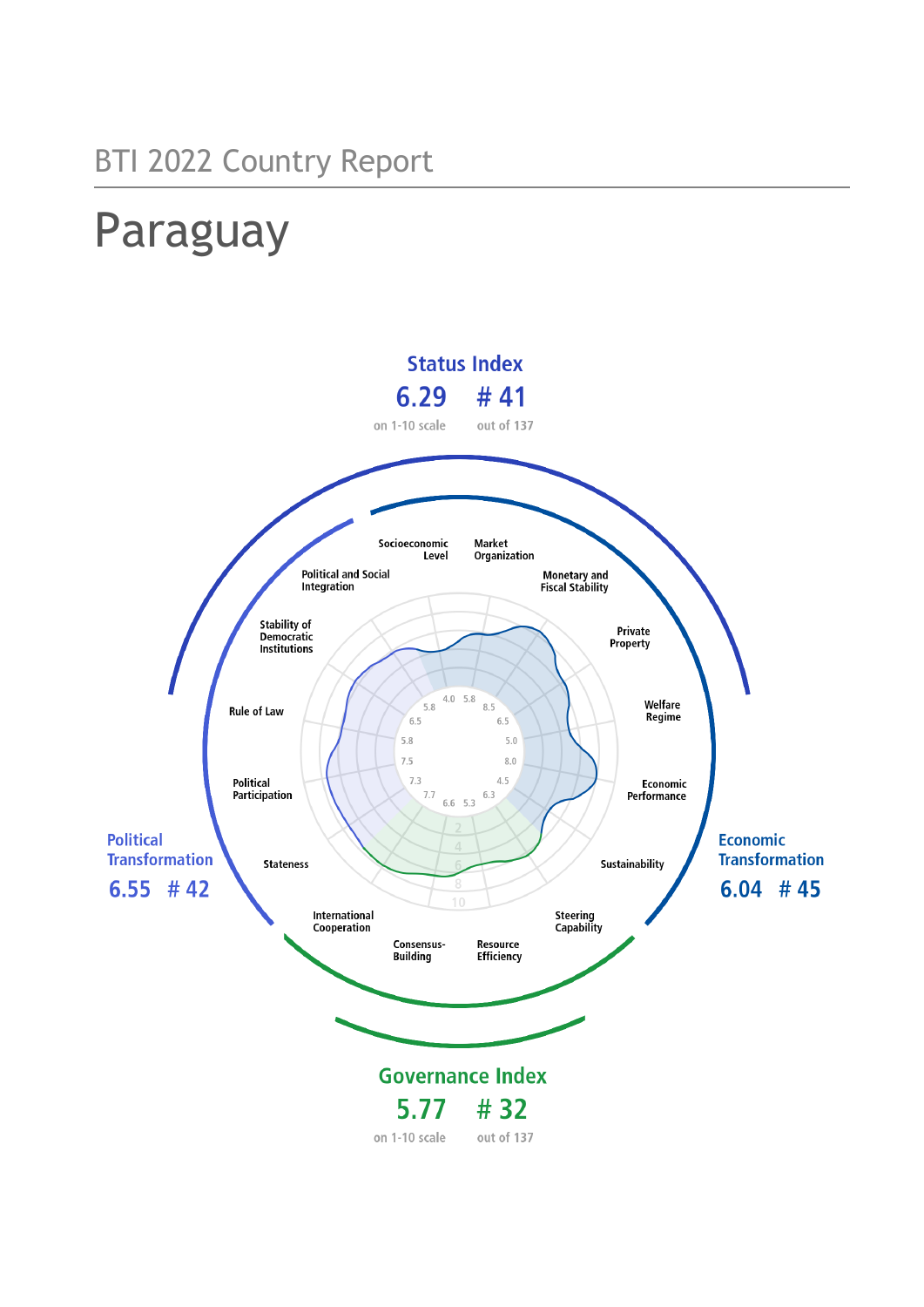This report is part of the **Bertelsmann Stiftung's Transformation Index (BTI) 2022**. It covers the period from February 1, 2019 to January 31, 2021. The BTI assesses the transformation toward democracy and a market economy as well as the quality of governance in 137 countries. More on the BTI at [https://www.bti-project.org.](https://www.bti-project.org/)

Please cite as follows: Bertelsmann Stiftung, BTI 2022 Country Report — Paraguay. Gütersloh: Bertelsmann Stiftung, 2022.

This work is licensed under a **Creative Commons Attribution 4.0 International License**.

#### **Contact**

Bertelsmann Stiftung Carl-Bertelsmann-Strasse 256 33111 Gütersloh Germany

**Sabine Donner** Phone +49 5241 81 81501 sabine.donner@bertelsmann-stiftung.de

**Hauke Hartmann** Phone +49 5241 81 81389 hauke.hartmann@bertelsmann-stiftung.de

**Claudia Härterich** Phone +49 5241 81 81263 claudia.haerterich@bertelsmann-stiftung.de

#### **Sabine Steinkamp** Phone +49 5241 81 81507 sabine.steinkamp@bertelsmann-stiftung.de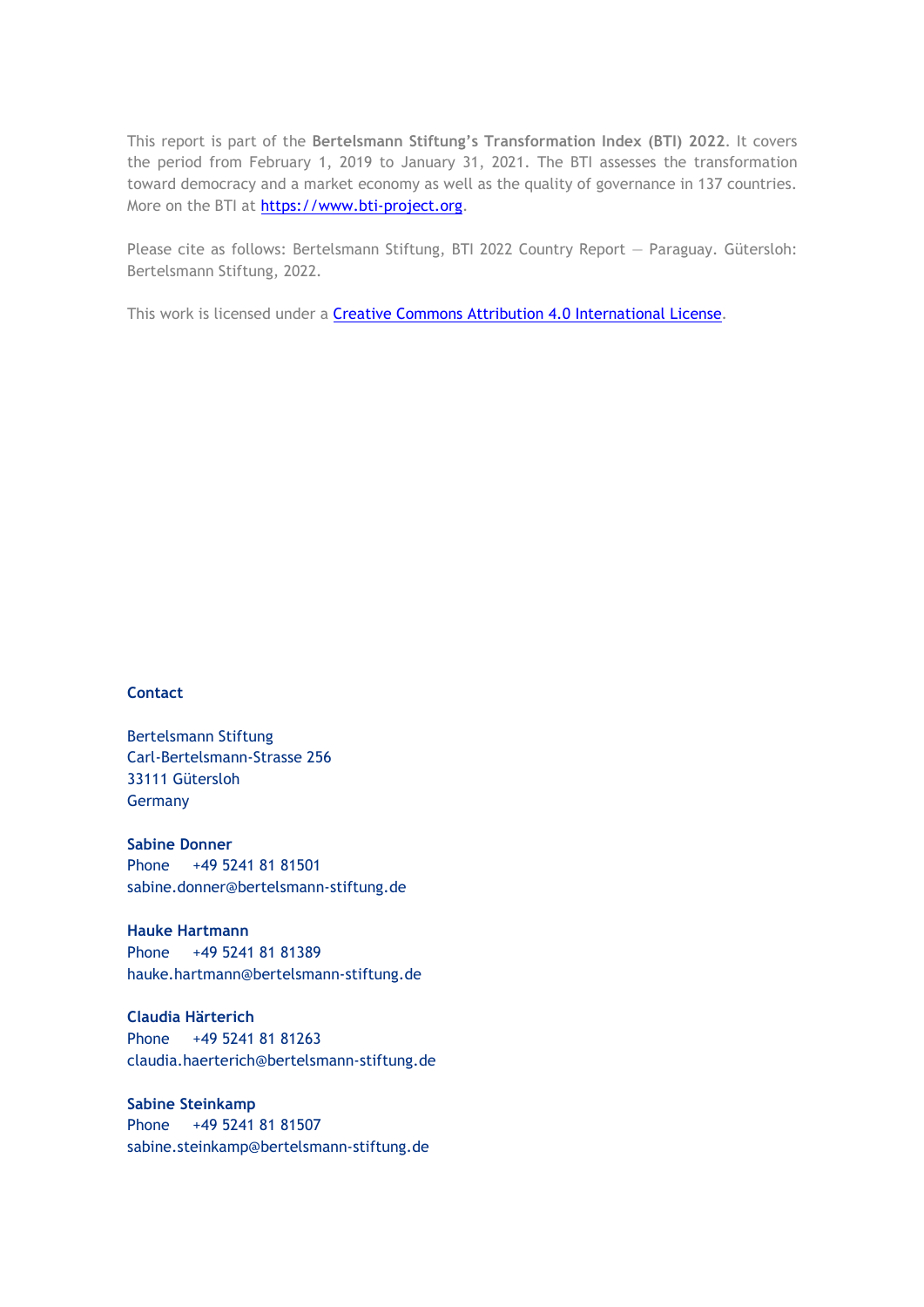#### **Key Indicators**

| Population               | M      | 7.1  | HDI.                           | 0.728 | GDP p.c., PPP $\ S$          | 13013 |
|--------------------------|--------|------|--------------------------------|-------|------------------------------|-------|
| Pop. growth <sup>1</sup> | % p.a. | 1.2  | HDI rank of 189                | 103   | Gini Index                   | 45.7  |
| Life expectancy          | vears  | 74.3 | UN Education Index             | 0.638 | Poverty <sup>3</sup><br>$\%$ | 4.5   |
| Urban population %       |        | 62.2 | Gender inequality <sup>2</sup> | 0.446 | Aid per capita $\sqrt{5}$    | 18.4  |
|                          |        |      |                                |       |                              |       |

Sources (as of December 2021): The World Bank, World Development Indicators 2021 | UNDP, Human Development Report 2020. Footnotes: (1) Average annual growth rate. (2) Gender Inequality Index (GII). (3) Percentage of population living on less than \$3.20 a day at 2011 international prices.

### Executive Summary

In April 2018, the Colorado Party again won the presidential election. The new president, Mario Abdo Benítez, assumed the presidency in August 2018. He belongs to the more conservative wing of the Colorado Party. He was therefore not expected to introduce fundamental reforms to modernize the state and confront social inequality. President Abdo's party does not have a majority in the Senate (only in the House of Representatives) and is split into two factions, one of which supports former President Cartes.

In his first year in office, President Abdo managed to push through a small reform to simplify the tax system but did not raise the very low taxes in Paraguay. The president plans to renegotiate a treaty with Brazil over the binational hydropower plant Itaipú, which expires in 2023. A secret agreement negotiated in 2019 that established the operating conditions of Itaipú until 2023 caused public protests when it came to light. It was rejected by a majority in Congress because it represented additional costs for Paraguay. Only Brazil's willingness to annul the agreement and the resignation of some of those responsible for the negotiations saved President Abdo from an impeachment in August 2019. In an opinion poll, almost 70% rated his work during his first year in office as bad or very bad.

In 2019, the Paraguayan economy stagnated as a result of lower agricultural yields due to adverse weather, and lower energy production in its hydropower plants. The government reacted to the economic slump by making the fiscal stability requirements more flexible and by taking on more foreign debt through issuing sovereign bonds. The COVID-19 pandemic caught the Paraguayan economy in a moment of economic recovery. The economic slump was less pronounced, as agriculture, Paraguay's main export sector, was less affected by the economic impact of the pandemic. The government also tried to mitigate the economic consequences of the pandemic by increasing social assistance benefits. Lower government revenues were compensated for through the renewed issue of sovereign bonds. For this purpose, with the approval of Congress, the law on fiscal stability was temporarily suspended. The Paraguayan economy is expected to return to precrisis levels in 2021.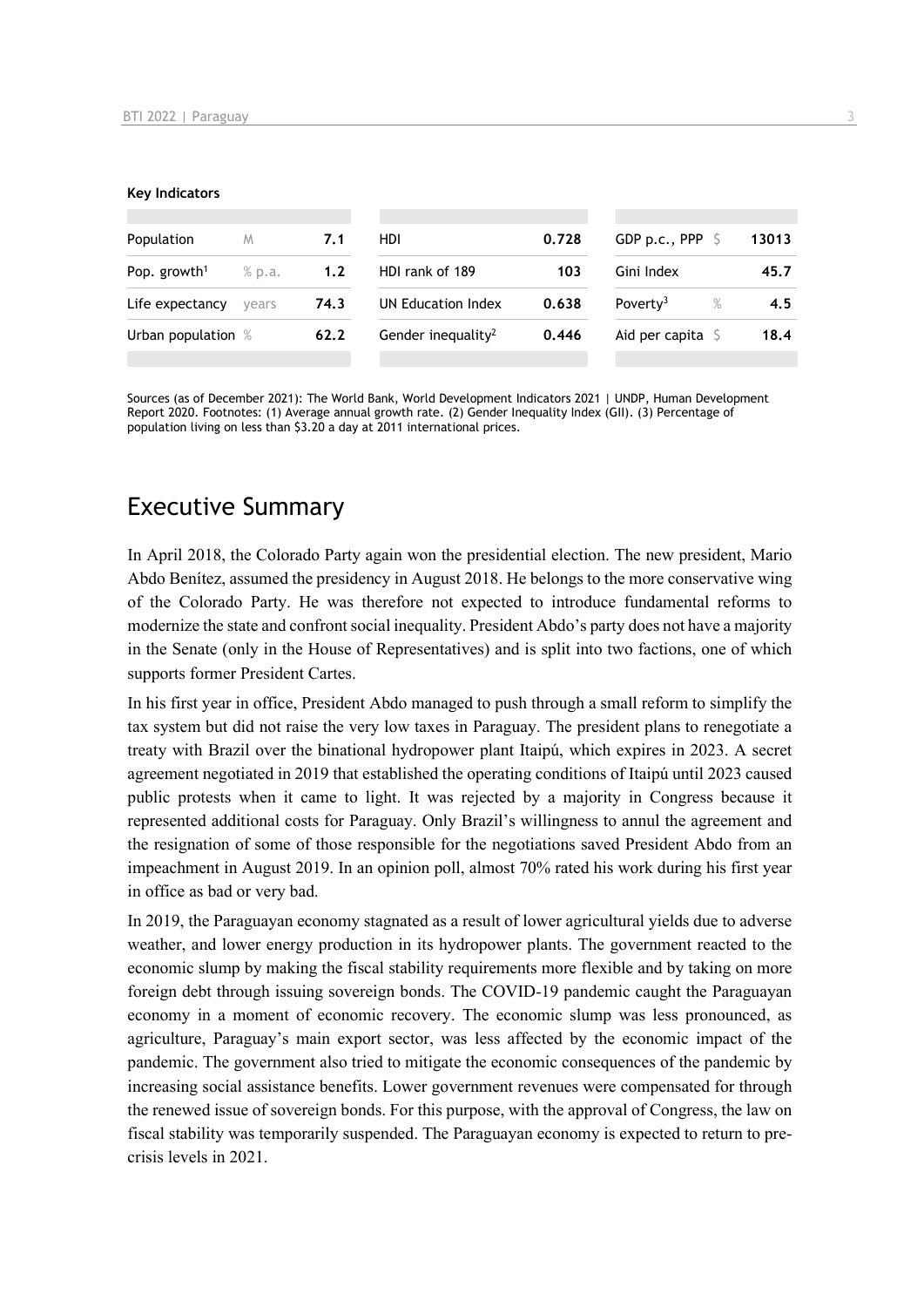When the COVID-19 pandemic broke out in March 2020, the government reacted relatively quickly and efficiently. The number of people infected, and the number of deaths, was relatively low compared to other Latin American countries. At the end of January 2021 Paraguay registered 131,000 confirmed cases of COVID-19 and 2,680 deaths caused (38.54 deaths per 100,000). Due to the COVID-19 pandemic, the municipal elections scheduled for November 2020 were postponed (with the approval of Congress) until October 2021.

### History and Characteristics of Transformation

Following elite power struggles, Paraguay's at times turbulent democratic transformation began in 1989 after 35 years of dictatorship under General Alfredo Stroessner. It was shaped by extensive continuity among the elites in politics and the bureaucracy (public administration, military and judiciary) tied together in the still-governing Colorado Party. The era of Presidents Rodríguez (1989–1993) and Wasmosy (1993–1998) was characterized by political instability and turmoil, and by the powerful role of the military. In 1996, a putsch by General Lino Oviedo, the commander-in-chief under President Wasmosy, failed. On March 28, 1999, President Raúl Cubas Grau – considered to be the puppet of General Oviedo – resigned to avoid impeachment for his alleged role in the murder of Vice President Luis María Argaña. The head of the Chamber of Senators, Luis Ángel González Macchi, was sworn in as the new president for the remainder of the term.

In August 2003, Nicanor Duarte Frutos of the Colorado Party assumed office. Despite high approval rates, however, Duarte's structural-reform push dissipated over the course of his term and politics refocused on power struggles within the Colorado Party. In April 2008, after 61 years of Colorado Party domination, opposition candidate Fernando Lugo, bishop emeritus of San Pedro Lugo, won the presidential election, but his coalition failed to win a majority in Congress. Most of his legal initiatives in the area of social politics were blocked. Lugo's support base was further weakened after the eviction of landless farmers from a property occupied in the department of Canindeyú ended with a shootout that killed six police officers and 11 farmers. In June 2012, Congress removed Lugo from office, and Vice President Federico Franco was sworn in for the rest of the presidential term ending in August 2013.

The 2013 general elections brought the Colorado Party back to power. President Horacio Cartes squandered much of his political capital trying to modify the constitution to make his re-election possible, which provoked massive political protests and conflicts between and within political parties. Demonstrators set the Congress building on fire and a member of the Liberal Party was assassinated by the police. In the end, President Cartes had to renounce his re-election bid. One of his major opponents within the party, Senator Mario Abdo Benítez, won the 2018 presidential election. With 17 out 45 seats the Colorado Party does not have a majority in the Senate. While the Colorados have a majority in the Chamber of Deputies, this does not mean that the party will always vote unanimously for the president's proposals. The party is divided between the supporters of President Abdo and the factions of former President Cartes.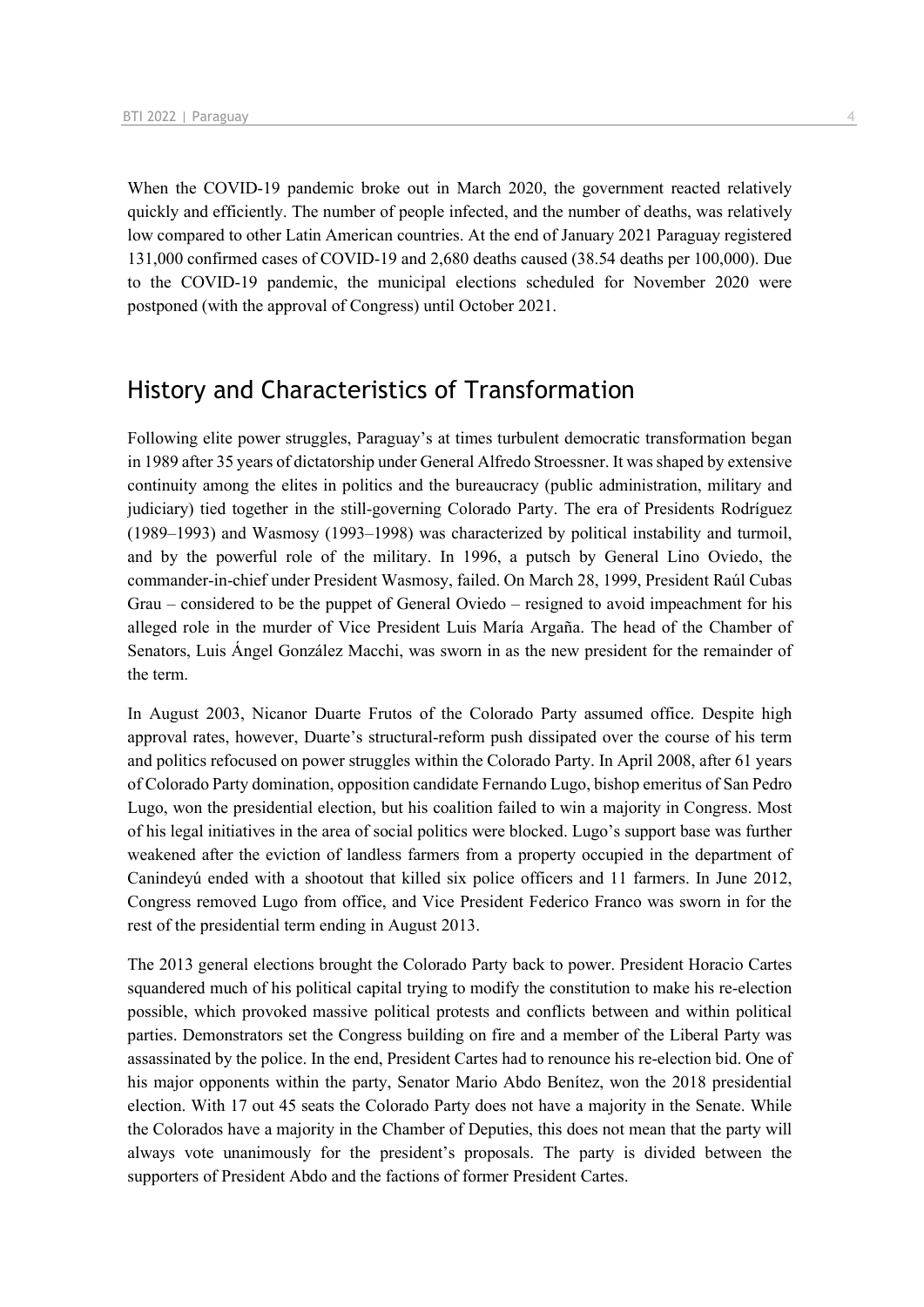Over these periods, Paraguay has been able to stabilize its democratic system, but serious deficiencies remain. Progress has been made in strengthening the electoral regime and neutralizing the military's veto power, but the rule of law remains weak and progress in fighting corruption has been sparse.

Regarding economic transformation, Paraguay has largely maintained its free-market model, based on agricultural production and exports and hydroelectric power plants, with few mechanisms to ensure greater equality and a still huge informal sector. Apart from the Lugo episode, Colorado governments were in office for the entire period and almost all followed a similar line: maintaining macroeconomic stability, low taxes (especially for agribusiness), and financing infrastructure projects and the budget deficit with sovereign bonds. An important milestone was the Fiscal Responsibility Law (FRL) passed by the Cartes government in 2013, which limits the budget deficit (to 1.5% of GDP), the growth of current primary spending, and current spending in election years. In the area of social policy, the CCT program Tekoporã has been in place since 2005 to achieve greater transparency and accountability in social assistance.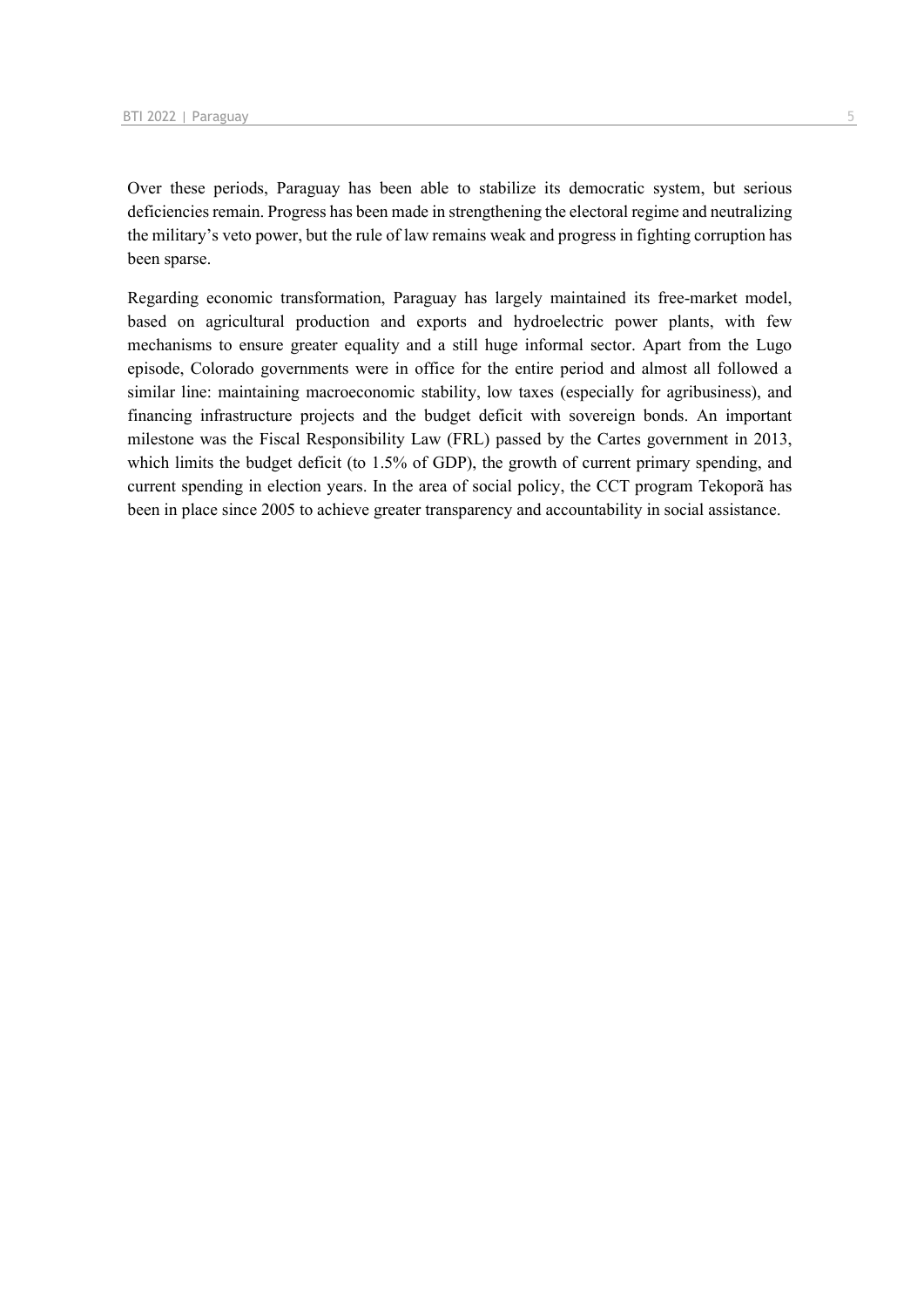The BTI combines text analysis and numerical assessments. The score for each question is provided below its respective title. The scale ranges from 1 (worst) to 10 (best).

### Transformation Status

### I. Political Transformation

#### **1 | Stateness**

In principle, the state maintains a monopoly on the use of force nationally. However, especially in border areas and in the northeastern region, the Chaco, the state presence is weaker. Large areas of the country are sparsely populated; border controls as well as airspace controls are few.

In the tri-border area where Paraguay, Argentina and Brazil meet, near the border city of Ciudad del Este and in the department of Amambay around its capital, Pedro Juan Caballero, state institutions have failed to curb arms smuggling, drug-trafficking and illegal immigration. The public security situation has deteriorated in some parts of these regions, with police forces unable to control violence related to drug-trafficking organizations. The First Capital Command (Primeiro Comando da Capital, PCC), which according to Insight Crime is Brazil's largest and best-organized criminal organization and controls drug-trafficking routes between Brazil, Bolivia and Paraguay, is also active here, fighting for control with the Comando Vermelho (CV) and local criminal groups. Police forces are easily outgunned by Brazilian criminal groups.

The government of the United States sees Paraguay as a center for money-laundering, due to deficiencies in interagency cooperation and the lack of effective control and enforcement capacities. While more drugs were seized and illicit crops eradicated in 2019 (U.S. International Narcotics Control Strategy Report 2020), Paraguay is still one of the principal producers of marijuana in Latin America and a significant transit country for drugs (cocaine) from the Andean countries. Traffickers exploit the country's porous borders, clandestine airstrips, lack of airspace control, extensive internal waterways, and under-resourced, often corrupt law enforcement and judicial officials to transit cocaine, primarily to Brazil.

Since its founding in 2008, the Paraguayan People's Army (EPP) has carried out attacks in the countryside (with isolated acts in Asunción). The group has attacked military and police outposts and patrols, private-security guards, and ranchers; has

#### Question Score

### Monopoly on the use of force 6 $^{\prime}06$  $\frac{22}{10}$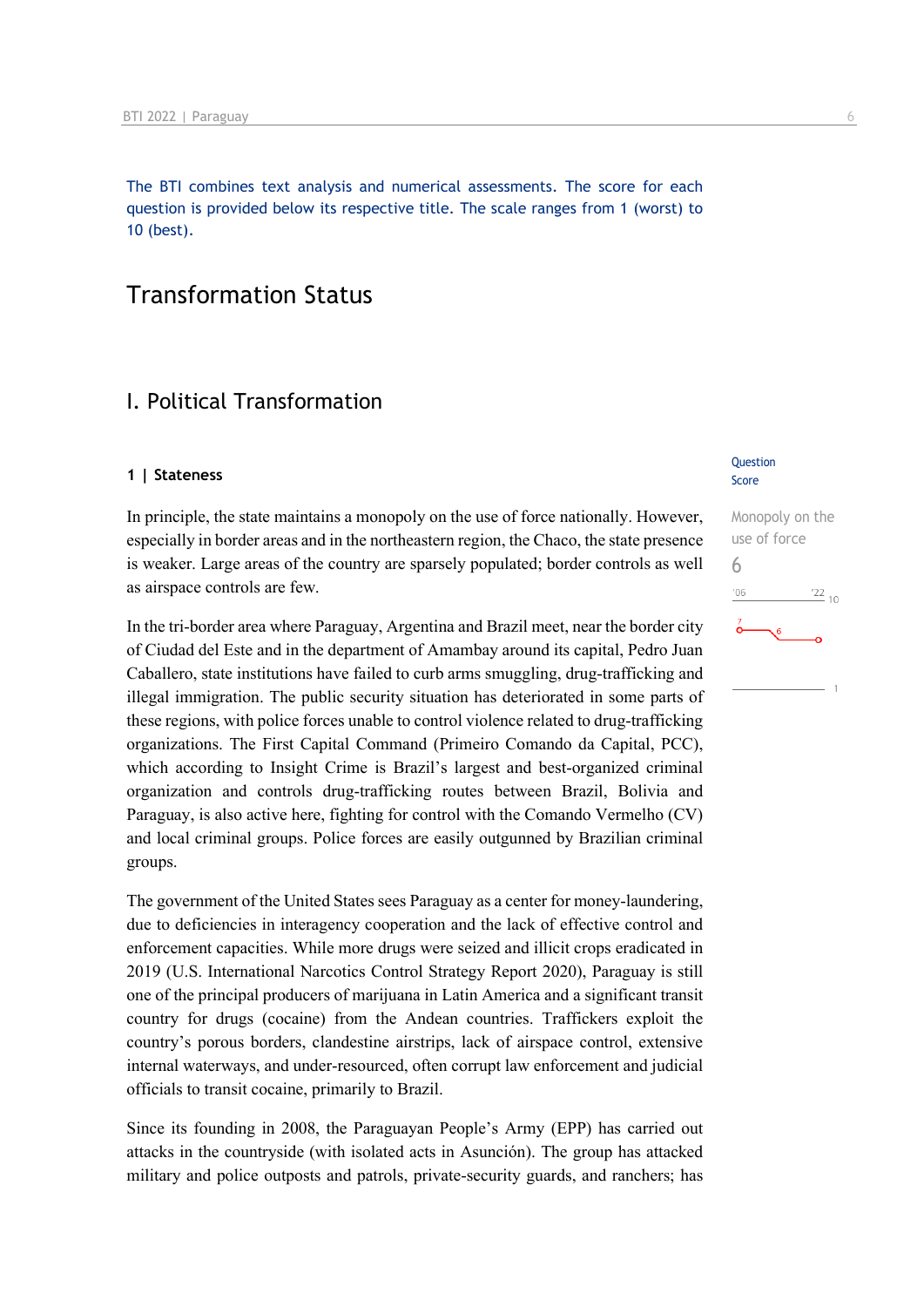kidnapped landowners in order to obtain ransom funds; and has carried out attacks with explosives. The EPP is also strongly suspected of taking part in drug-trafficking of both cocaine and marijuana and probably shields peasants cultivating marijuana. While the EPP poses no real threat to the state or government as a whole (with fewer than 100 active members), its existence reveals the ineffectiveness of state and local security forces. Despite an increase in military and police resources, successive Paraguayan governments have failed to make discernable progress in fighting the EPP.

All citizens enjoy civil rights protections in theory. In practice, however, indigenous groups' rights are often neglected by the government. This is partly because indigenous groups are small (based on the last census in 2012: approximately 120,000 people or 2% of the population, living in 493 communities, comprising 19 ethnicities and five linguistic groups) and partly because they are poorly organized. Property interests of the indigenous peoples are not adequately protected, and many have been displaced from ancestral lands. Mestizos, or citizens of mixed racial background, make up 95% of the population. The constitution recognizes Paraguay as a multicultural, bilingual country, with Guaraní and Spanish as the official languages. 90% of Paraguay's non-indigenous population speaks Guaraní as a first or second language. In 2018, 37% of the population over five years old spoke Guaraní at home, 29.3% Spanish, and 30.7% combined both languages.

There is a significant population of approximately 500,000 Brazilians in the border area (the so-called Brasiguayos). Many are landowners in possession of large parcels of arable land used for soybean production (95% is produced by Brasiguayos). The loyalty of such landowners lies more with Brazil than with the Paraguayan state, and the Brazilian government defends their interests against expropriation and expulsion. The possession of large tracts of land by foreigners adds a unique dimension to the conflict over land in Paraguay.

In a nutshell, apart from the few state conflicts based on issues of social exclusion, the nation-state is widely accepted. Access to citizenship and naturalization is not denied to particular groups.

Church and state are separate according to the constitution, which proclaims that there is no official state religion. The constitution declares that the relationship between the state and the Roman Catholic Church is based on independence, cooperation, and autonomy (Article 24). As a pressure group, the Catholic Church has considerable influence over certain subjects discussed in bills introduced by Congress, such as abortion, divorce and gay marriage. Both Chambers of Congress (in December 2018 and March 2019) and various municipalities have passed resolutions that they are "pro-life and pro-family." The Catholic Church is consistent in voicing its concern about corruption, social inequality and poverty, as well as the system of justice in Paraguay.



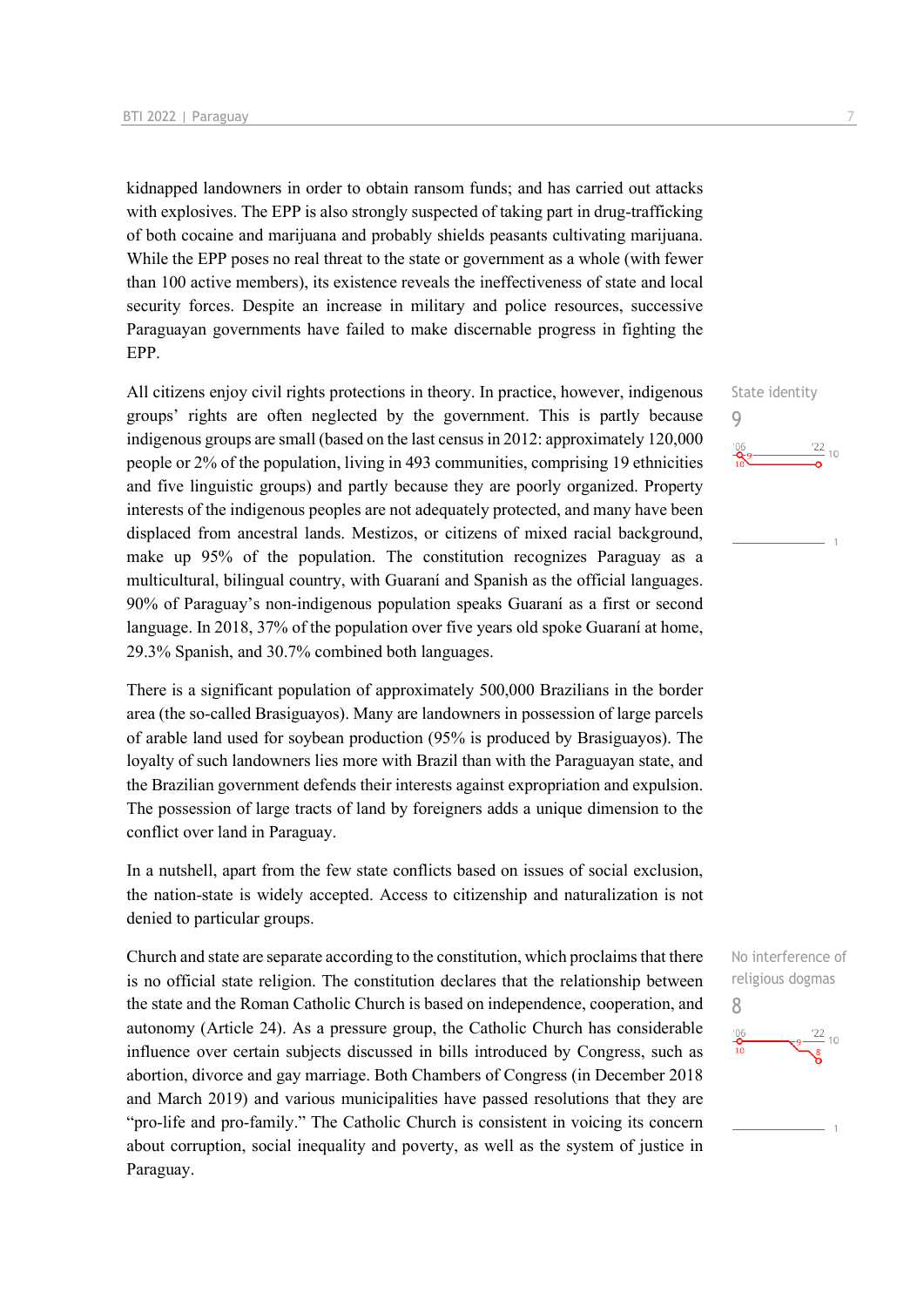During the review period religious groups from within the Catholic Church and from other religious denominations have been very influential on government policies and norms related to gender and sexual education, as well as to LGBTQ+ rights. These religious groups, especially from evangelical sects, are fierce lobbyists of the National Congress. They have also been granted space within Congress to conduct prayers. There is no doubt that these religious groups are gaining excessive influence and have been able to shape state policies to reflect their religious beliefs.

Approximately 88% to 90% of the population is Roman Catholic, with another 6% to 10% belonging to evangelical Protestant denominations. Other religious groups constitute less than 4% of the population. An estimated 46,000 to 100,000 people, concentrated in remote areas of the central Chaco and some eastern regions, are members of the Mennonite Church.

The state maintains a functioning basic infrastructure throughout most of the country, including staffing administrative institutions, hiring officials, administering justice as well as developing and implementing government policies. However, corruption and the political colonization of the administration have affected the functioning of the state. The courts and law enforcement are heavily compromised because of structural corruption. In addition, there is a low state presence in the San Pedro, Amambay and Chaco Regions. The administration of basic infrastructure such as roads, water services, education and health care generally functions but is flawed in some rural areas. The health infrastructure is not sufficiently prepared for major epidemics and pandemics. 100% of the population in urban areas and 94.9% in rural areas have access to drinking water (2015). 95.5% of the population in urban areas and 78.4% in rural areas are connected to sewage systems (2015) (CEPALSTAT).

There were some COVID-19 pandemic-related service disruptions with regard to the distribution of drinking water and hand sanitizers (UNICEF database).

#### **2 | Political Participation**

The general elections on April 22, 2018, which were won by the Colorado Party's presidential candidate, were held correctly, and no party was excluded or discriminated against. The EU electoral observation mission did not register any complaints regarding systematically biased actions on the part of the electoral administration with respect to any relevant aspect of the electoral process. The actions of the Supreme Electoral Court were judged technically efficient and politically balanced. In contrast, decisions by some lower electoral tribunals have been politically biased. Small parties do not consider the electoral administration to be independent, as minority parties are excluded from positions of responsibility. The EU mission's report mentioned that indigenous voters had been hindered from participating on election day.



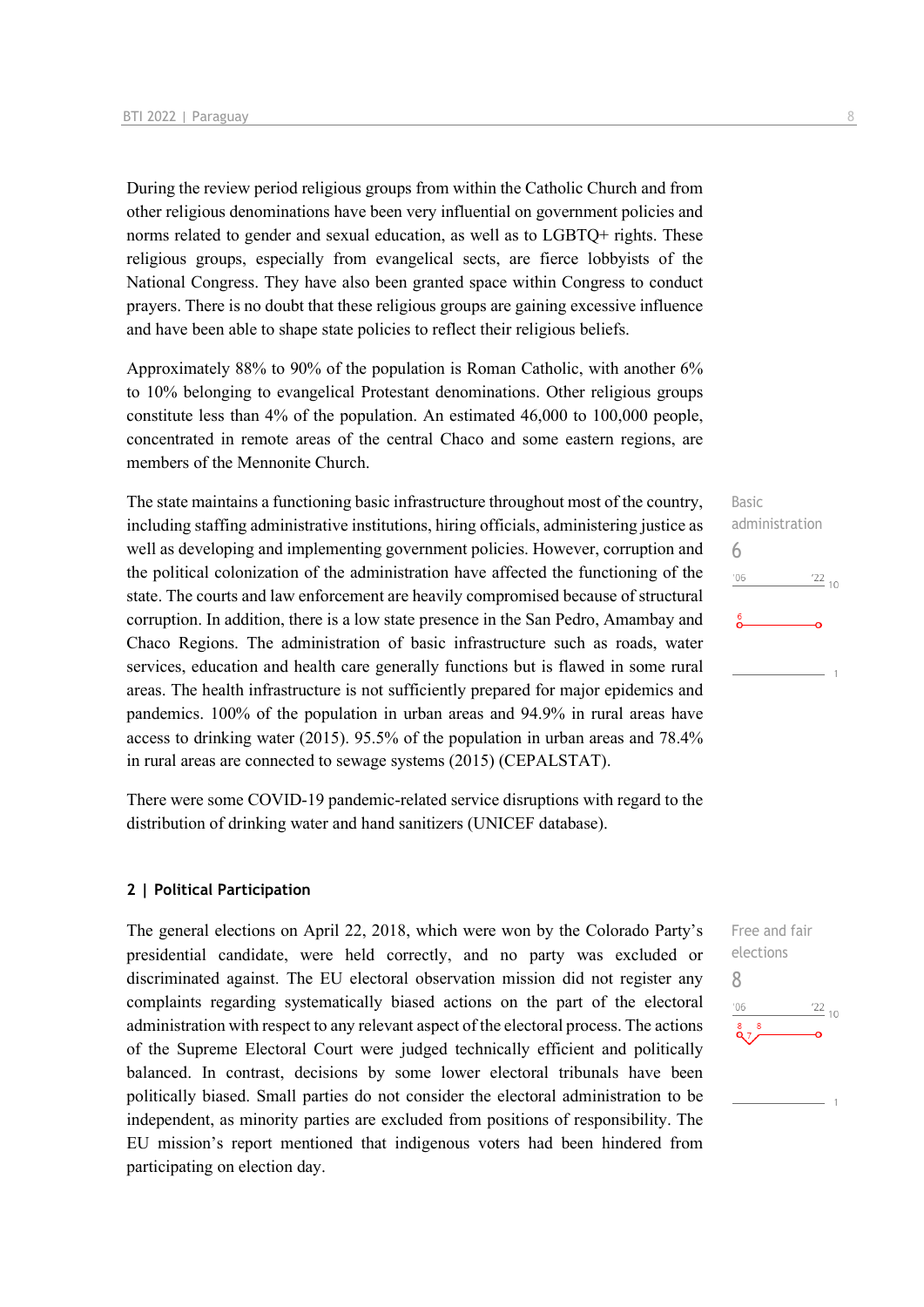Media outlets of various kinds covered the electoral campaign in a free and active manner. Before the election, the media published public opinion polls, which forecast a landslide victory for the Colorado Party candidate. In the end, he won by a slight majority (46.4% against 42.7%). It is not clear whether the opinion polls influenced the election results or electoral participation (which was quite low). The Organization of American States (OAS) electoral monitoring mission criticized the fact that, though forbidden by law, the results of exit polls were diffused while voting was still taking place.

Parties representing the entire political spectrum from right to left participated. Both freedom of assembly and freedom of expression were ensured. Turnout in the 2018 presidential election was relatively low by Paraguayan standards (61.25%, compared with 68.2% in 2013 and 65.5% in 2008). This may reflect political indifference and growing discontent with political parties that nominated candidates accused of corruption and influence trafficking. Before the election, Congress approved a law to make it more difficult to strip members of parliament of their immunity (and mandate). In addition, patronage and political dependencies (particularly in the civil service and the Supreme Electoral Court) influence the election process. Vote buying, extortion and irregularities are still practiced both in political parties' internal elections and national elections.

Limited control of campaign finances gives advantages to candidates with major economic resources. While financing of elections and parties is regulated and controlled by law, the electoral authorities do not have the administrative capacity to monitor and confirm the information parties provide. Financing of internal elections (primaries) is still unregulated.

Due to the COVID-19 pandemic the municipal elections scheduled for November 2020 have been postponed (with the approval of Congress) until October 2021. The next general elections will be held in 2023.

Democratically elected representatives have the power to govern, and the influence of veto powers, especially the military, has declined. The military is clearly subordinated to civilian government control.

Even so, due to the mobilization power and economic influence of landowners, land reform and the taxation of agricultural exports have been repeatedly blocked before such plans could be seriously debated in Congress. Representatives of these groups and their technical aides participated in the elaboration of the last tax reform (becoming law in September 2019) to avoid measures that would have obliged them to pay higher taxes.

Landowners (especially soybean producers and cattle ranchers) have sufficient power to avoid taxes altogether, and to evade those they are obliged by law to pay. Economic growth in Paraguay is based to a high degree on agribusiness. Tax revenues have not Effective power to govern 8 $\frac{22}{10}$  $^{\prime}$ OF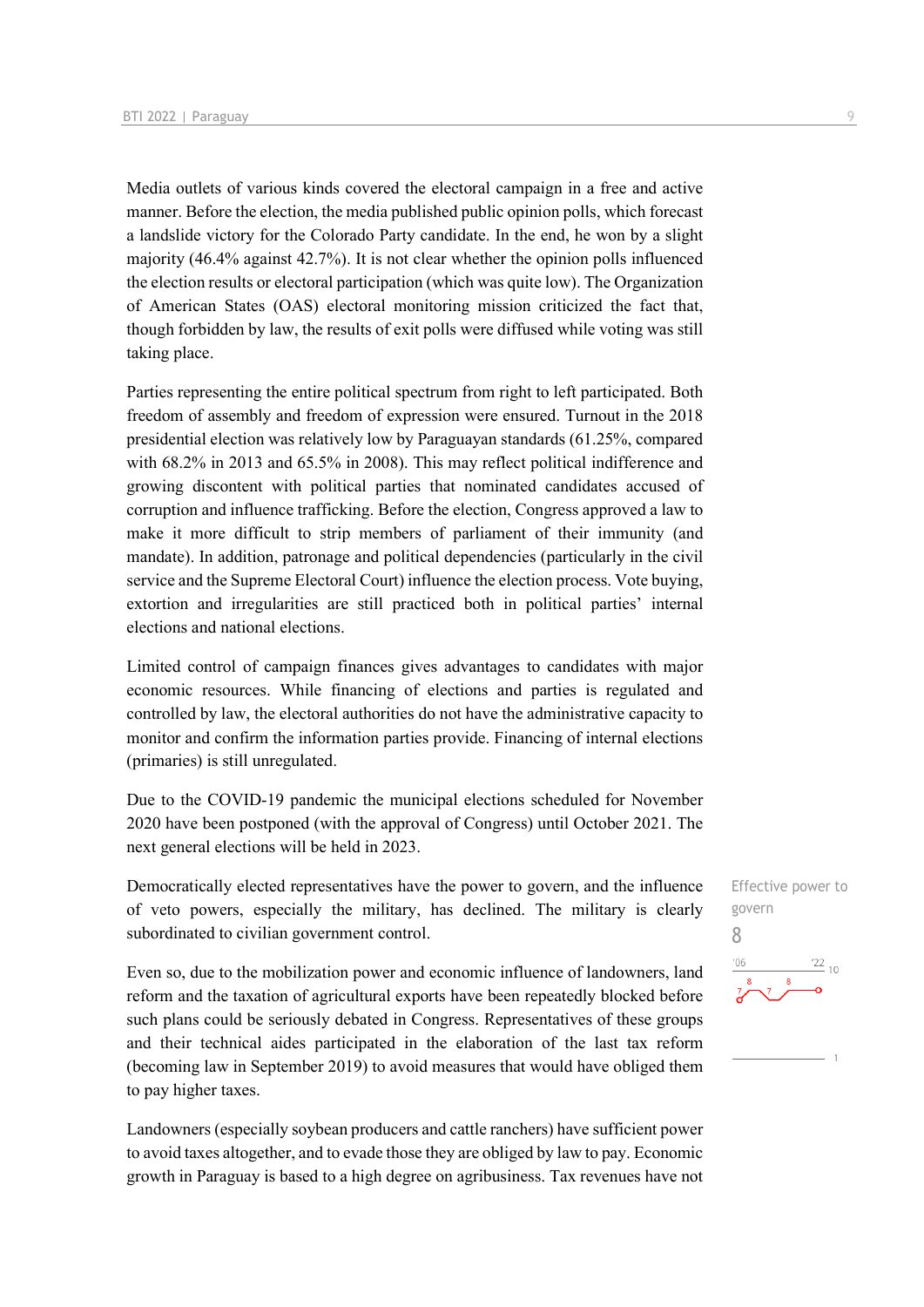increased at the same pace as GDP, an indication of significant tax evasion in rural regions. Many politicians are themselves cattle ranchers and landowners. Others have entangled interests with landowners and receive significant financial support from them for their political campaigns.

Business leaders formed an alliance with trade union leaders to oppose the conformation of a regulatory body to control the use of pension funds. A bill submitted by the executive in 2019 was rejected in Congress.

The country has a low overall rate of taxation (10% of GDP in 2018), which is clear evidence of economic pressure groups' veto power. The Brazilian government occasionally meddles in the internal affairs of Paraguay to defend the interests of its citizens (mostly landowners) who live within Paraguay's border areas.

The freedoms of association and assembly are guaranteed by the constitution. Independent political and civil society groups are generally allowed to form. However, there are legal and bureaucratic barriers to union organization due to a high minimum membership requirement. Private sector employers oppose the formation of unions. Laws that prohibit discrimination against unions are not always enforced. Rights violations and anti-union practices remain commonplace, both in the private and public sectors. Labor legislation does not promote trade union activities. The government does not always respect unions' freedom of association and right to collective bargaining. The level of unionization is around 6.5% of the formal labor force (but significantly higher in the public sector).

Farmers have primarily organized around the land problem and more recently have demanded a comprehensive agrarian policy for smallholders. The main organization is the Federación Nacional Campesina (FNC). However, in total, only 4% of workers are covered by collective bargaining. In 2019 social discontent led to various demonstrations and blockades of roads by students and small farmers. The secret agreement between Paraguay and Brazil on Itaipú also led to protests by citizens. These protests and demonstrations have often led to clashes with the police and repressive measures.

Due to the COVID-19 pandemic, since March 2020 all public gatherings have been suspended. On March 16, the president declared a "state of sanitary emergency" which authorized the Ministry of Public Health and Social Welfare to provide "general preventative isolation" for the protection of public health. Amnesty International refers to several reports of ill-treatment, humiliating and/or degrading punishment in arrests by security forces who were enforcing compliance with quarantines. Human rights groups have criticized the selective enforcement of COVID-19 pandemic restrictions in relation to infractions by government members and their allies (as during the wedding of ex-president Cartes' daughter) compared with infractions by people protesting against the government. The restrictions have been extended a number of times. As of January 31, 2021, social gatherings in public of up to 100 people and for up to four hours are allowed, with a distance of two meters; a curfew is in effect from 00:00 to 05:00.

Association / assembly rights 8 $-06$  $\frac{22}{10}$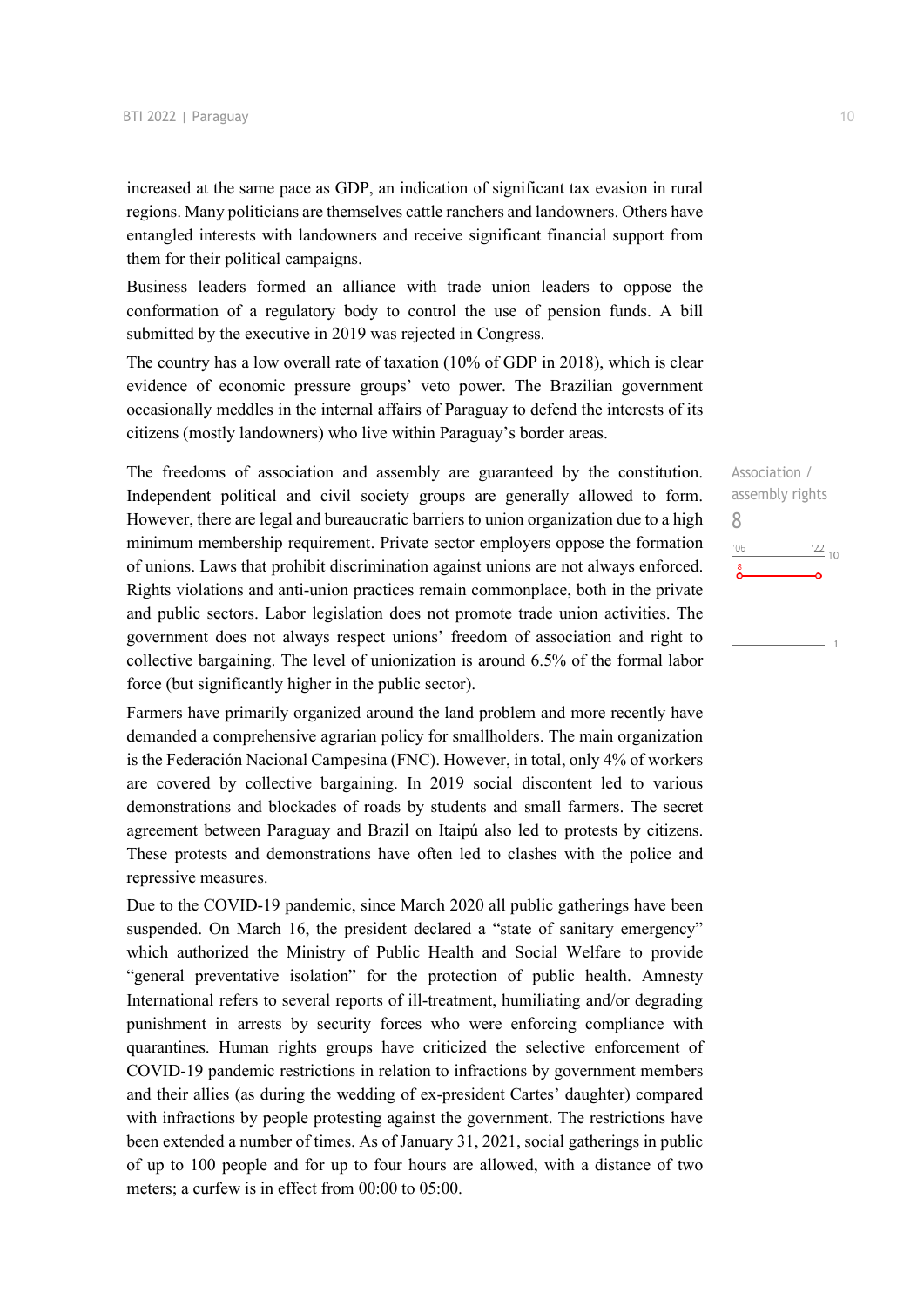Freedom of opinion and freedom of the press are constitutionally guaranteed and, in general, citizens can express their opinions freely. Reporters without Borders ranked Paraguay 99 and 100 (out of 180 countries) in the World Press Freedom Index in 2019 and 2020. There is a pluralistic media sector, including private and public radio and TV broadcasters. Generally, media pluralism is threatened by ownership concentration and the influence that political parties and economic interest groups exert over the media. Politicians and entrepreneurs have rented journalists to produce news or opinion articles favorable to their interests. There are no legal limits on media concentration, the degree of which has increased in recent years. Four media groups dominate the market, with one group linked directly to ex-President Cartes. The National Telecommunications Commission (CONATEL), which grants and denies broadcasting licenses, is not autonomous.

In 2014, a freedom of information law was introduced, requiring public institutions (including Congress) to divulge information (for example, related to salaries and contracts). Investigative journalists have used the new law to uncover networks of corruption. However, in August 2019, the government promulgated a law which shields the sworn statements of public officials and private companies that bid with the state.

Journalists critical of politicians are sometimes physically threatened. Reporters have been intimidated, especially when they focus on corruption or organized crime (particularly in remote border areas). Moreover, many journalists work under unstable labor and contract conditions. In July 2019, two journalists were injured by rubber bullets fired by police while covering a protest in Asunción, prompting condemnation by press freedom groups.

The government does not restrict internet access or content. 60.5% of Paraguayans report using Facebook, and 69.2% indicate using WhatsApp (Twitter 7.9%); the proportion of users of both social networks is higher than the regional average (LAPOP). 95.8% have a mobile telephone and 4.1% internet in their home. A high percentage of Paraguayans use social media (especially Facebook and Twitter) to obtain political information.

Freedom of expression 6 $-06$  $^{22}$  10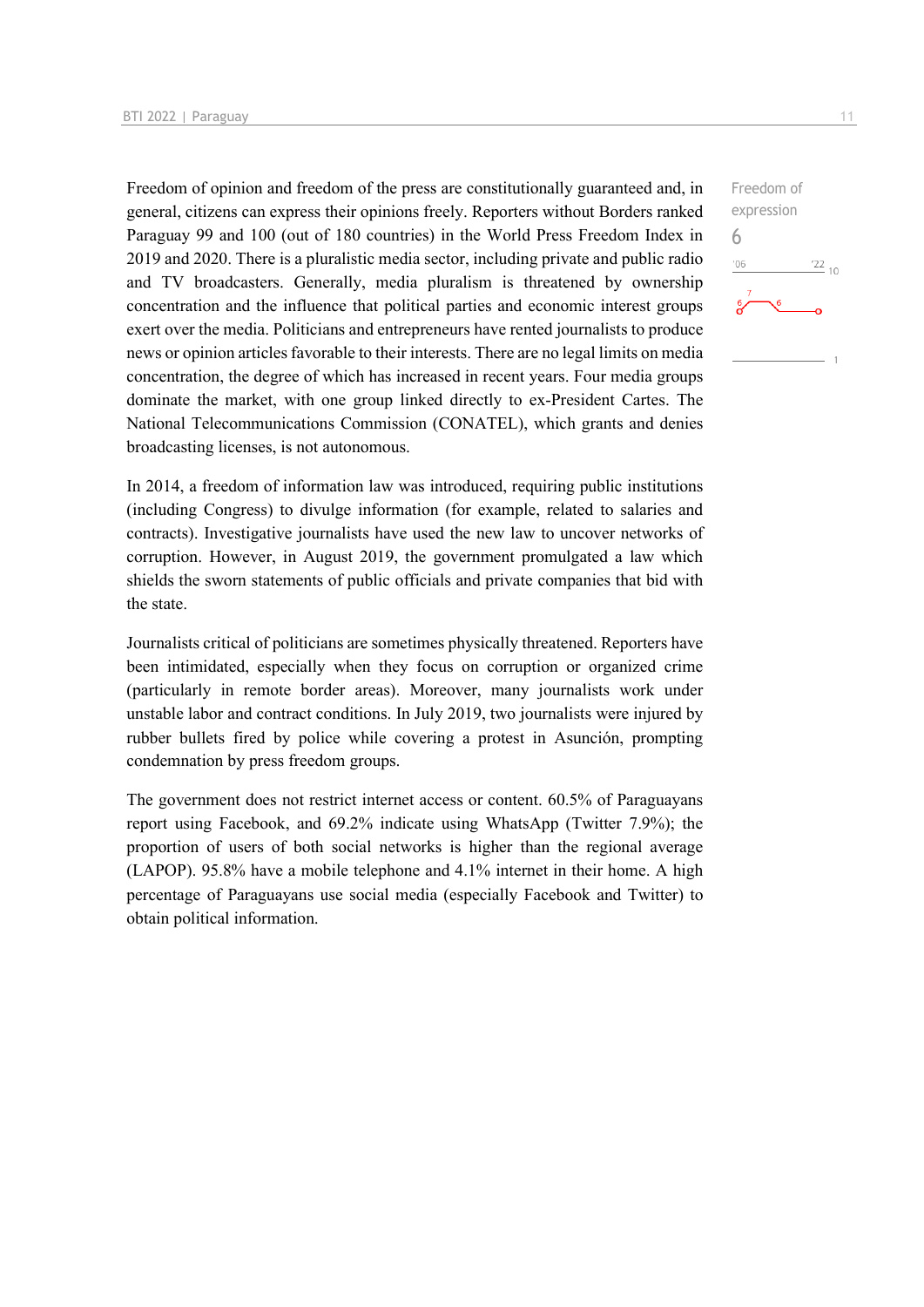#### **3 | Rule of Law**

Paraguay has enshrined the separation of powers and mutual checks and balances in its constitution. These checks and balances function particularly well when the president does not have a majority in Congress. The Supreme Court may also act independently, even though judges are selected according to political criteria and quotas. Judges' careers are dependent on the political will of Congressmen that have seats in the Jury of Prosecution ("Jurado de Enjuiciamiento") and can exert influence on court rulings. Newly elected presidents have repeatedly attempted to change the composition of the Supreme Court.

In comparison with the constitutional attributes of other Latin American presidents, the Paraguayan president is not politically strong. In 2018 and 2019, a third of the presidential vetoes (5 out of 15) were overruled by Congress (with a simple majority in both chambers) and rejected. With regard to the nomination of ministers and control over the budget, the president must adjust his policy to take account of congressional majorities. Congress can make all types of amendments to the national budget, without formally estimating state income and revenues.

While a state of emergency law was approved by Congress in late March 2020, in early April Congress also created a bicameral commission to oversee the spending of the emergency budget. While the judiciary stopped working partially due to lockdown measures in March and April 2020, there is no evidence that judicial independence has been affected by measures related to the COVID-19 pandemic.

The judiciary is the subject of - as well as an actor in - recurring power struggles at the margins of the rule of law. In some cases, these are fostered by ambiguities within the constitution itself. Undue external influence compromises the judiciary's independence, as interested parties – including the government and members of parliament – attempt to influence investigations and pressure judges and prosecutors.

In January 2021 a judge ordered the arrest of Efraín Alegre, the Liberal Party's presidential candidate in the 2013 and 2018 general elections, for not meeting bail conditions (the bail was fixed at \$21,500) in a case related to charges of illegal campaign financing (the small sum of \$14,800). Alegre maintained that the charges were fabricated. He accused Attorney General Sandra Quiñónez of advancing an arbitrary judicial process against him on behalf of former President Horacio Cartes, who had appointed her in 2018. In contrast, despite an international arrest warrant issued in Brazil for money-laundering, ex-President Cartes was not investigated in Paraguay. During Abdo's presidency five new Supreme Court judges have been appointed (between 2018 and 2020). While the first two appointments met with broad approval, traditional practices seem to be in evidence for the next three appointments. The vast majority of judges (5 of 7) are considered sympathizers of the Colorado Party.



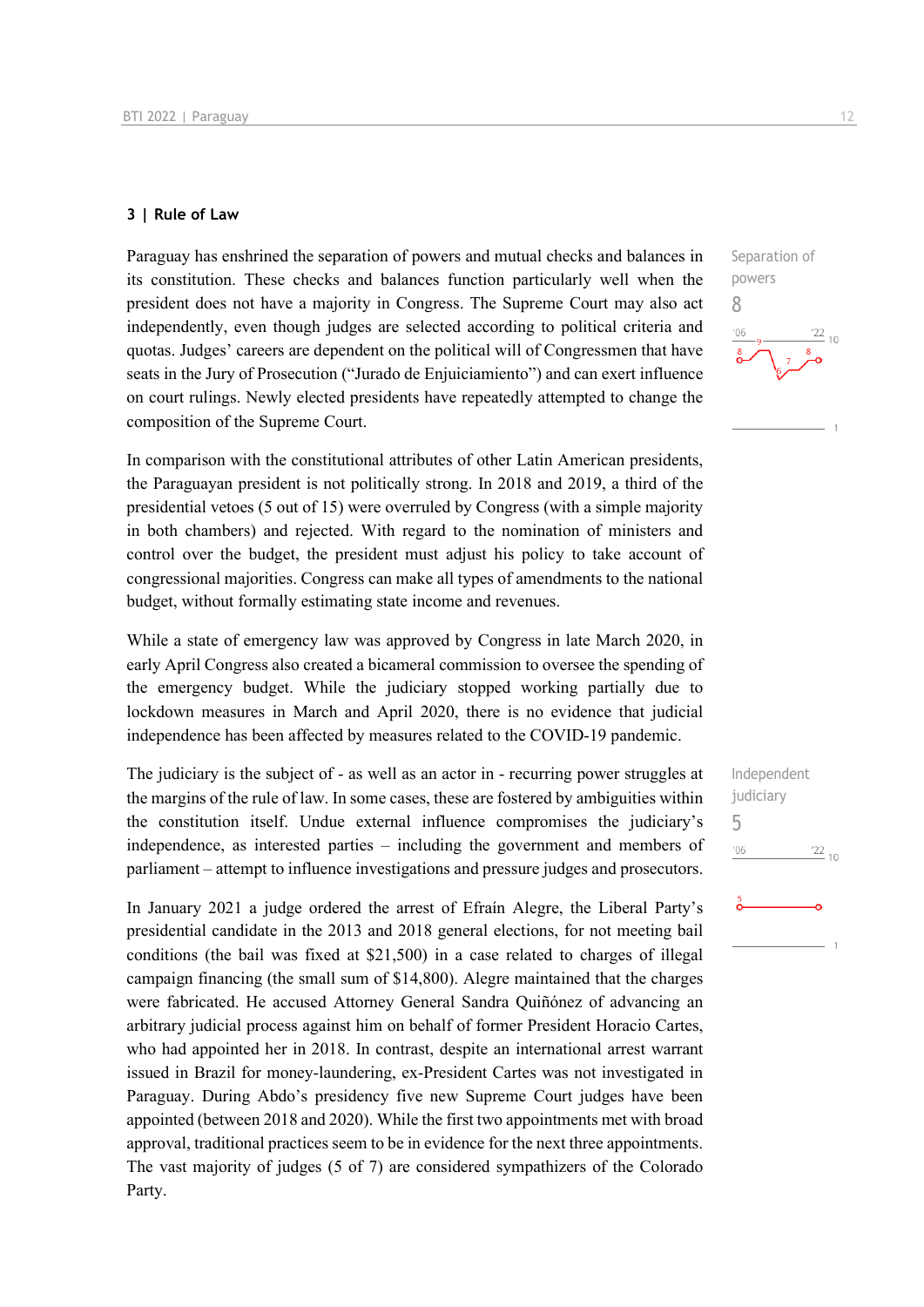Judicial disciplinary review processes are often politicized. Significant political interference is evident within the Judicial Council (Consejo de la Magistratura), which evaluates nominations of judges and submits nominees' names to Congress and the executive. It is also involved in the impeachment of judges. In 2019, the Judicial Independence Index of the World Economic Forum ranked Paraguay 138 out of 141 countries with a value of 1.7 (1 = not independent at all; 7 = entirely independent), lower than the values for 2018 (1.9), 2017 (2.1) and 2016 (2.2). The Index of Public Integrity (IPI) ranks Paraguay 114 out of 117 countries worldwide and 15 (out of 18) within the regional group regarding judicial independence.

Corruption remains a central feature in state and administrative culture; many of the state's resources are distributed based on patronage networks. The Global Competitiveness Index 2019 ranks Paraguay 60 (out of 141 countries) with regard to budget transparency and 111 with regard to incidence of corruption. Paraguay ranks 12 out of 15 Latin American countries in the 2020 Capacity to Combat Corruption (CCC) Index.

Although the perception of corruption in the country has been declining in recent years, it remains high. In 2019, 71% of Paraguayans (2010: 86%) believed that corruption was at least somewhat widespread (LAPOP). The percentage of Paraguayans who have been the victim of at least one bribery request during the last 12 months reached 28.3%, one of the highest percentages in Latin America and the Caribbean. Approximately 30% trust the capacity of the institutions to investigate and punish those responsible for acts of corruption in the country.

Public employees who fail to comply with financial disclosure laws are banned from government positions for up to 10 years, but enforcement is extremely poor. Charges and convictions for corruption tend to affect lower- and mid-level officials, while high-ranking officials tend not to be prosecuted. Although the Brazilian Lava Jato prosecutors initiated proceedings against former President Cartes for his alleged involvement in a money-laundering and kickback scheme, and issued an international arrest warrant in November 2019, he was not prosecuted in Paraguay. In July 2020, the Paraguayan attorney general presented formal charges against the former director of the dismantled Specialized Technical Customs Surveillance Department (Departamento Técnico Aduanero de Vigilancia Especializada – Detave), and 11 other officials for bribery, criminal association and contraband.

At the height of the pandemic there were irregularities in the emergency purchase of medical equipment. These irregularities were discovered and prosecuted by the general audit office (Controlaría General) and the public prosecutor's office. Misused funds have been subsequently recovered. Seven officials from the Ministry of Health remain under investigation.

Prosecution of office abuse 4 $\frac{22}{10}$  $'06$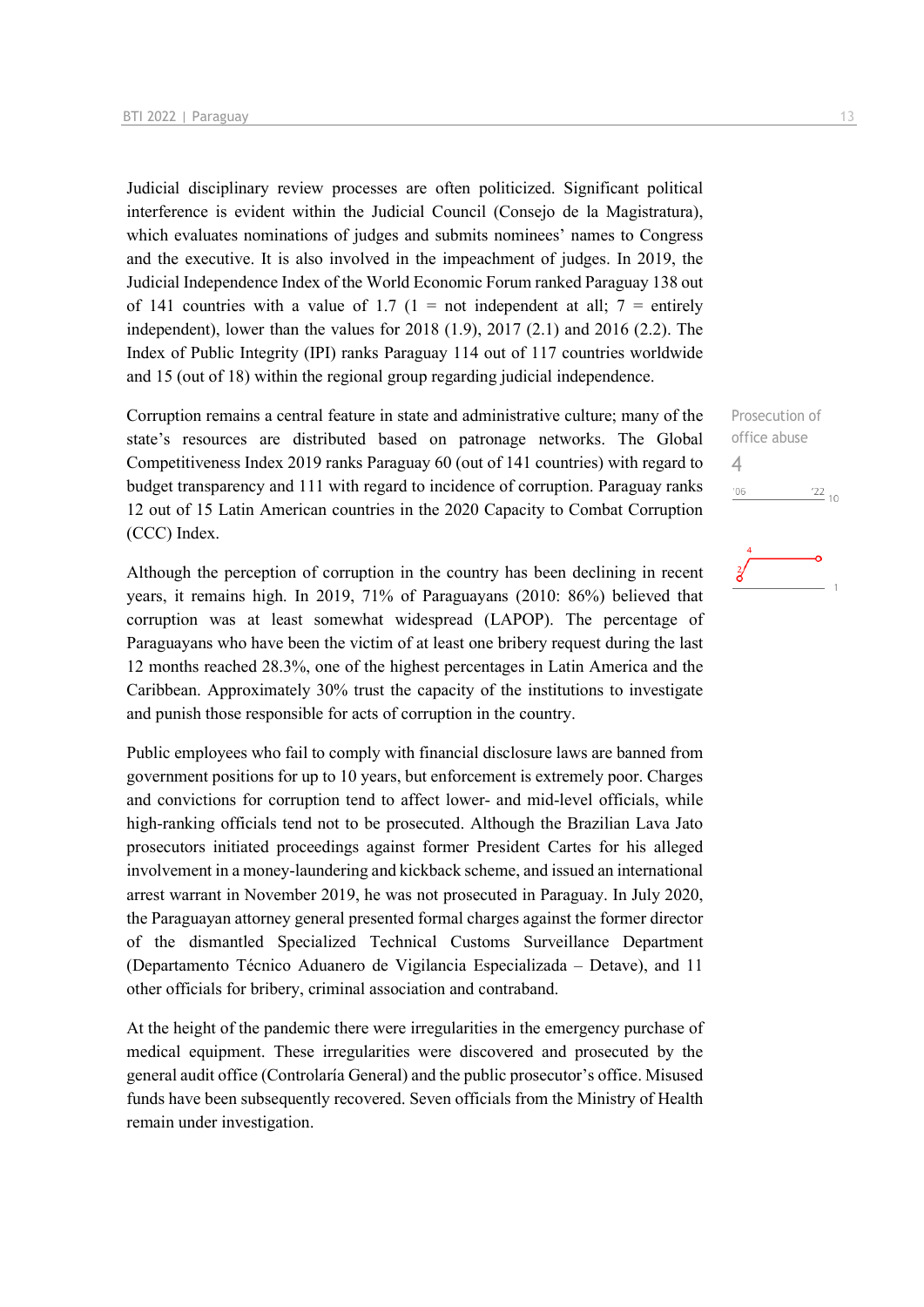Civil liberties are largely secure. There are no political prisoners. The law prohibits arbitrary arrest and detention, but the police do not always observe this. The constitution provides for the right to a fair and public trial. Nominally citizens are equal before the law and have equal access to justice. Defense attorneys, however, often manipulate the judicial process to reach the statute of limitations before trials are concluded. It is easy for politically connected or wealthy defendants to be released on bail and to benefit from other concessions, such as house arrest.

Defendants have the right to a trial without undue delay, although trials are often protracted. Criminal cases typically spend several years in court. In October 2019, 74% of male and 65% of female prisoners were awaiting trial. Harsh and sometimes life-threatening conditions in the country's overcrowded prisons have repeatedly been the subject of criticism. The government's human rights bodies are not efficient, do not coordinate and do not consult human rights NGOs. Human rights defenders working to promote small farmers' rights have been harassed and threatened. Human rights organizations also claim that the fight against the EPP has been militarized and that human rights have not been sufficiently respected.

There are many cases of human rights violations in Paraguay, primarily centered on land disputes between small farmers, indigenous people and large landowners. These cases (and many others) have been placed in international and regional courts of which Paraguay is a member. The majority of court rulings on these cases have been unfavorable to the Paraguayan state. Compliance with these rulings by Paraguay can be subject to extensive delays. Whereas an increasing number of laws and international treaties protect the rights of indigenous people, they have not always been sufficiently respected.

No laws explicitly prohibit discrimination against LGBTQ+ people with regard to employment, housing, access to education or health care. Such discrimination, including social discrimination, occurs frequently. NGOs report police harassment and discrimination against LGBTQ+ people.

#### **4 | Stability of Democratic Institutions**

Democratic institutions perform their functions, but frictions can arise in the interplay between the president and the legislature. Paraguay's Congress has wide-reaching authority. The Paraguayan president has fewer constitutional powers than the majority of Latin American presidents. Governance and lawmaking are complicated by the fact that the governing party and the most important opposition party are both composed of competing factions. The ruling Colorado Party is currently split between the faction of President Abdo and the faction of his predecessor Cartes. These divisions lead to cross-party alliances, shifting voting coalitions and political blockades, all of which subjects political decision-making to short-term strategic calculations and makes long-term planning difficult.



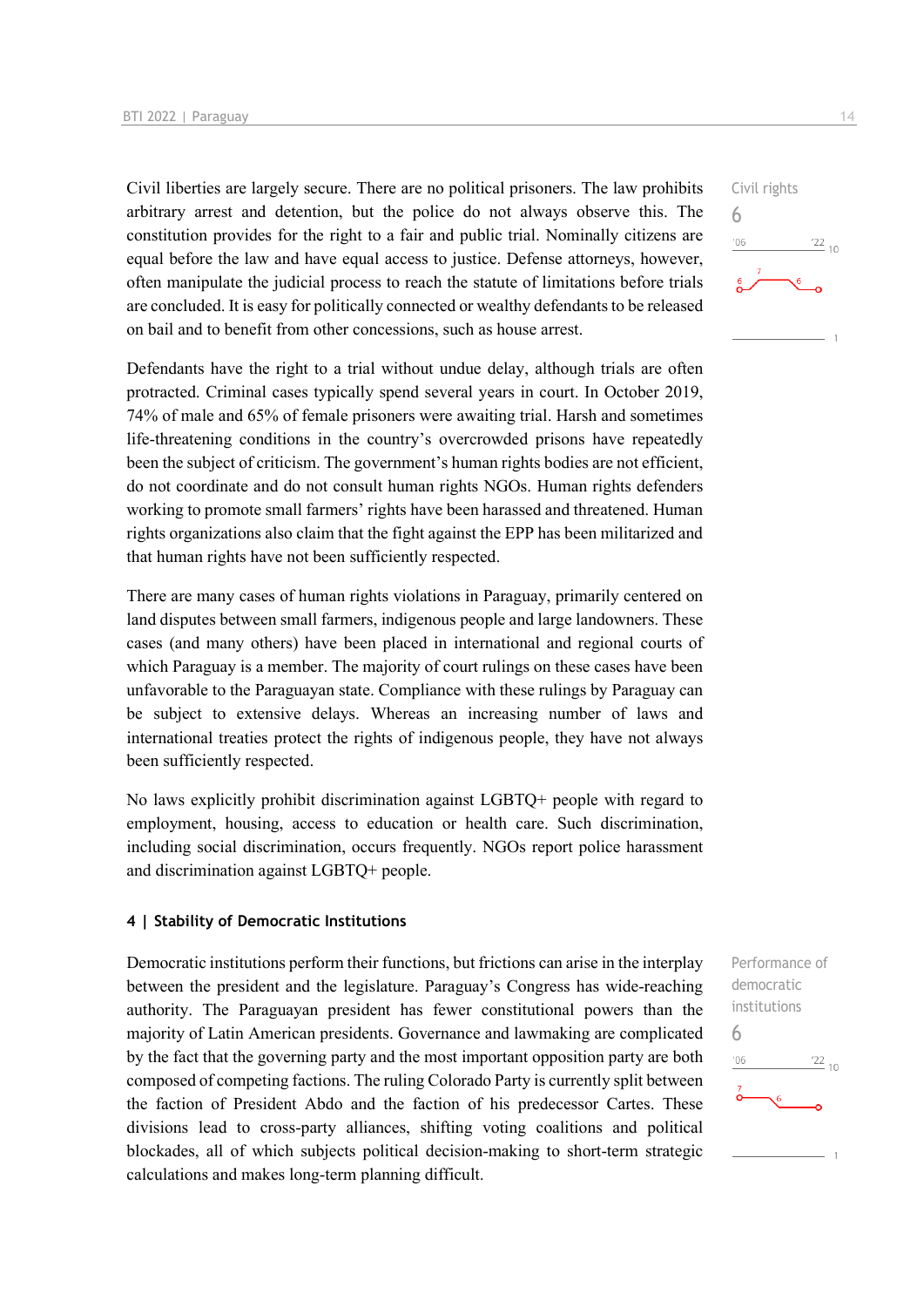Traditional political parties dominate Congress. Votes on different bills, presented by the executive or elaborated in Congress, almost exclusively correspond to political clientelism, political factionalism or money received by legislators from large economic interest groups.

Though most democratic institutions are accepted as legitimate by most relevant actors, political elites frequently display a lack of respect for democratic norms. The 2012 impeachment of President Lugo, though complying with formal constitutional requirements, was clearly driven by political-electoral motives. Before President Cartes gave up his re-election plans in April 2017, his re-election bid placed strain on political institutions and raised questions regarding the constitutionality of his supporters' strategy. Cartes' plan sparked major political rifts and violent protests, but ultimately the conflict was resolved within a democratic framework.

Major conflicts during President Abdo's term, such as disputes over the secret treaty on Itaipú, have also been resolved within the institutional framework. The president reacted to criticism from parliament and annulled the agreement, while those responsible for the deal were forced to resign from their posts.

#### **5 | Political and Social Integration**

The Paraguayan party system is still dominated by two traditional parties, the Colorado Party and the Liberal Party, which is the major opposition party. Each has been operational for more than 100 years. In the 2018 elections, the two parties won 16 out of 17 departmental governorships, nearly 75% of the seats in the Chamber of Deputies and two-thirds of the seats in the Senate. The effective number of parties increased marginally to 2.91 (2013: 2.39) in the Chamber of Deputies after the 2018 election, and to 3.93 (2013: 3.53) in the Senate. The Colorado Party won the presidential election in 2018 and remains the strongest party. During 70 years in power, the party has created a close-knit patronage network. This is also true for the Liberal Party, especially in the party's municipal and departmental strongholds. Nevertheless, party discipline is low, and parties consist of multiple factions.

Both traditional parties have a broad social base. Based on data from the Supreme Electoral Court in 2018, the Colorado Party had 1,430,000 affiliated members with sole membership and 780,000 members who also belonged to other parties. The Liberal Party had 716,000 affiliated members with sole membership and 565,000 who also belonged to other parties. Smaller parties generally have fewer than 3,000 members (with sole party memberships). Direct elections for executive offices in the party and the nomination of candidates for elective office generate possibilities for mobilization in both traditional parties. In the two primaries in December 2017 to nominate presidential candidates, 1.5 million voters cast votes. Due to patronage networks, the parties function only partially as instruments for articulating and aggregating social interests. The internal fragmentation of the two parties among competing party leaders is typical. The left is particularly divided.

Commitment to democratic institutions 7  $\frac{22}{10}$ 

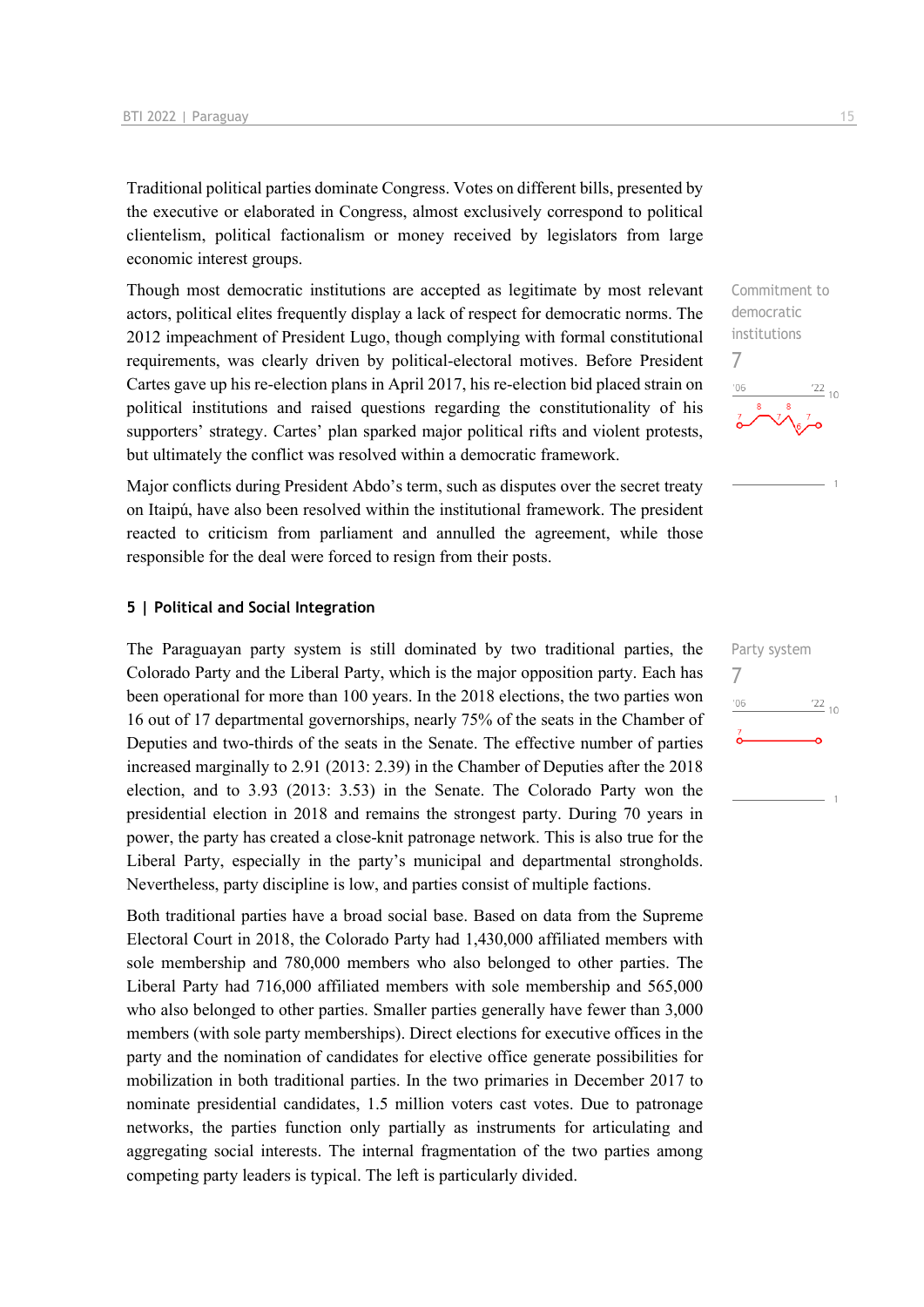Due to the dominance of the two traditional parties and the relative weakness of the left, political polarization in the party system is relatively low. The left have also made agreements with other parties.

In 2019, 32% of Paraguayan citizens expressed trust in political parties, slightly higher than the Latin America average (28.2%) (LAPOP).

The 2019 reform of the electoral system (Ley 6318/2019) established an open-list proportional system, which allows electors to vote for individual candidates on a party list. This will strengthen the candidates and MPs vis-à-vis the parties and further weaken party discipline. It will also make it easier for business interests and organized crime to influence the elections. The justification for the reform was that it would provide options to the electorate to vote for the less corrupted and clientelist candidates of the traditional parties and permit more space for other parties.

According to presidential decree 3536, public funding for political parties has been suspended as part of the emergency measures taken during the COVID-19 pandemic.

The system of social interest groups is weak, politically fragmented and dominated by a small number of issues. Although there is a large number of small-scale organizations at the community level (such as neighborhood organizations), they are poorly interconnected and few ties exist between them and nationwide associations, limiting their ability to articulate common interests. There is no link to political parties in terms of collateral organizations, although one of the umbrella labor groups has a relationship with the Colorado Party.

Manufacturers are organized under the Unión Industrial Paraguaya (UIP). The labor movement, however, is weak and fragmented. The rate of unionization was only 5.7% in 2019 (28% in the public sector and 0.6% in the private sector). Of 715 trade unions in 2020, 54% (388) are in the private sector, 43% (306) in the public sector and 3% (21) in binational entities (Itaipú and Yacyretá). There are several competing trade union federations (7 active and 4 inactive in 2020). Strong organizations represent the interests of rural landowners (cattle ranchers and soybean producers), such as the Asociación Rural del Paraguay (ARP), Coordinadora Agricola de Paraguay (CAP), the Asociación de Productores de Soja (APS) and the Confederación Paraguaya de Cooperativas (CPC).

Peasants in Paraguay have a long tradition of struggle around land and other rural issues (such as debt relief). Today, they constitute Paraguay's main and most important social movement. They are organized in the Federación Nacional Campesina (FNC) and the Coordinadora Nacional Intersectorial (CNI). However, these organizations often lack adequate means for articulating and promoting their demands within political institutions. This is related to the fact that the traditional political parties still have very profound roots in the countryside in Paraguay and they are able to neutralize to some degree peasants' demands and subsequent voting behavior on election days.

## Interest groups 6 $\frac{22}{10}$  $06'$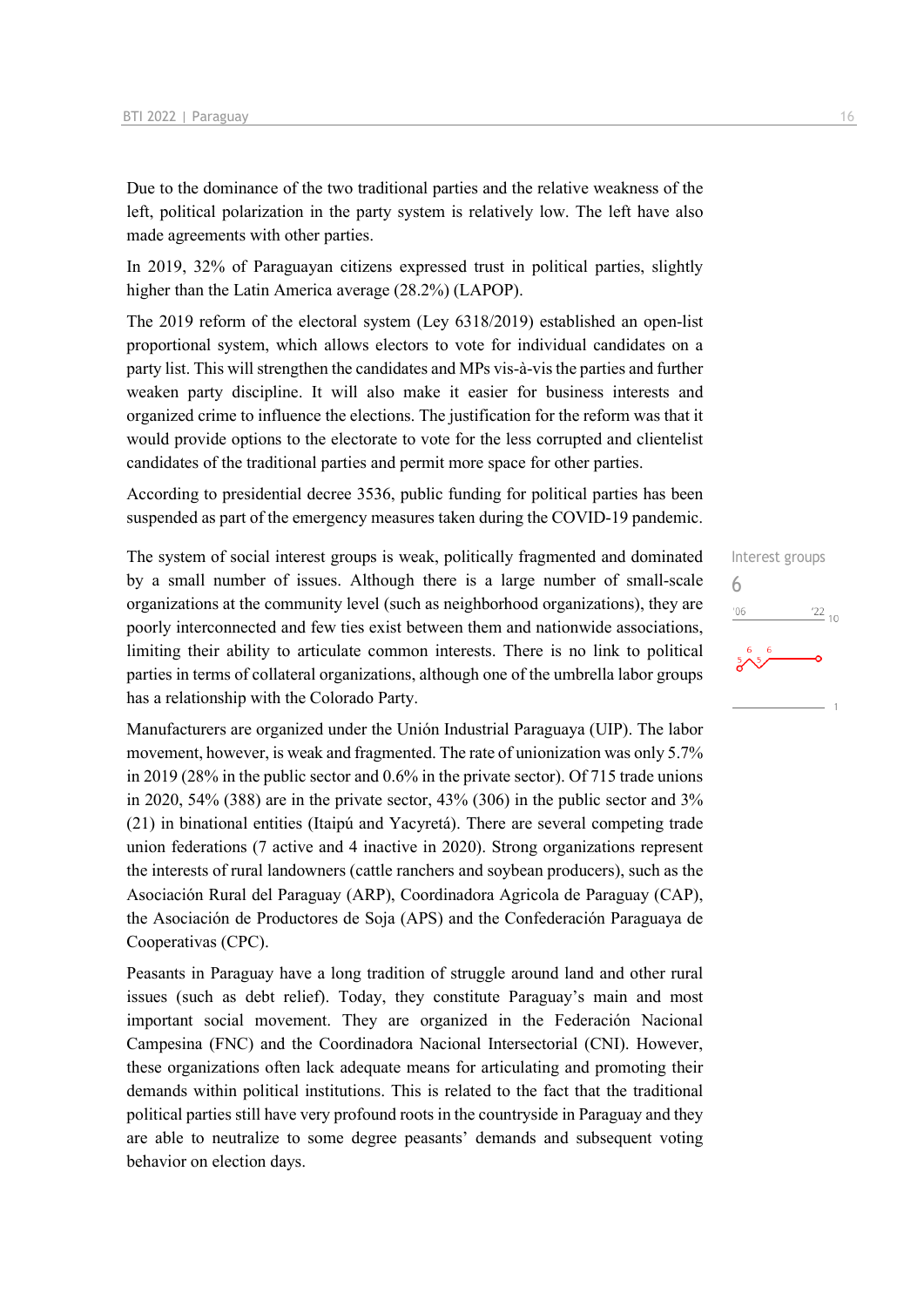Over the past few years, a strong new social movement has developed in Paraguay, as secondary-school (organized in the National Federation of Secondary Students; FENAES) and university students have mobilized and demonstrated in support of greater education expenditure (as a percentage of GDP), improvements in school infrastructure and a higher quality of education, and against corruption and authoritarianism in educational institutions.

Support for democracy has traditionally been low among Paraguayan citizens. The percentage that views democracy as the best form of government decreased to its lowest historical level in 2016 (48.6%) and rose only slightly in 2019 (51.2 %) (LAPOP).

Compared to the rest of Latin America, a relatively high but declining percentage of the population is open to the idea of an authoritarian government. The level of support for military coups due to high levels of corruption decreased considerably, from 44.2% in 2016 to 34.7% in 2019. The tolerance for military coups as a reaction to high crime rates decreased from an all-time high in 2012 of 54% to 41.8% in 2019 (2016: 46.6%). Although the tolerance for executive coups to close the legislature (27.2%) is lower than the tolerance for military coups to fight crime or corruption, the tolerance level has not changed much since 2014.

In 2018, only 10% of respondents agreed that the country was governed for the common good (the Latin America average was 17%). 87% said the country was governed in the interest of and for the benefit of small powerful groups (Latin America average: 79%). The work of the government was approved by 23% of respondents in 2018 (compared to 21% in 2017 and 29% in 2016). Trust in Congress and in the judiciary was low, at 25% and 24% respectively (Latin American average: 21% and 24%). Trust in political parties was lower still, at 21%, which is nevertheless the highest in the region, along with Uruguay. Trust in the military (52%) and the Catholic Church (82%) was comparatively higher.

Although trust in political parties is low, party loyalty is relatively high, and voters continue to vote for the traditional parties by a large majority.

Autonomous organization in civil society is inconsistent. Groups face various socioeconomic barriers to organizing, and there is a general lack of civic culture. The question remains whether citizens participate in independent or clientelistic organizations. There is a large number of small-scale organizations at the community level, however, and more than two-thirds of the Paraguayan population is active in such organizations. But the main objectives of these groups are usually limited to immediate measures, such as building roads or improving the local water supply. A characteristic of Paraguayan organizing is the strong division between small-scale social groups and solidarity at a community level, and other types of civic engagement that are oriented toward the common good. Trust within the population is still at a low level but has increased somewhat in recent years. According to the 2018 Latinobarómetro survey, 17% of Paraguayans said they trusted their fellow citizens (2016: 20%), which is higher than the Latin American average (14%).

Approval of democracy 5  $06'$  $\frac{22}{10}$ 

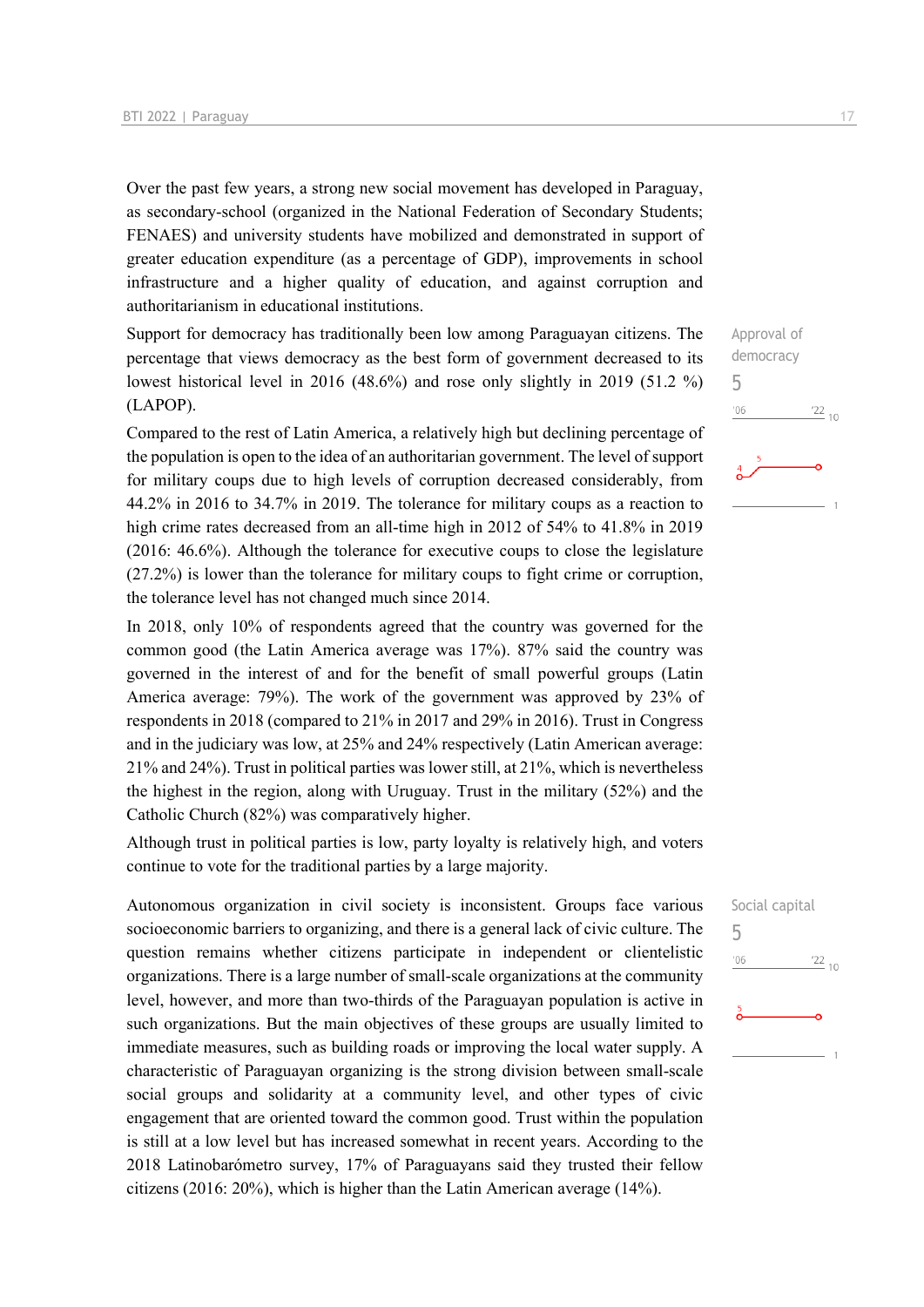#### II. Economic Transformation

#### **6 | Level of Socioeconomic Development**

Paraguay is ranked 103 out of 189 countries in the 2020 Human Development Report with an HDI value of 0.728, below the average (0.753) for countries in the high human development group, and below the Latin America and Caribbean average (0.766). If adjusted for inequality, Paraguay's HDI value falls by 23.5% (to an IHDI of 0.557). The country's ranking in the Gender Inequality Index in 2019 was 107 out of 162 countries, with a score of 0.446 (compared to 0.389 for the overall Latin America and the Caribbean region, and 0.340 for high HDI countries).

Social exclusion is quantitatively and qualitatively extensive and structurally ingrained. While a slight improvement in income inequality was recorded, the Gini index remains high (46.1). Employment is highly informal. Among workers aged 15 and older in non-agricultural jobs, 64% hold informal jobs. Strong growth led to a sharp reduction in poverty. Between 2002 and 2019 the poverty rate more than halved, but poverty reduction has slowed in recent years. In 2019, the poverty rate fell to 23.5% (EPHC) from 24.2% in 2018. The share of the population living in extreme poverty fell from 4.8% in 2018 to 4.0% in 2019. The incidence of poverty in rural areas is higher (33.4% in poverty, 7.8% in extreme poverty) than in urban areas (17.5% in poverty, 1.8% in extreme poverty). High economic growth during the boom period (until 2018) enabled a growing middle class as in other Latin American countries. However, most of the middle class created during that period did not reach economic security and remain economically vulnerable.

The economic consequences of the COVID-19 pandemic disproportionately affect low-income sectors of the population, women, and informal sector employees. According to the World Bank, unemployment and underemployment are expected to increase in commerce, services and construction. Labor incomes are expected to fall, especially for workers in the informal sector.

#### **Question** Score

| Socioeconomic |                 |
|---------------|-----------------|
| barriers      |                 |
|               |                 |
| '06           | $\frac{22}{10}$ |
|               |                 |
| 4             |                 |
|               |                 |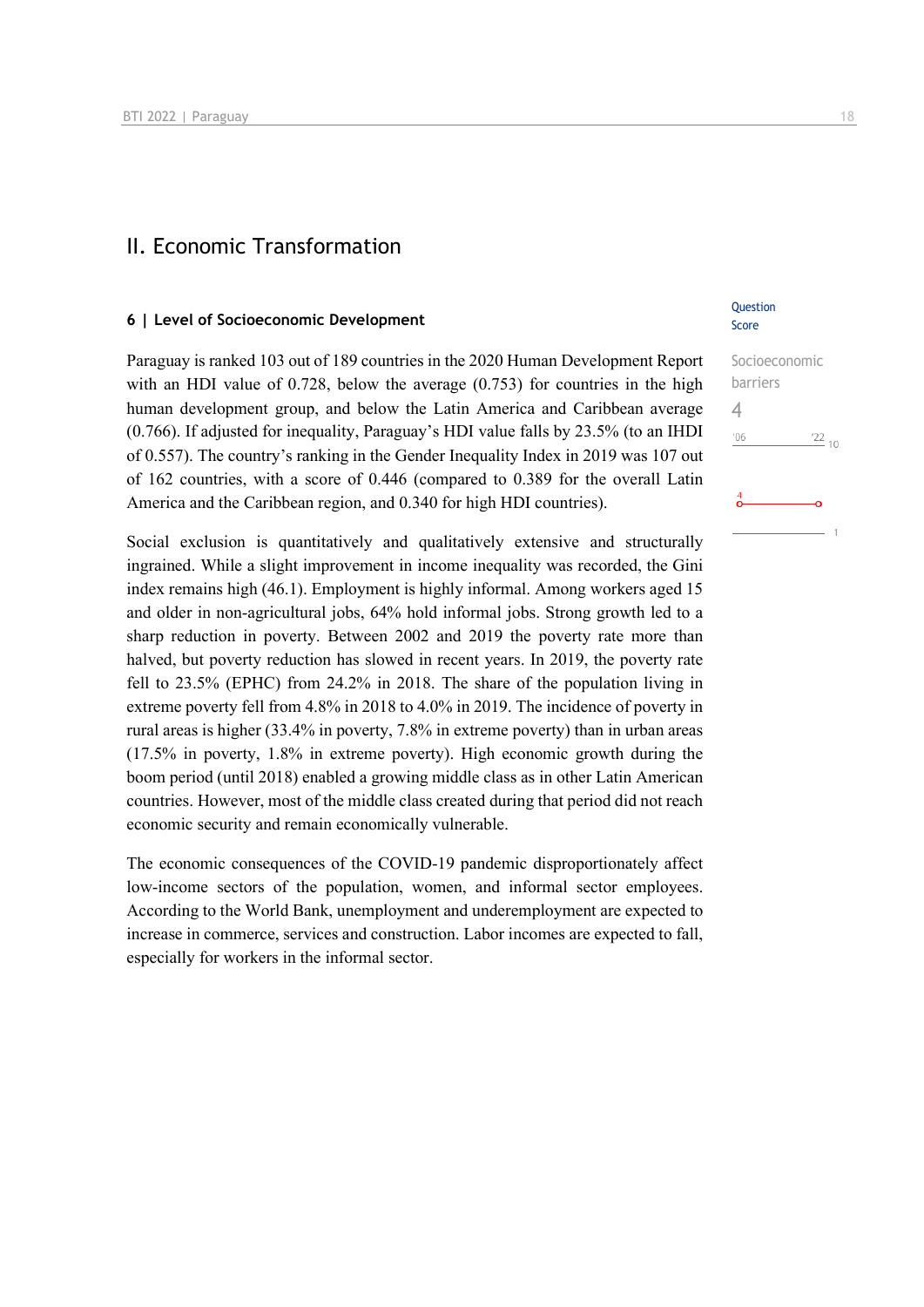| <b>Economic indicators</b> |          | 2017    | 2018    | 2019     | 2020    |
|----------------------------|----------|---------|---------|----------|---------|
| GDP                        | S M      | 38997.1 | 40225.4 | 37906.9  | 35304.2 |
| GDP growth                 | $\%$     | 4.8     | 3.2     | $-0.4$   | $-1.0$  |
| Inflation (CPI)            | $\%$     | 3.6     | 4.0     | 2.8      | 1.8     |
| Unemployment               | $\%$     | 4.6     | 5.6     | 6.6      | 7.6     |
| Foreign direct investment  | % of GDP | 1.9     | 0.8     | 1.6      |         |
| Export growth              | $\%$     | 8.5     | $-0.4$  | $-3.4$   | $-4.4$  |
| Import growth              | $\%$     | 12.3    | 8.3     | $-2.0$   | $-14.4$ |
| Current account balance    | S M      | 1132.0  | $-67.2$ | $-211.6$ | 737.6   |
| Public debt                | % of GDP | 19.8    | 22.3    | 25.8     | 36.7    |
| <b>External debt</b>       | \$ M     | 15929.0 | 15799.2 | 16387.6  | 19763.4 |
| Total debt service         | S M      | 1771.9  | 2300.7  | 1383.3   | 718.1   |
| Net lending/borrowing      | % of GDP | $-0.4$  | $-1.0$  | $-2.4$   |         |
| Tax revenue                | % of GDP | 10.0    | 10.1    | 10.0     |         |
| Government consumption     | % of GDP | 11.1    | 11.5    | 12.0     | 12.9    |
| Public education spending  | % of GDP | 3.1     | 3.3     | 3.5      |         |
| Public health spending     | % of GDP | 3.0     | 2.9     |          |         |
| R&D expenditure            | % of GDP | 0.1     | 0.1     |          |         |
| Military expenditure       | % of GDP | 0.9     | 1.0     | 1.0      | 1.0     |

Sources (as of December 2021): The World Bank, World Development Indicators | International Monetary Fund (IMF), World Economic Outlook | Stockholm International Peace Research Institute (SIPRI), Military Expenditure Database.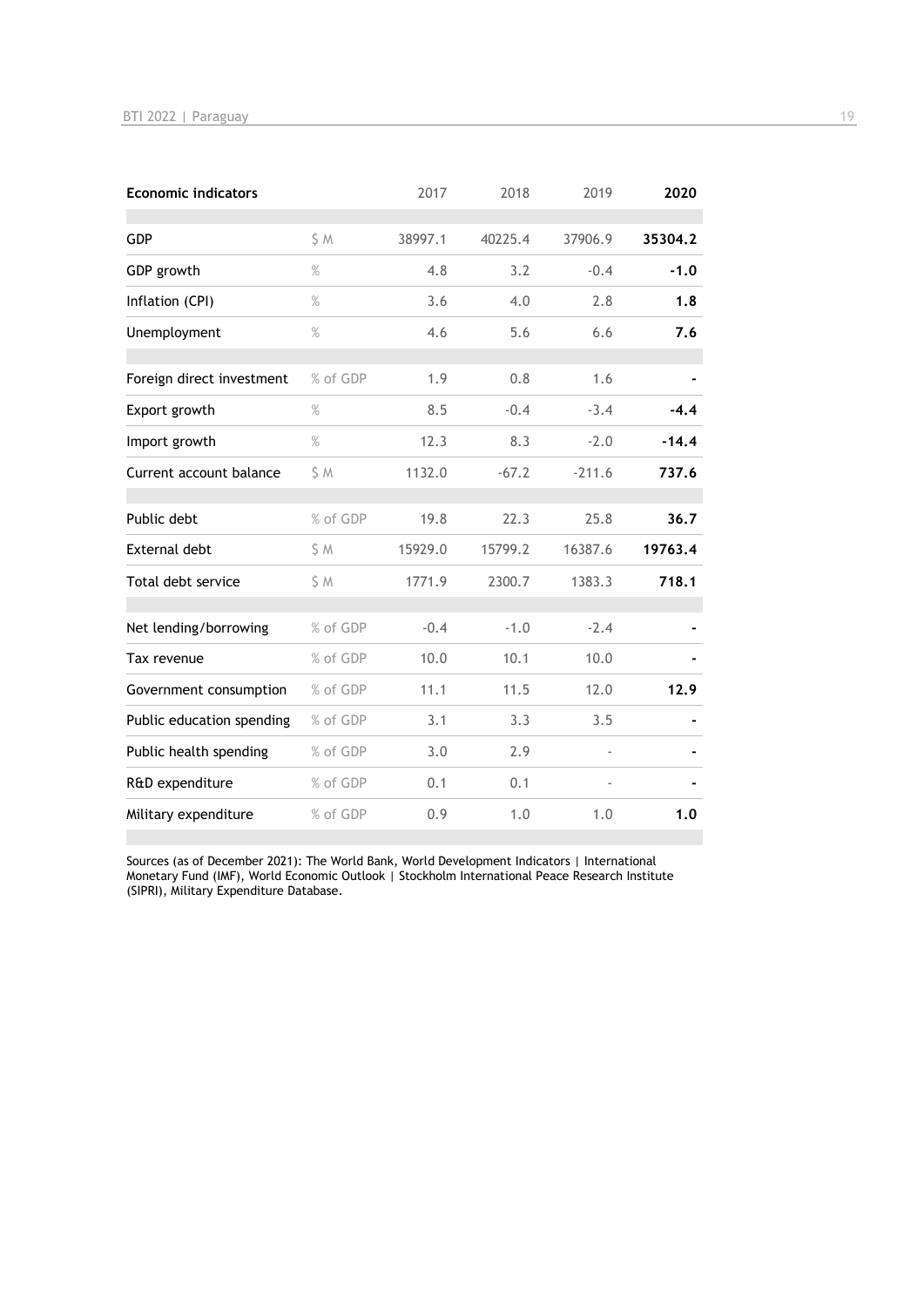#### **7 | Organization of the Market and Competition**

Market-based competition operates under a weak institutional framework. The government sets electricity rates and subsidizes state-owned enterprises. Free-market competition and the protection of property rights are limited by endemic corruption and political influence in government administration and the judiciary. The lack of consistent property surveys and registries makes it difficult to acquire land titles.

Regulations are inconsistent and are frequently not implemented. According to the World Bank's Doing Business 2020 ranking, starting a business is difficult (160 out of 190 countries; 25 out of 32 in Latin America and the Caribbean), requiring seven procedures, 35 days and incurring a cost of 52.2% of per capita income. Foreign investors are guaranteed equal treatment and most sectors are open to private investment. Foreign investment in Paraguay profits not only from low taxes, but also from beneficial regulations in terms of profit remittances.

The informal sector is large, accounting for 63.4% of total employment in the nonagricultural sector and 93.1% in the agricultural sector (2019, ILO data). Economic activity is dominated by small and micro enterprises. On December 31, 2020, taxpayers registered with the Ministry of Finance represented only 24% of the total economically active population. The informal sector includes, apart from licit but unregistered activities, cross-border smuggling and the illegal production and sale of narcotics, pirated music, stolen automobiles and weapons.

The Global Competitiveness Index for 2019 ranks Paraguay 97 out of 141 countries (in 2018: 95 out of 140), and 115 with regard to institutions.

The formation of monopolies is generally prohibited by Article 107 of the national constitution. An antitrust law, the Law on the Defense of Competition, was introduced in June 2013. It aims to target anti-competitive agreements, abuse of dominant position and predatory pricing. In 2015, the Comisión Nacional de la Competencia (CONACOM) was established as the responsible institutional body to oversee competition policy.

CONACOM is not really an independent authority. Its members are chosen by the executive and business associations are allowed to participate in the selection process. Only a few cases of minor relevance have been presented to CONACOM, with the exception of a case presented by cattle farmers in 2020 against an oligopoly formed by foreign meat packing companies.

While oligopolies exist in the private sector (in banking, supermarkets and the mass media), the state holds a monopoly in some sectors. This includes telecommunications, where the Corporación Paraguaya de Comunicaciones holds the monopoly on fixed-line voice services, including local telephony, international long-



Competition policy 3 $\frac{22}{10}$  $106$ 

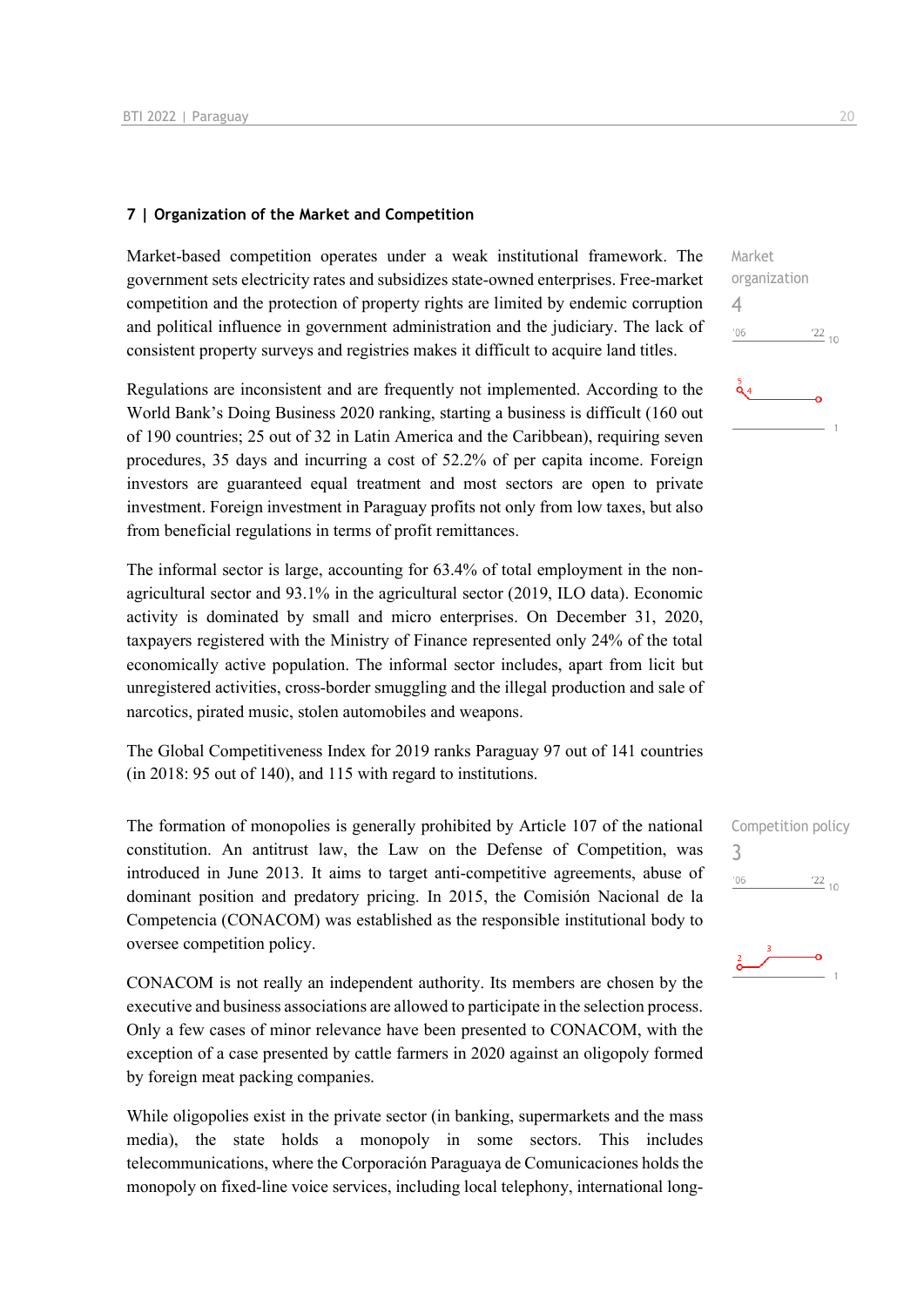distance telephony, and VoIP, and electricity (Administración Nacional de Electricidad, ANDE).

The Global Competitiveness Index for 2018 ranked Paraguay 122 out of 137 economies in the effectiveness of its anti-monopoly policy.

Paraguay is historically a very open economy. Tariffs are low and non-tariff barriers and other obstacles to trade are minimal in comparison to other countries in the region, especially in the Mercosur area. Exports accounted for 34.7% of GDP in 2019 (CEPALSTAT). Exports are highly concentrated in a few products (soybeans and oil, electricity and meat). The country's membership in Mercosur has liberalized trade with Argentina, Uruguay and Brazil.

The simple average applied MFN tariff rate was 9.8% in 2019 and was almost identical for agricultural and non-agricultural products. However, non-tariff barriers exist. According to the International Trade Administration, Paraguay prohibits the import of used cars over ten years old and used clothing, and sometimes applies seasonal restrictions on some vegetables (e.g., tomatoes and onions) to protect local producers. In addition, cumbersome and time-consuming customs procedures add to the cost of trade. In the 2020 Doing Business Report, Paraguay was ranked 125 out of 190 countries; in the specific ranking of "trading across borders," it ranked 128 (22 out of 32 in Latin America and the Caribbean). Paraguay has to date been involved in 21 World Trade Organization (WTO) trade disputes, but only as a third party. It has been a WTO member since 1995.

The banking system is solid and oriented toward international standards. The Global Competitiveness Index (GCI) 2019 ranks the Paraguayan financial system 93 (out of 141 countries). After several banking crises in the 1990s and early 2000s, the legal and regulatory framework of banking supervision has improved considerably and has become more risk-based, increasingly meeting international standards. Public financial institutions, such as the National Development Bank (BNF), the Development Financial Agency (AFD) and the central bank (BCP) have been strengthened. The Superintendence of Banks (SIB) within the BCP is responsible for the supervision of the financial sector.

According to the Narcotics Control Strategy Report 2020 of the Department of State, the government has worked to reduce the criminal use of Paraguay's financial system to launder illicit proceeds. Paraguay established the National Secretariat for Asset Forfeiture (SENABICO) in 2018, and in 2019 it introduced ten significant antimoney-laundering laws. However, there remain major deficits in terms of implementation of existing laws and securing money-laundering convictions.

GCI 2019 evaluates the soundness of banks at 5.6 (on a scale from 1 to 7), ranked 40 out of 141 countries. According to financial stability indicators, the banking system is well capitalized and non-performing loans are low (3.0%). The capital-to-asset Liberalization of foreign trade 8  $\frac{22}{10}$  $106$ 

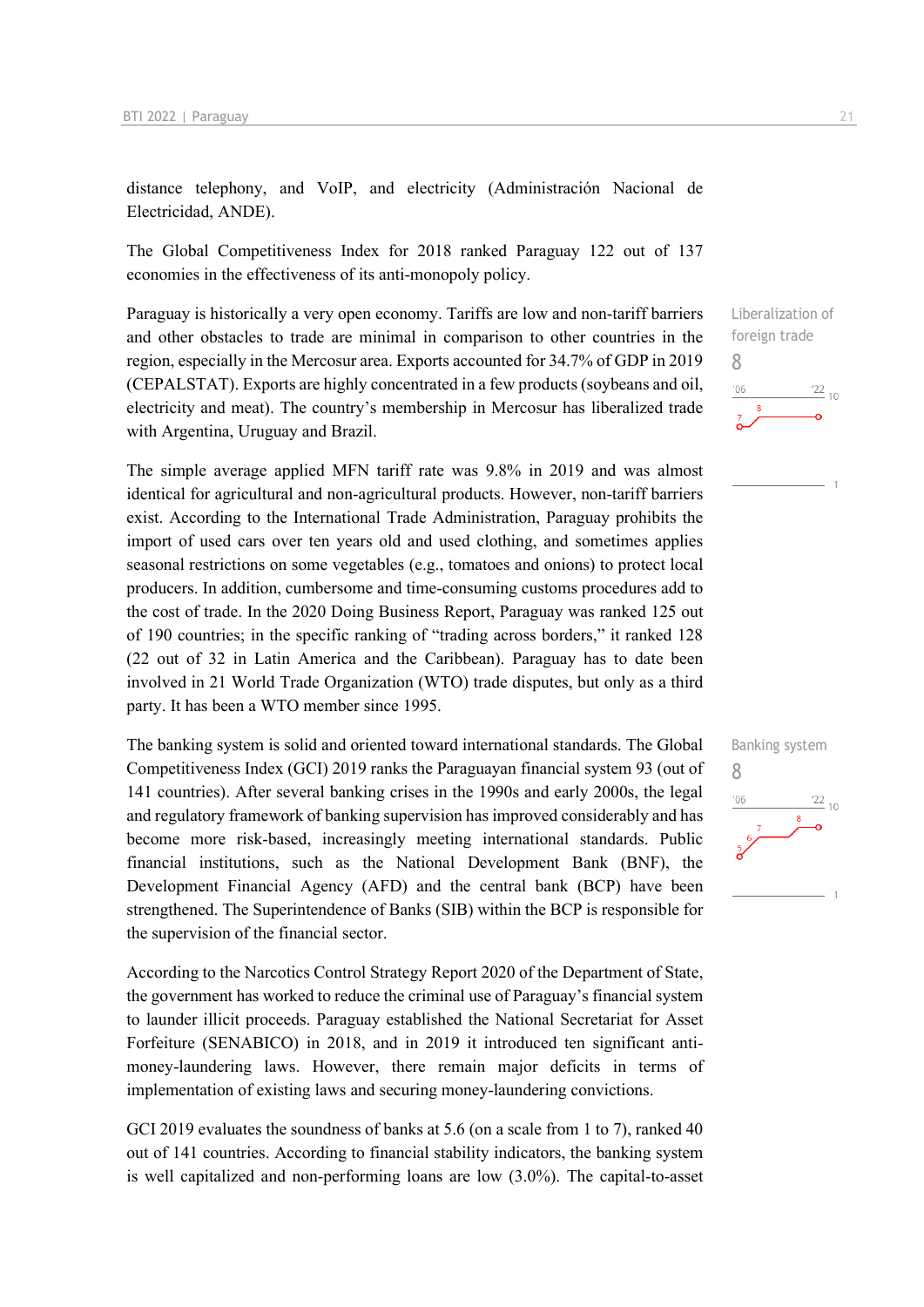ratio is 14.9%, though access to credit is limited. The World Bank 2020 Doing Business Index ranks Paraguay 132 (out of 190 countries) in the category of access to credit.

As a measure to mitigate the economic consequences of the pandemic, low interestrate credits were made available to formal small and medium-sized enterprises through the National Development Bank, the Financial Development Agency and the Agricultural Loan Facility. The BCP reduced the policy interest rate to 0.75% and temporarily relaxed rules for banks to renew, refinance, and restructure loans without penalty, and with a lower risk weight.

#### **8 | Monetary and fiscal stability**

Controlling inflation and a suitable foreign-exchange policy are stated objectives of government economic policy. Inflation is under control at less than 2% in 2020 (2019: 2.8%; 2018: 3.2%;) and has remained within the range established by the central bank in 2017 of 4.0%  $(+/-2)$ %).

Paraguay has a floating exchange rate. Because of close ties to its two big neighbors in the Mercosur, the Paraguayan currency (guaraní) depends on economic development and currency rates (measured against the U.S. dollar) in Argentina and Brazil. The real effective exchange rate index (World Bank)  $(2010 = 100)$  indicates stability since 2011 (112.2) with only slight fluctuations (reaching 110.1 in 2019). The guaraní had further depreciated by 8.5% against the U.S. dollar by September 2020 but appreciated against the Argentinian peso and the Brazilian real.

The central bank (Banco Central del Paraguay, BCP) coordinates monetary policy, taking into account the baseline of government economic policy. The BCP's independence from political pressures has been strengthened over time. It is now relatively autonomous in its decisions.

Paraguay has a track record of prudent macroeconomic policy based on sound fiscal rules, inflation targeting, a moderate and sustainable public debt, and a flexible exchange rate regime. The 2013 Fiscal Responsibility Law (FRL) established budget deficit limits of 1.5% of GDP beginning in 2015. As a result, the fiscal deficit has remained relatively low until 2018 (ECLAC data) reaching 1.3% of GDP (with a primary fiscal deficit of 0.7%). In response to a recession in the first half of 2019, the government invoked the emergency escape clause of the FRL that allows an increase of the deficit ceiling in case of a decline in economic activity up to 3% of GDP in times of crises. As a result, the central government's budget reached a deficit of 2.8% of GDP in 2019.

Taxation is low, with a personal income tax of 8% to 10%, and a business income tax of 10%. The value-added tax is 10% (5% for basic items in the food basket). In 2019



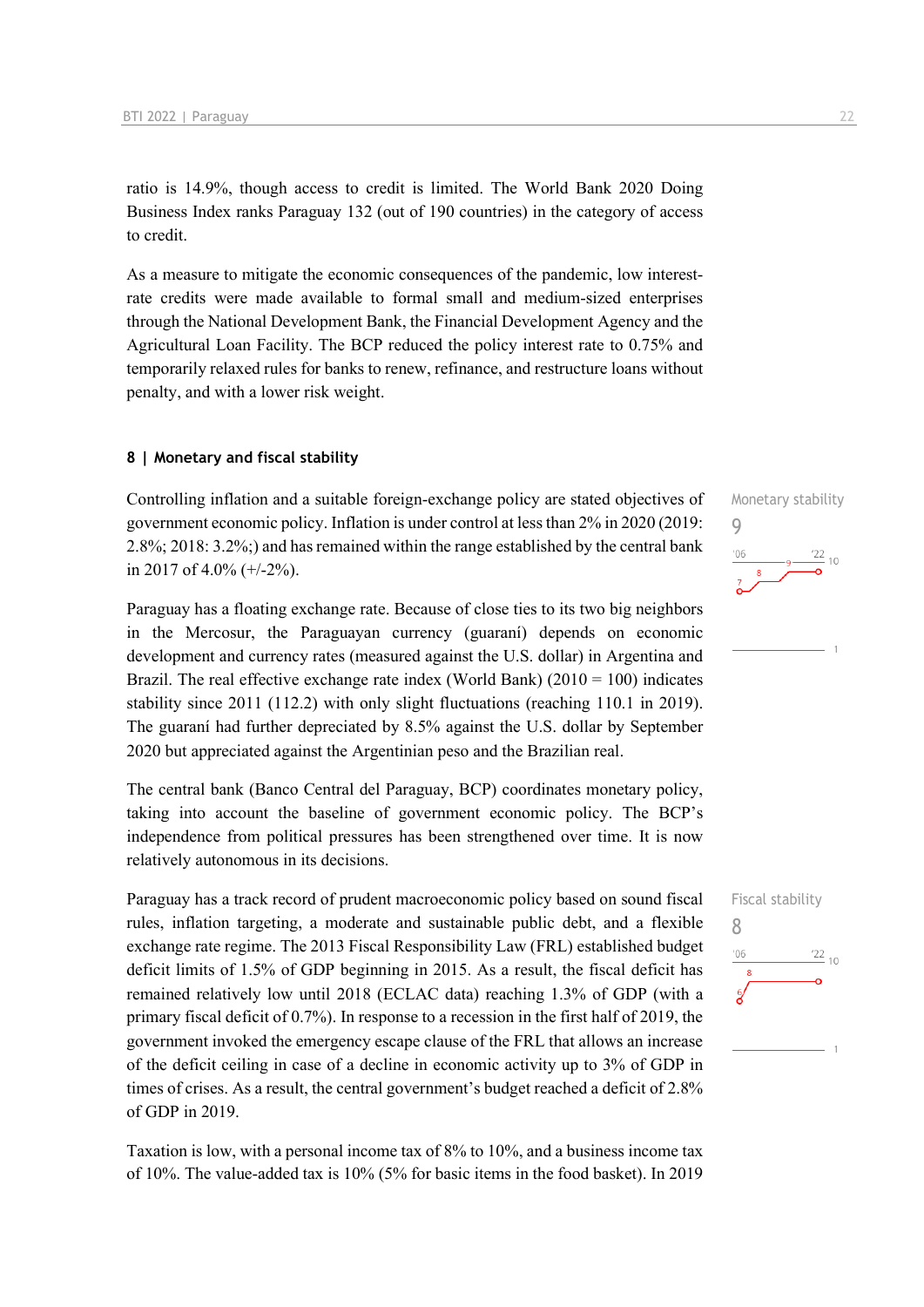75% of collected taxes came from value-added tax, the selective consumption tax and import taxes; 25% were derived from corporate income taxes and personal income taxes.

The government has resorted to external borrowing to finance portions of its deficit and has successfully issued several sovereign bonds in the international financial market. The Abdo government issued its first sovereign bond in February 2019, worth \$500 million (for 31 years with a yield of 5.4%) which was seven times oversubscribed. As a consequence, public debt increased to 25.6% of GDP in 2019 and 34.9% in 2020 (IMF). External debt increased to 42.5% of GDP in 2019. To mitigate the economic consequences of the pandemic in 2020, Congress authorized up to a maximum of \$1.6 billion (4% of GDP) new external debt and allowed the government to suspend the FRL for up to four years. While public debt is still modest in terms of international standards, it is less so in terms of fiscal revenues (since taxes are very low).

On March 19, 2020, the World Bank approved a financing package for a total of \$300 million to mitigate the impact of the pandemic (including \$100 million to finance productive agricultural activities that will benefit around 170,000 small and medium size farmers and indigenous agricultural producers). On April 21, 2020, the IMF approved a \$274 million loan under the Rapid Financing Instrument (RFI); and on April 23, the government successfully issued \$1,000 million in international sovereign bonds. In January 2021, the government placed another round of sovereign bonds in the international market, for a total of \$826 million. The transaction included the acquisition of new debt to a value of \$487 million, which will be used to finance the 2021 budget, and a repurchase of the 2023 sovereign bond of \$339 million. The operation received demand of more than \$5,000 million, which implies an oversubscription of more than six times. Standard & Poor's and Fitch each give Paraguay a BB/B stable and BB+ credit rating, while Moody assigns the country a Ba1 rating.

As a result of increased government spending during the COVID-19 pandemic the fiscal deficit was expected to reach 6.5% in 2020. The government's goal is to return the deficit to the FRL ceiling by 2024, which will be important to ensure the continued credibility of the fiscal framework.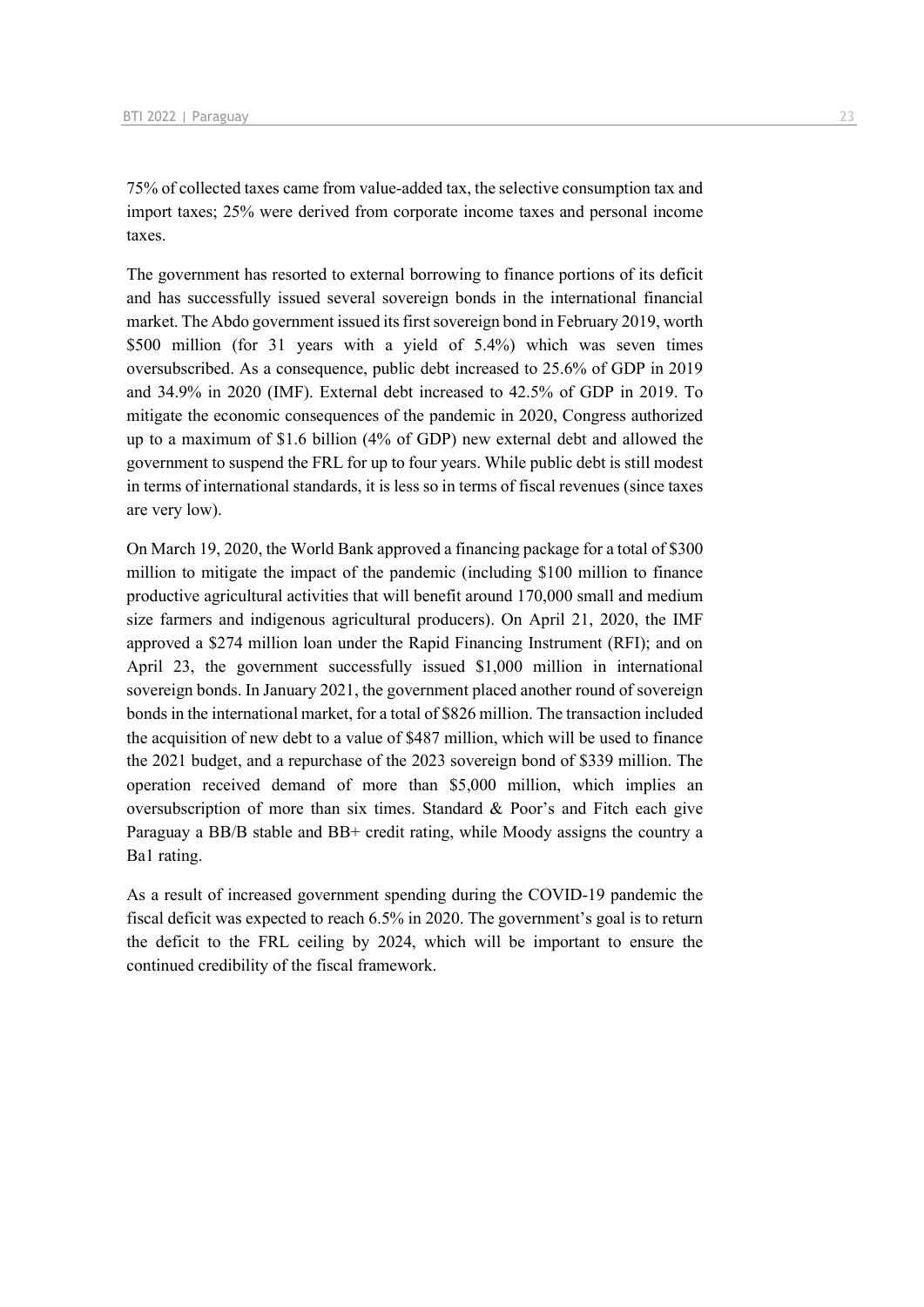#### **9 | Private Property**

Property rights and the regulation of the acquisition of property are generally well defined, but there are problems with their implementation under the rule of law, not least because of the inefficiency and corruption in the judicial system. While there has been progress in the cadastre system since 2016, land titles are still frequently illdefined, especially in the agricultural sector leaving property rights and contracts insecure. A latent and sometimes violent conflict exists between interests, in which large agricultural corporations (some of them foreign owned) look to consolidate and expand holdings, while the landless and small farmers seek agrarian reform and land redistribution. Protesters sometimes occupy land, which generates conflicts that often lead to conduct that falls outside the rule of law. Acquiring the necessary documents for land titles takes considerable time, adding to conflicts over land titles, and thus property rights. The World Bank (2020) ranks Paraguay 80 out of 190 countries (7 out of 32 in Latin America and the Caribbean) regarding the ease of registering property, with a score of 66.1. This is better than the Latin American average of 54.9. While Paraguay increased its score with regard to protection of property rights in the Index of Economic Freedom from 38.30 (2018) to 44.7 (2020), it remains relatively low (maximum value 100).

Private activities represent the backbone of the economy. Concentration of market power is tolerated by the state, for instance, in the media sector. In some sectors, such as telecommunications, petroleum distribution, cement, electric-power generation, and water services, state-owned enterprises exercise a monopoly or subvert fair competition. Privatization programs came to a halt during the administration of President Duarte. They proved to be very unpopular because of repeated major irregularities, a lack of transparency and corruption. There is no privatization program under President Abdo. As a response to the COVID-19 pandemic the government did not take equity stakes in troubled firms or nationalize companies to prevent bankruptcy. Instead, the government eased credit options and granted tax deferrals for private companies.

The Cartes government passed new laws allowing for more private sector activities in cooperation with the public sector (private-public partnerships, or PPP) to facilitate and encourage infrastructure investments. This has been continued by his successor. Foreign investors are guaranteed equal treatment and most sectors are open to private investment. Foreign investment in Paraguay profits not only from low taxes, but also from beneficial regulations in terms of profit remittances. Foreign direct investment (FDI) amounted to \$479.5 million in 2019 and the five-year average FDI inward flow hovered around 1.4% of GDP (Global Competitiveness Index 2019), relatively low by Latin American standards.



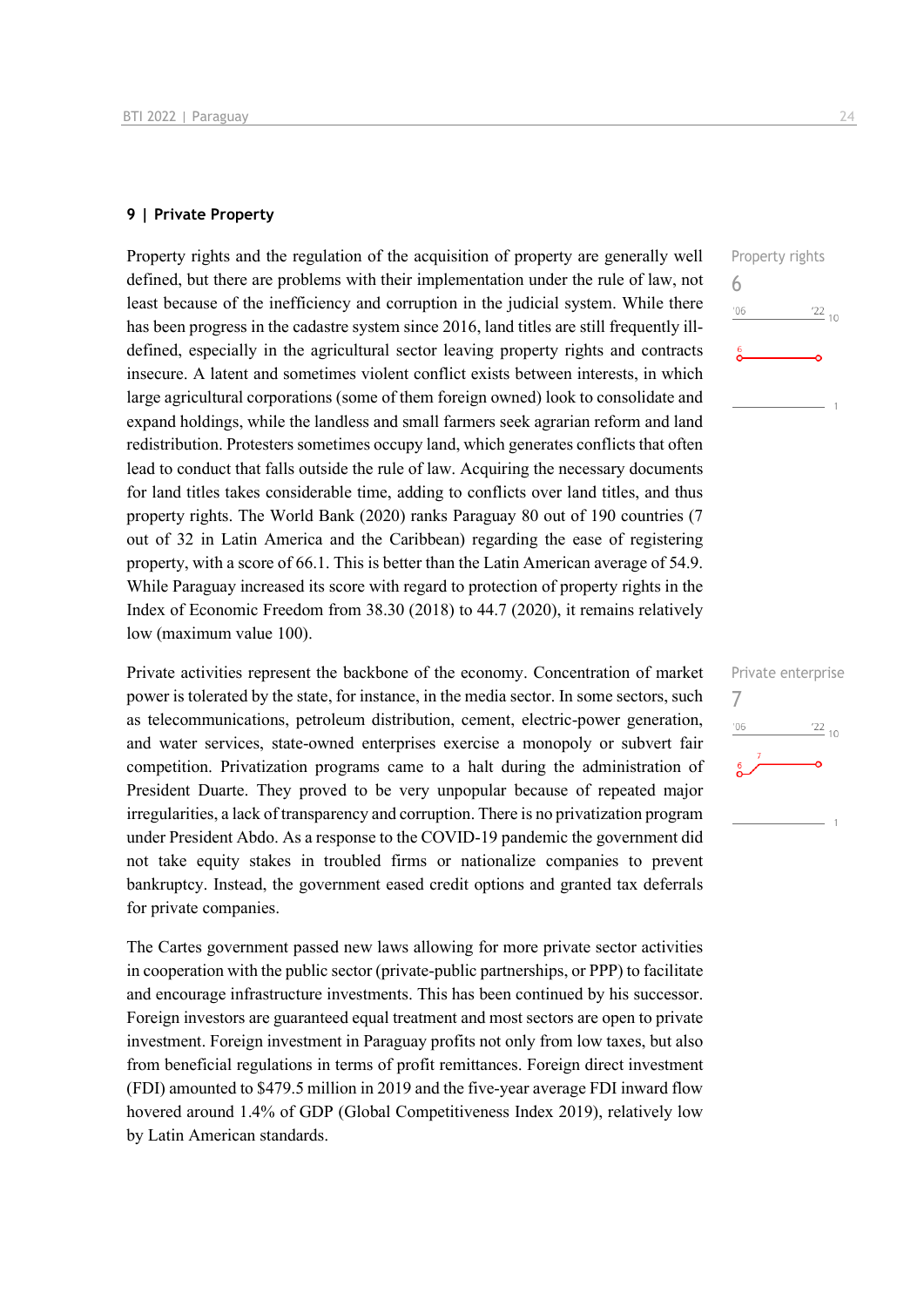#### **10 | Welfare Regime**

Social safety nets are sharply segmented in terms of territory, class and sector. Social expenditure (by the central government) as a proportion of GDP has stagnated since 2012 and was 8.6% in 2018 (ECLAC), the lowest percentage in Latin America. Social protection in Paraguay is divided between contributory social security and social assistance. Since 2018, the Ministry of Social Development is responsible for social development policies and coordinating actions to reduce poverty and improve living conditions of vulnerable people. Life expectancy in Paraguay is relatively high at 75 years.

The contributory social security system extends only to formal sector employees. According to OECD's 2019 Multi-dimensional Review of Paraguay, coverage is low; in 2017 only 21.8% of employees made social security contributions. Contribution levels are lower than in most OECD countries, while the 100% replacement rates for full retirement in the main regimes are higher than those of OECD countries and Latin America as a whole. The largest excluded group is the self-employed. They can contribute voluntarily to the pension regime, but only a small percentage do so. Only 46% of the population above age 65 had a pension. The Adultos Mayores program was introduced to grant subsidies to elderly people in extreme poverty and had 193,000 beneficiaries in 2019. The pension system is organized on a pay-as-you-go basis. Due to the country's demographics, there is less necessity for a general overhaul of the system than for an increase in administrative efficiency and a curbing of corruption.

According to PAHO's 2017 "Health in the Americas+," the Paraguayan health system comprises public, private and mixed sectors. It operates in an uncoordinated and fragmented manner, with different financing, regulation, enrollment, and service delivery modalities, and is characterized by an asymmetrical territorial coverage. The Ministry of Public Health and the Institute of Social Welfare (IPS) are the most important health institutions in Paraguay and together cover approximately 95% of the population. The IPS covers around a fifth of the population, primarily workers in the formal sector and their families; the majority of the population has no health insurance and is covered by the ministry. Public spending for health was 3.0% of GDP and private spending 3.6% of GDP in 2017 (WHO).

President Cartes and President Abdo both continued the CCT program Tekoporã as well as the Adultos Mayores program. As a response to the pandemic, the government launched two complementary programs, Ñangareko and Pytyvõ. Ñangareko began as a food safety program but was quickly transformed into paying cash transfers to families with income from subsistence activities or activities strongly affected by the social distancing measures of the pandemic. Each beneficiary received a monthly transfer equal to 23% of the minimum wage. Until June 16, 2020, Ñangareko

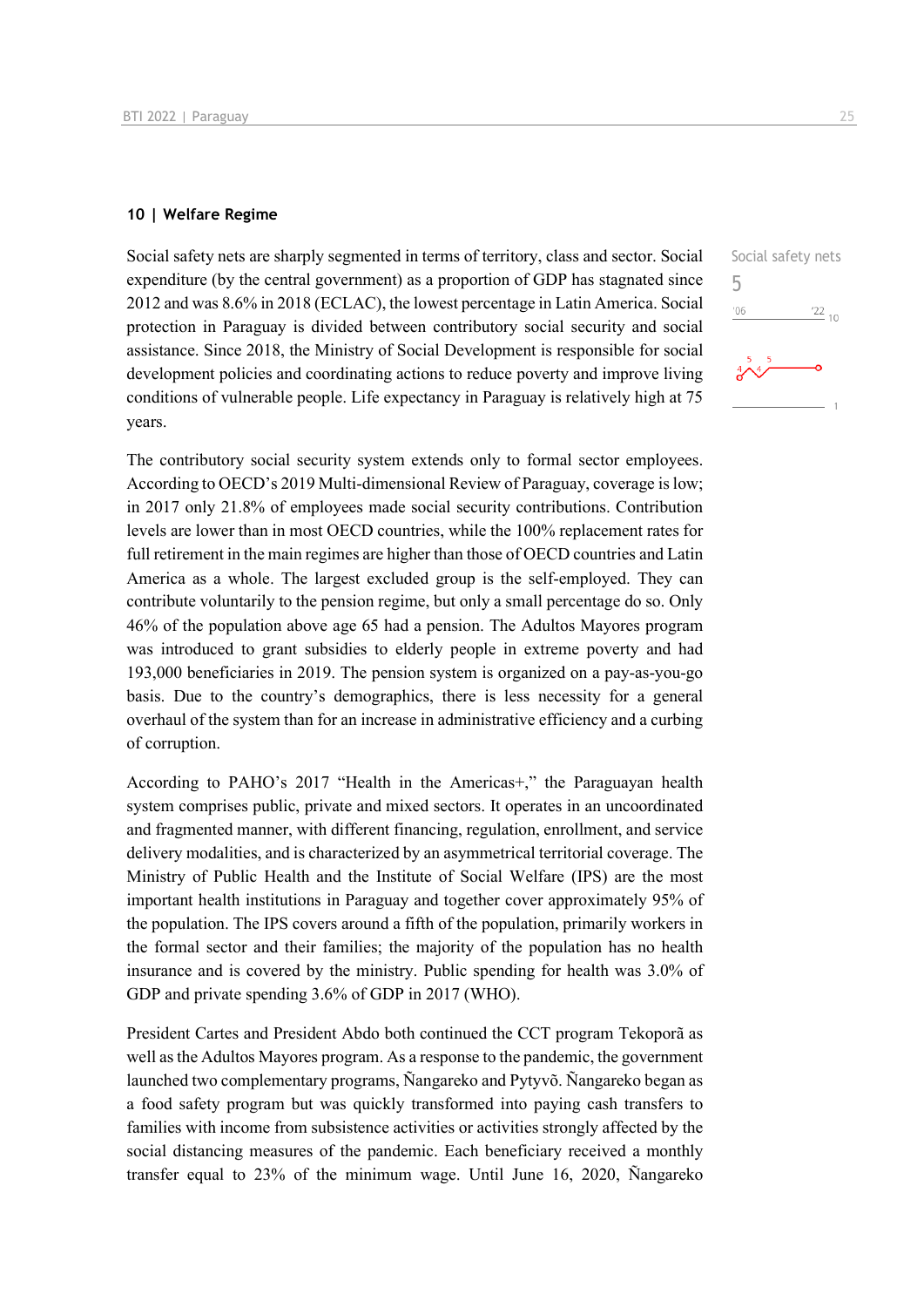subsidies had been awarded to 285,340 people. The Pytyvõ program was aimed at informal workers and consisted of temporary financial aid for two months, corresponding to 25% of the legal minimum wage. There were 1.15 million beneficiaries. In addition, advance and additional payments were made to 165,000 beneficiaries of Tekoporã and 205,000 of Adultos Mayores. These social programs have been efficient in mitigating the drop in income experienced by recipients and the vulnerability of jobs during the pandemic. The implementation of these programs was swift and effective, especially in isolated rural areas.

Discrimination is prohibited by the constitution, but there is no executive law on this and ergo no legal basis for enforcement. Women are disadvantaged both economically and politically. The Gender Inequality Index 2020 ranks Paraguay 107 with a score of 0.446 (worse than the regional average of 0.389). The female labor force participation rate was 59.2% (LAC 52.1%), compared to 84.6% (LAC 76.9%) for men. GNI per capita was \$8,855 for women and \$15,483 for men. 25% of women (9% of men) in urban sectors and 33% (12% of men) in rural sectors have no income of their own (2019). The literacy rate in 2018 was 94.5% for men and 93.5% for women. The percentage of the population with at least some secondary education is 49.2% for women and 51.2% for men. The poorest population only experience 5.8 years of schooling, while the richest experiences, on average, 10.8 years. Indigenous people only experience up to 3 years on average.

After the 2018 general election, just 15% (2013: 17%) of Chamber of Deputies seats and 18% (2013: 20%) of Senate seats were occupied by women. None of the 17 governors elected in 2018 were women. Around 10% (2010: 8%) of the mayors and 22% of the city councilors elected in 2015 were women. One of the three justices on the Supreme Electoral Court is a woman. Two of the nine justices on the Supreme Court are women (2020).

The indigenous population is denied equal development opportunities. Poverty rates are significantly higher for them than for the rest of the population.

#### **11 | Economic Performance**

The performance of the Paraguayan economy, despite difficulties, has remained solid. It grew at an average rate of 4.1% per year between 2013 and 2018, but then stagnated in 2019 (0.0%), affected by adverse weather conditions (drought and flooding had a negative impact on agriculture) and the economic situation of its main trading partners, Argentina and Brazil. Hydro-electricity production was also hurt by low water levels.

The Paraguayan economy was much less affected by the COVID-19 pandemic than the rest of Latin America. According to IMF data, the economy contracted by only 0.9 % in 2020 and will recover by 4.0% in 2021. Paraguay's high dependence on



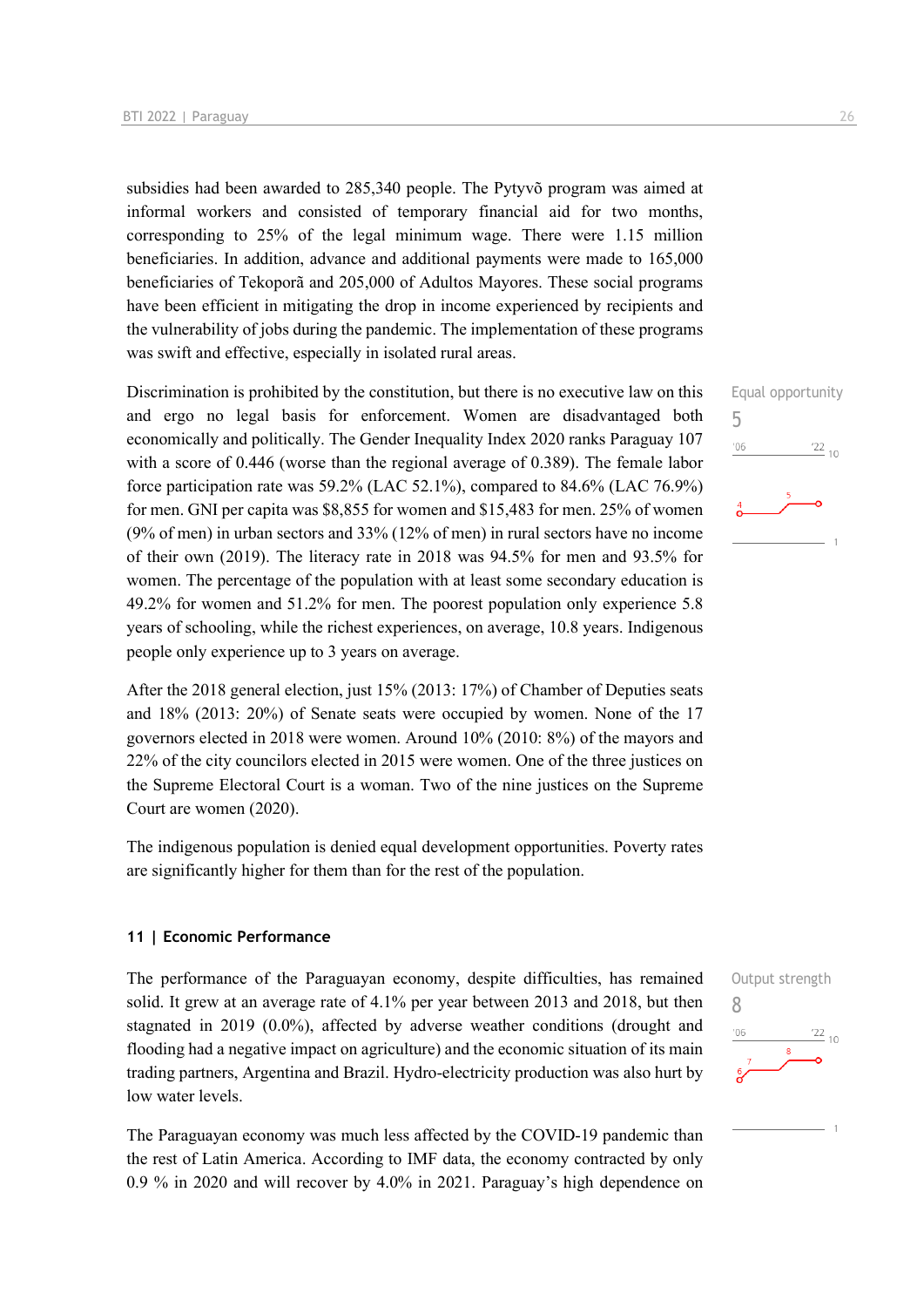agriculture was helpful because this sector was much less affected by the pandemic relative to other sectors. In contrast to 2019, the weather in 2020 was conducive to agriculture, resulting in a high level of soybean production (Paraguay's most important export commodity). In addition, government-sponsored public works that formed part of its economic stimulus package boosted the construction sector. In the second quarter of 2020 agriculture grew by 17.5% and construction by 9%, year on year. The current account balance turned positive in 2020 at \$122 million, after deficits of \$70 million in 2018 and \$385 million in 2019 (ECLAC), albeit with a shrinking trade volume (falling by approximately 60%).

Inflation remained moderate to low since 2012, reaching 1.6% in 2020 (2.8% in 2019 and 3.2% in 2018, according to CEPAL). Due to the recession in the first half of 2019, the government invoked the emergency escape clause of the FRL that allows an increase of the deficit ceiling in case of a decline in economic activity, up to 3% of GDP in times of crises. Therefore, the central government's budget had a deficit of 2.8% of GDP in 2019; and 6.5% in 2020. Public debt remained below 20% of GDP throughout the decade but jumped from 25.6% in 2019 to 34.9% in 2020. The urban unemployment rate increased marginally from 6.2% in 2018 to 6.6% in 2019, then rose by more to 7.9% in September 2020. Underemployment, rather than unemployment, is the main problem in the Paraguayan economy.

#### **12 | Sustainability**

Though the Ministry for the Environment (Ministerio del Ambiente y Desarrollo Sostenible) was created in 2018, and a number of regulations have been in place, sustainable growth in Paraguay has been given only sporadic attention by the government and has a weak institutional framework. The National Development Plan 2030, approved under President Cartes in 2014, included cross-departmental provisions related to environmental sustainability, but implementation has been poor. While Paraguay has a clear legal framework intended to safeguard both its natural biodiversity and indigenous peoples, its economic development model is based on overexploitation of natural resources. Land taxes are negligible, and the agricultural sector receives preferential treatment in relation to income and value-added taxes. Cattle ranching and commercial agriculture are major drivers of deforestation, which has accelerated because of the boom in soybean production. A total of 95% of cultivated soy plants come from genetically modified varieties. Due to the large binational hydropower plants, CO2 emissions are comparatively low. In 2018, a total of 68.1% of the country's energy consumption was drawn from renewable sources. However, biomass (mainly wood) is the main energy resource used by half the rural population.

Reducing air and water pollution has not been a priority. Organizations of small farmers and landless peasants, as well as indigenous groups, occasionally protest the indiscriminate use of pesticides and herbicides, because of the environmental damage Environmental policy 4 $\frac{22}{10}$  $'06$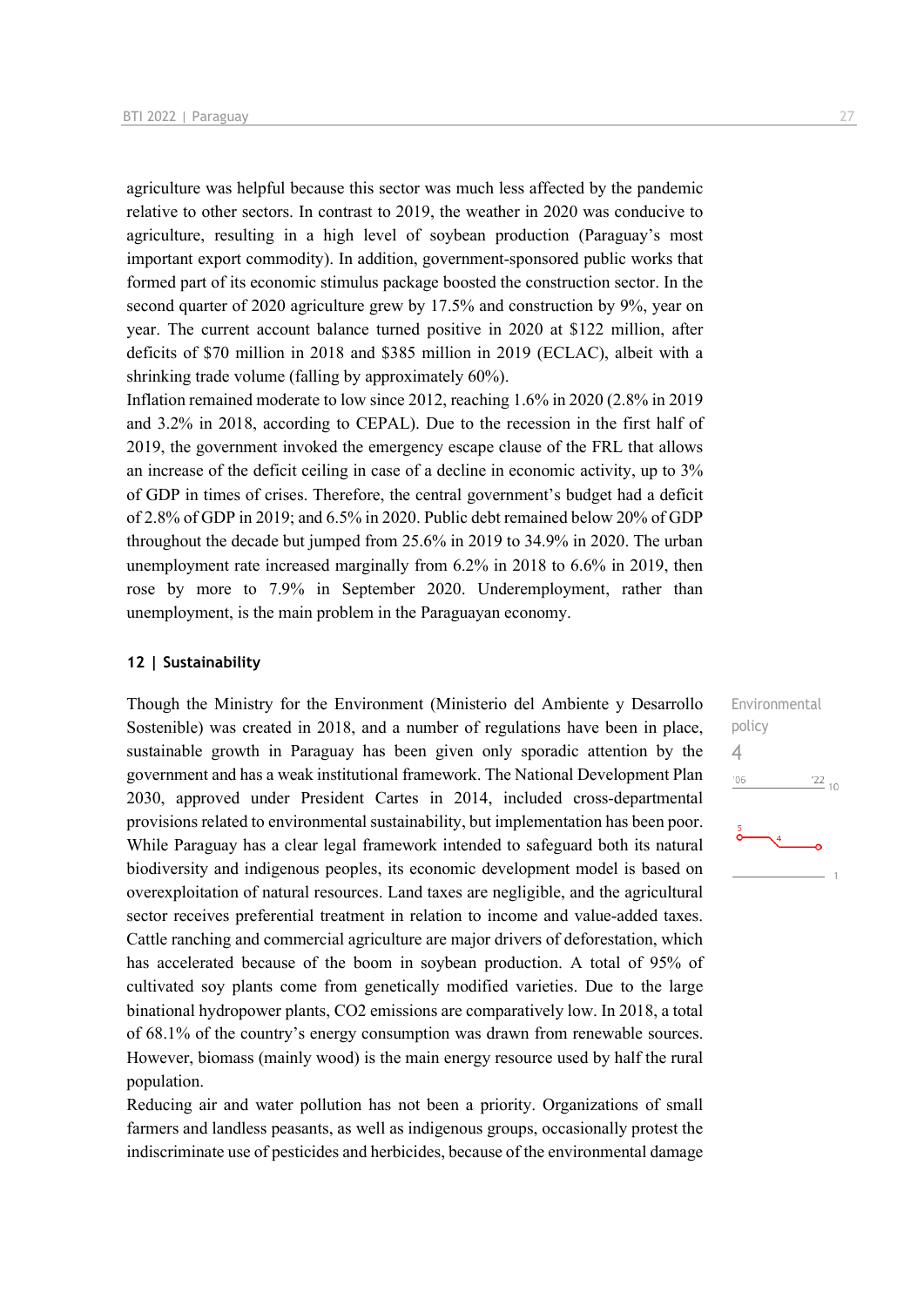and water pollution caused by such practices and because of the health risks for the people living in the affected regions.

Devastating wildfires have broken out across Paraguay in 2019 and 2020 (affecting the Chaco region and the Pantanal where the fires tripled in 2020 compared to 2019), man-made fires combined with drought and record high temperatures. The government has been criticized for the lack of strategy and insufficient measures against the wildfires. Congress declared a national emergency in reaction to the fires and transferred more resources to the fire service.

Education policy contributes to a substandard system of education and training in Paraguay. By the end of its term, the Cartes administration had initiated a debate on a strategic plan to improve the quality of education (Plan Nacional de Transformación Educativa 2030). In reforming the education sector, the government cooperates with the InterAmerican Development Bank (IDB). The Fund for Excellence in Education and Investigation (FEEI) receives 30% of its income from compensation payments from Brazil for the use of Itaipú's extra energy.

The UN Education Index 2019 ranks Paraguay 69 (out of 133 BTI countries) and sixth to last in the region with a score of 0.638 (which has stagnated over the past few years). The literacy rate among the 15 to 24 age group is relatively high at 98.3% (2018), while the rate between men and women is almost equal (97.7% vs. 98.9%). However, levels of functional illiteracy are considerably higher, especially in rural areas. There are large inequalities between urban and rural areas with respect to enrollment rates, above all in tertiary education. The population aged 15+ living in urban areas studies for approximately three years longer than people of the same age group in rural areas.

Despite rising school enrollment rates, the educational system still has significant qualitative deficiencies. These are often related to improper staffing (due to the politicization of the education system and clientelistic networks). However, challenges are sometimes as basic as the need to provide food and school supplies for young pupils. Progress in higher education has been skewed toward wealthier students. Paraguayan students have low scores in international comparisons such as OECD's PISA and learning outcomes have not improved over the past decade. The Global Competitiveness Report 2019 ranks Paraguay 134 (out of 141 countries) with regard to the skill sets of graduates, and 133 in the quality of vocational training.

Quantitatively, investment in education and training, as in research and development, remains rather low. While public expenditure on education reached 3.4% of GDP (2016), one of the lowest values in Latin America, R&D expenditure remains negligible at 0.1% of GDP. There were 135 researchers in the R&D sector per million people. The Global Innovation Index ranked Paraguay 97 out of 131 countries in 2020 in this area (down from 95 in 2019 and 89 in 2018).

Education policy /

 $\frac{22}{10}$ 

R&D 5 $'06$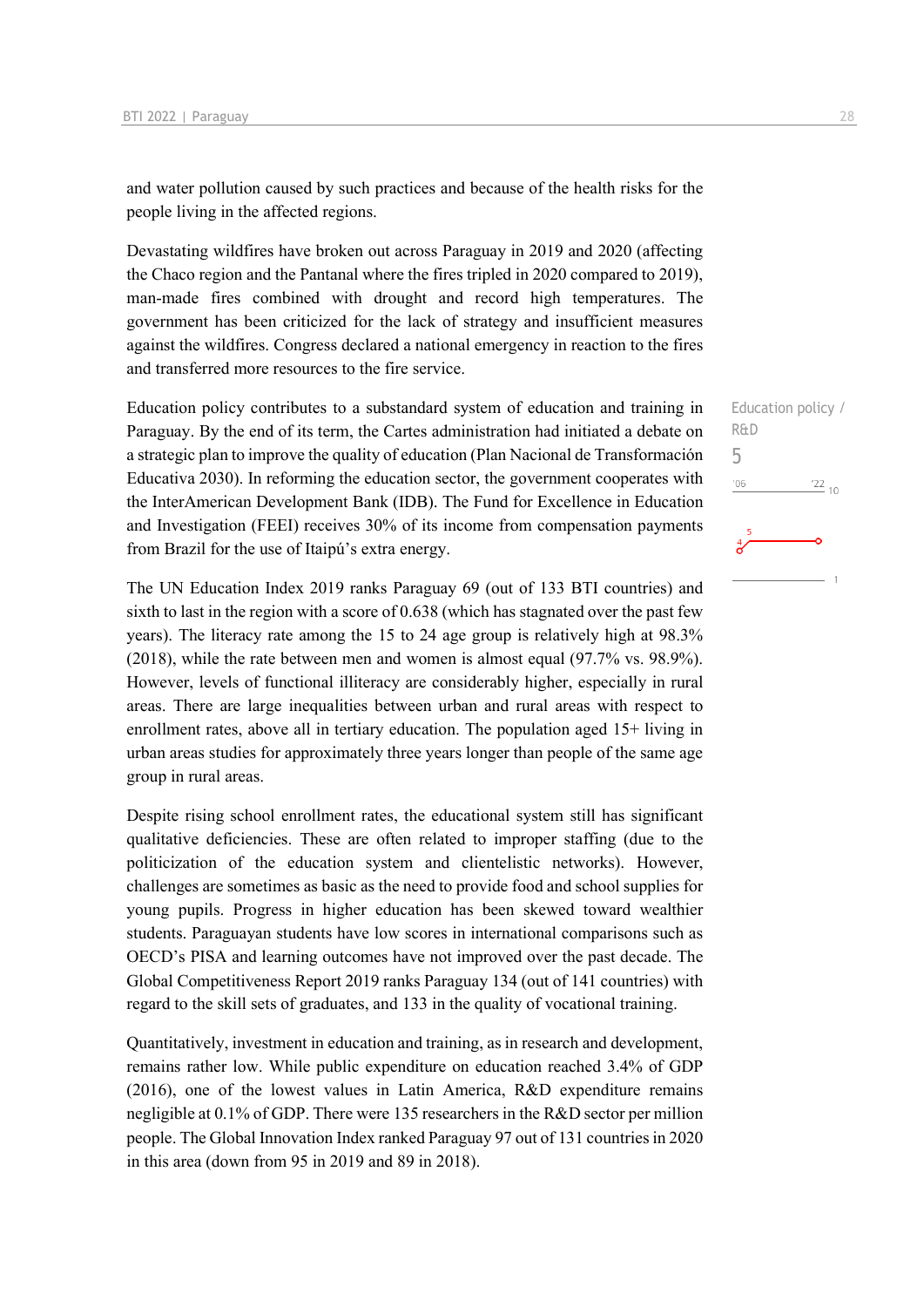Due to the COVID-19 pandemic, classroom teaching was suspended from mid-March 2020 until March 2021. Poor equipment without the necessary information technology makes it difficult to teach virtual lessons during the pandemic. According to an opinion poll by UNICEF Paraguay in July 2020, only 22% of teachers have used virtual platforms for teaching during the pandemic.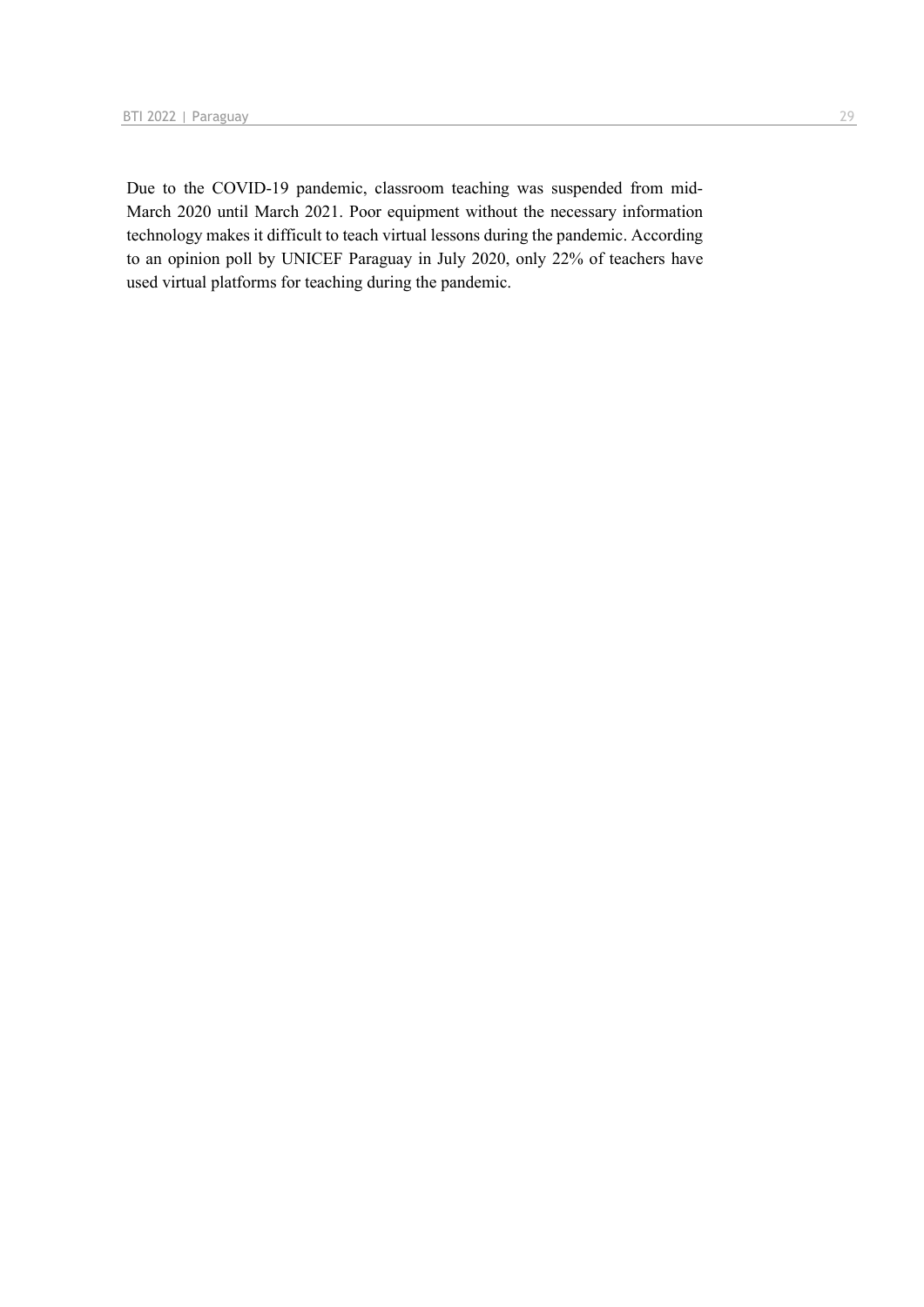### Governance

#### I. Level of Difficulty

The structural constraints on governance are high. Paraguay has no coast and its geography is challenging. The Chaco Region is arid and sparsely populated. These characteristics make the construction and maintenance of road infrastructure expensive and render integration with other countries more difficult. Paraguay has one of the lowest density of roads in Latin America. Paraguay's transportation costs for foreign trade activities are higher than the average cost for other Latin American countries. The Global Competitiveness Report 2019 ranks Paraguay 71 out of 141 states in road connectivity (99 in 2018), and 126 in quality of roads (129 in 2018). Boat transport can be affected by low water levels.

The quality of electricity services is low by international standards, with high electricity losses, and regular and long-lasting interruptions to service, which is perceived as a major problem for doing business. The Global Competitiveness Report 2019 ranks Paraguay 121 out of 141 in electricity supply quality.

Paraguay's main exports are agricultural products. Therefore, the economy suffers during climatic adversities such as droughts or flooding (often caused by the El Niño phenomenon). The country is unable to combat poverty systematically on its own. Future development must contend with persistent and considerable social inequality; the lack of an educated labor force (relatively low levels of human capital); labor market inefficiencies; an inefficient and overstaffed public administration; a weak business climate; widespread corruption in politics, in society and in the private economic sector; and deficiencies in infrastructure. Professionalism in the public sector has improved in the past decade. This is especially true at the central bank, the Ministry of Finance and the Statistics Office (DGEEC). At the same time, new employees in the public sector are more carefully observed than previously and evaluated according to professional rules in many cases. However, public sector reforms are hampered by a highly politicized public administration.

Paraguay was less affected by the COVID-19 pandemic than neighboring countries. At the end of January 2021 Paraguay registered 131,000 confirmed cases of COVID-19 and 2,680 deaths (38,54 deaths per 100,000). The economy contracted by 1.6% in 2020 and is expected to recover in 2021.

Structural constraints

 $^{22}$  10

7 $n<sub>6</sub>$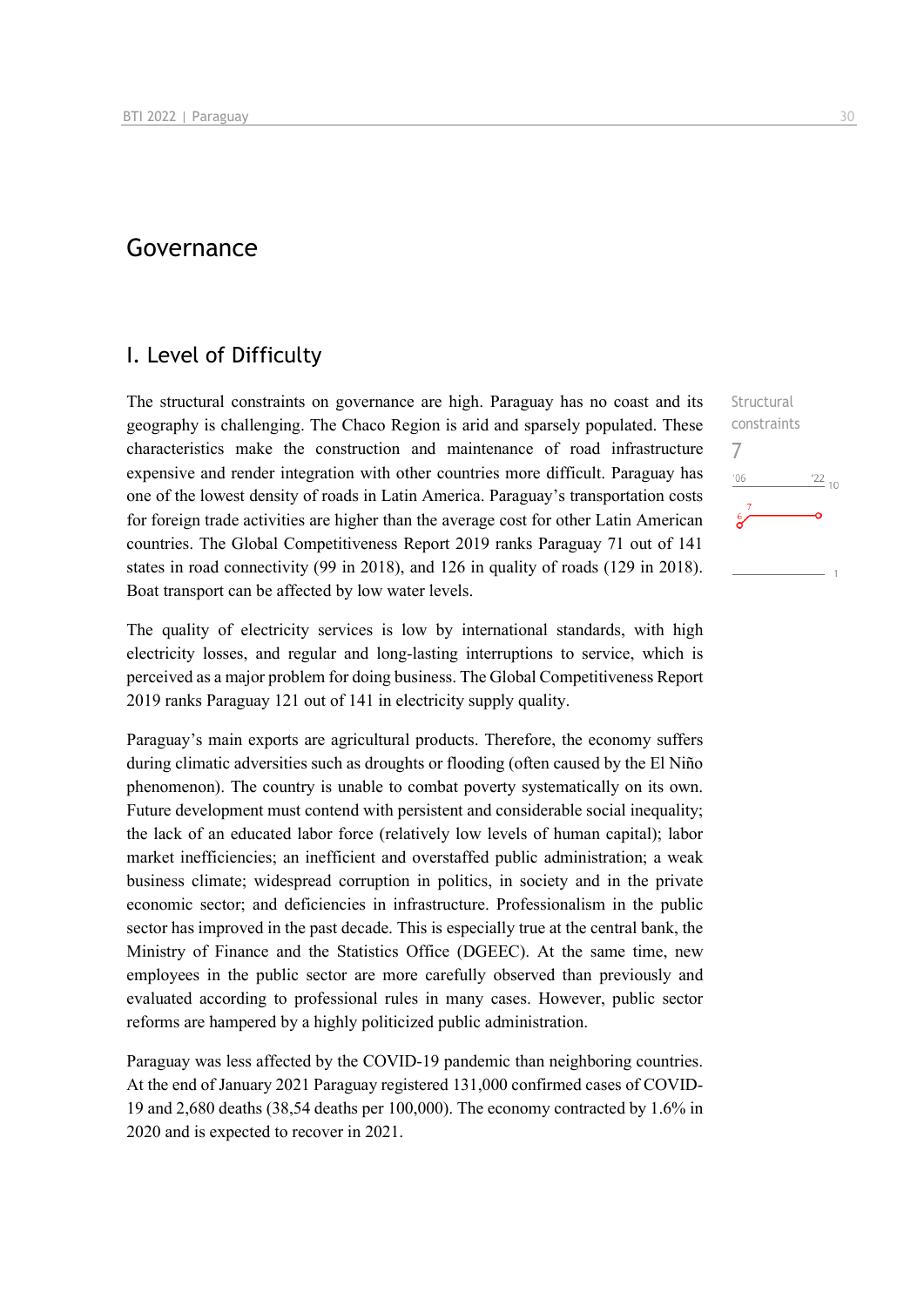The democratization process in Paraguay began 30 years ago, in February 1989, after a long phase of authoritarian rule. It unfolded amid a weak autonomous civil society, a weak political opposition and broad continuity among the elites in politics and officialdom. Politics has been based on patronage networks, which essentially subverted civil society, resulting in weak and limited civic participation in public life. The NGO sector in Paraguay depends strongly on support from international donors. There is a network of small civil society organizations that could be used for mobilization processes in times of crisis (as during the protests against President Cartes' re-election plans, the protests against the secret agreement on Itaipú, or during mobilizations against corrupt politicians). However, on an everyday basis, the connection between small under-resourced organizations and wider social movements is poorly developed. Interpersonal trust is very low in Paraguay, a symptom of low levels of social capital. There has been a strong human rights movement in Paraguay. As an example, the Paraguayan Human Rights Coordinator (Coordinadora de Derechos Humanos del Paraguay, CODEHUPY) is comprised of 33 organizations (and six supporting organizations). Thus, there is a mixed picture in Paraguay: there is comparatively little social capital, but there are intense but locally focused forms of cooperation and a national human-rights movement.

Great ethnic homogeneity is certainly an advantage for the Paraguayan government. There are no religious differences that could be viewed as a source of conflict. The great majority of political parties, such as the Colorado Party and the Liberal Party, do not articulate or draw attention to social cleavages between the poor and the wealthy. Nevertheless, class conflict between landowners and organized landless small-scale farmers in rural areas has intensified over the last decade. For years, the policy of expanding agricultural lands was an important source of the country's GDP growth. Now there is almost no arable land left in eastern Paraguay. There have been violent clashes between the police and rural peasants.

The intensity of drug-trafficking has increased over the last three years, and a considerable portion of the northern zone of the eastern area of the country has been penetrated by drug-trafficking gangs. This is also the region where the small EPP guerrilla group is active. Radicalism and violence in Paraguay can largely be blamed on these two groups, but also on the drug-traffickers, who cooperate closely with their Brazilian peers. The widespread insecurity and violence related to drug-trafficking, including kidnapping and assaults, are not driven by ethnic or regional factors.

The EPP, which is active in and enjoys some support in rural areas, does not constitute a genuine challenge to the Paraguayan state or to general political stability. However, it has exposed the state's inefficiency with regard to providing security throughout the country.

Civil society traditions 6  $-06$  $\frac{22}{10}$ 

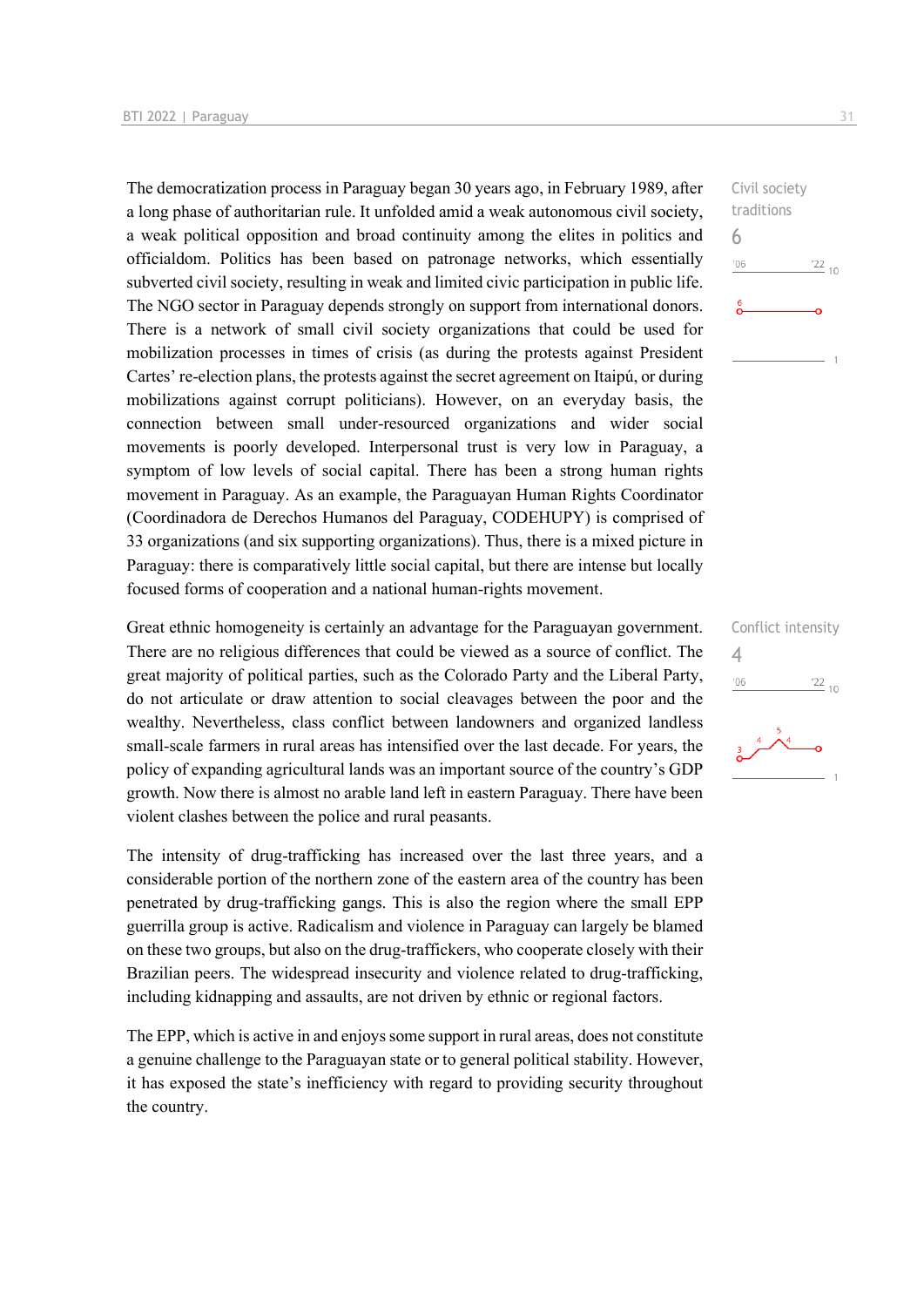#### II. Governance Performance

#### **14 | Steering Capability**

The government of President Abdo Benítez (in office since August 2018) is committed to constitutional democracy and a market economy. When it assumed office, the government followed the same priorities as the preceding Colorado governments: the conservation of macroeconomic stability, low taxes (especially for agribusinesses), and the financing of infrastructure projects and the fiscal deficit with sovereign bonds. The government also opened a political dialogue with other parties, involved civil society organizations in reform of the education sector and initiated a debate on future tax reforms.

The "Plan Nacional de Desarrollo: Paraguay 2030" acts as a guideline for national policies and the Secretaría Técnica de Planificación (STP) conducts an annual evaluation of PND vis-à-vis policies implemented, as well as results obtained. The government has set few strategic priorities, and since 2019 it has been primarily reactive in its policymaking. One of the primary stated objectives of the government was the renegotiation of the contracts with Brazil and Argentina regarding the two binational hydropower plants at Itaipú (which expires in 2023) and Yacyretá (which had expired in 2014). According to the Itaipú treaty, any remainder of Paraguay's half share of the energy that is not used domestically must be sold to Brazil. The price of such sales is based on the cost of production and not the regional market price for energy. Currently Paraguay transfers about 85% of its share to Brazil.

In response to the economic and social consequences of the COVID-19 pandemic, the government drew up an Economic Recovery Plan which was finalized in October 2020. The plan was rated positively by the IMF. It provided for boosting public investment, temporarily raising social benefit spending and for elaborating and implementing a new Fiscal Responsibility Law.

During the COVID-19 pandemic, the government set clear priorities: protect the population against the spread of the pandemic, protect the particularly needy against impoverishment and to reactivate the economy. The long-term goal of fiscal stability was made more flexible with the approval of Congress, but not abandoned. Part of the funding to stimulate the economy is allocated to infrastructure projects, which have been given strategic priority.

#### **Ouestion** Score

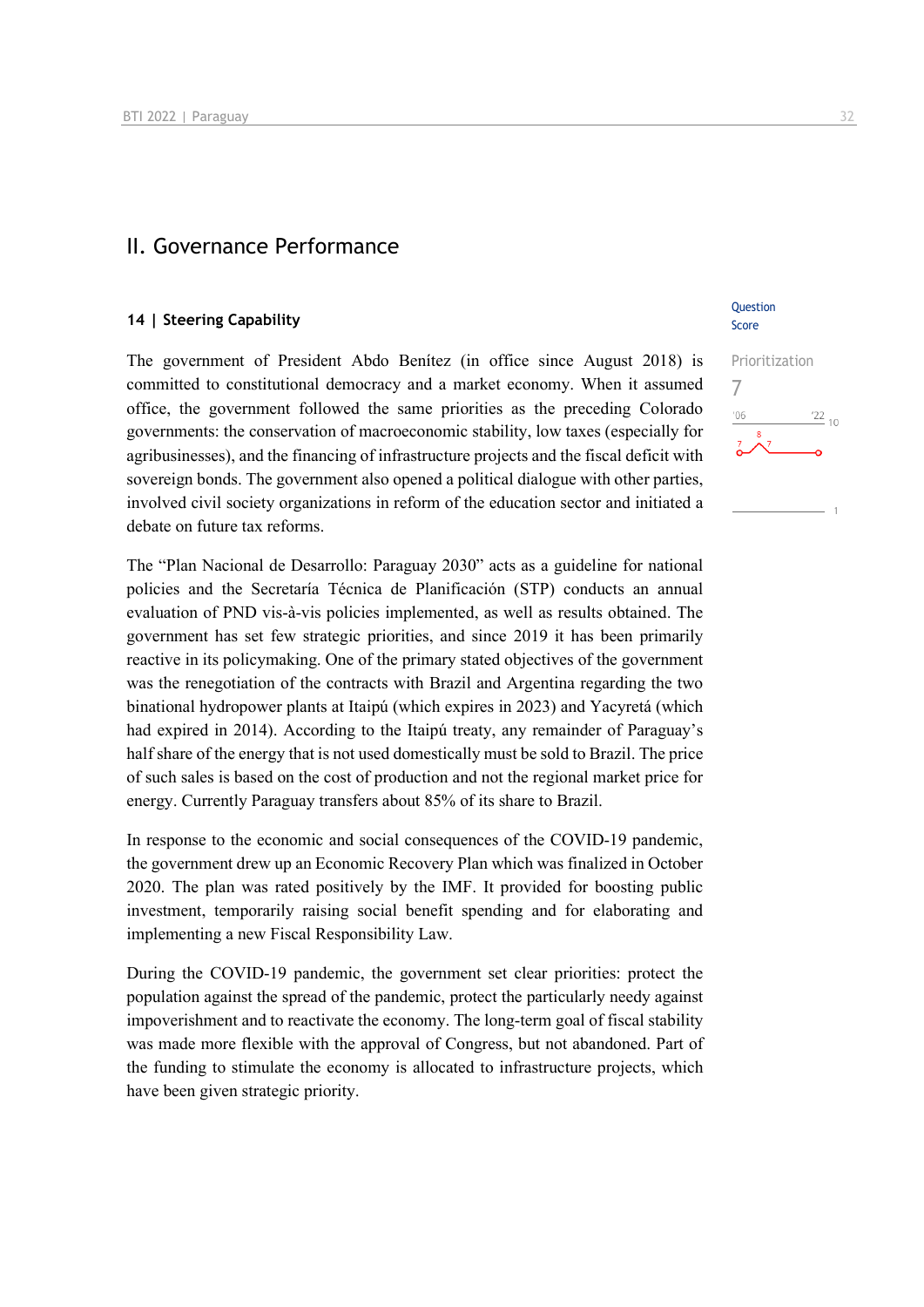The Paraguayan government had successfully preserved fiscal stability in 2018 but has been forced to be more flexible with its objective since 2019, first because of economic stagnation in 2019 (as a result of weather-related disruptions in agriculture and in energy production), and then because of the economic consequences of the COVID-19 pandemic. The policy adjustment was made within the framework of the emergency regulations of the law on fiscal stability and with approval from Congress.

Law 6380/19 on Modernization and Simplification of the National Tax System was passed in 2019 and came into force in January 2020. The main objective was not to raise taxes but to simplify taxation. The unified Business Income Tax replaced the previous Income Tax for Commercial, Industrial and Service Activities (IRACIS), the Income Tax for Agricultural Activities (IRAGRO), and the Income Tax for Small Taxpayers (IRPC). The tax rate (10%) is equivalent to the previous taxation structure. A new tax will be applied to non-residents performing taxable activities in Paraguay.

The course of the negotiations on Itaipú revealed that President Abdo lacks a clear strategy and that the ministries and departments responsible for the management of Itaipú are insufficiently coordinated. A year after taking office, President Abdo was nearly impeached over the negotiations on Itaipú. The Paraguayan ambassador in Brazil had signed a secret agreement with the Brazilian government that established the operating conditions of Itaipú until 2023 to the detriment of Paraguay; and would have led, among other things, to higher electricity tariffs for Paraguayan consumers. When the secret agreement became known, protests broke out in Asunción and the opposition called for President Abdo to be impeached. The foreign minister, the ambassador to Brazil and the Paraguayan director of the binational Itaipú company were forced to resign. President Abdo saved himself because the Brazilian government agreed to the revocation of the secret treaty and his opponents in the Colorado party did not (yet) want to topple him. The transparency over the government's conduct of the Itaipú negotiations has not improved since this episode.

The efforts to contain the wildfires in 2019 and 2020 highlighted major problems regarding the preparedness of the government and the implementation of firefighting measures.

Security forces failed in their fight against the small EPP insurgency, which is still quite active, as demonstrated by the kidnapping of a former vice president in September 2020. Moreover, the Abdo Benítez government has failed to combat drugtrafficking and organized crime (especially of Brazilian gangs that are expanding their control within Paraguayan prisons), which together pose far more of a threat to public security than the EPP.

Although the government's strategy to contain the COVID-19 pandemic has been relatively successful, in mid-July 2020 President Abdo Benítez had to admit that funds allocated in March to the Ministry of Health to fight the pandemic had not been sufficiently spent. Due to weak public health capacity Paraguay is likely to face significant logistical challenges in the rollout of vaccinations.



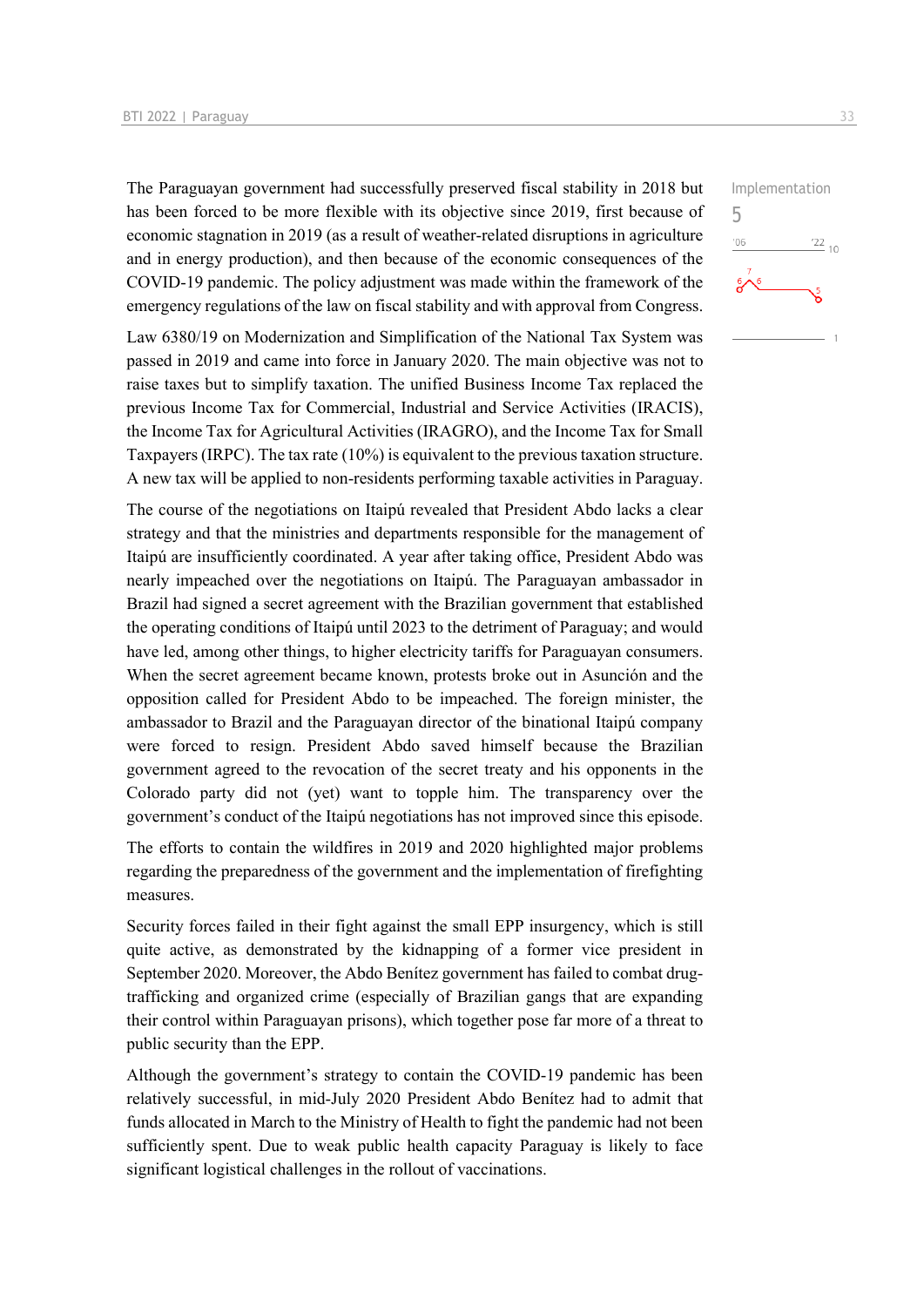International cooperation, for instance, with the World Bank, the IMF and the Inter-American Development Bank (IDB) is an established tradition in Paraguay, and has served to support reform efforts from one government to another and, to a certain extent, has also facilitated learning from past experiences through knowledge exchange. However, the use of expert commissions or task forces is not a habit of Paraguayan governments. Some of these commissions (with participation of the private sector and sometimes individual professionals) do shape bills submitted to Congress, such as in the case of the last tax reform (becoming law in September 2019).

The new government of President Abdo began a political dialogue with other parties, involved civil society organizations in reform of the education sector and initiated a debate on future tax reforms. As time went on, the willingness to exchange ideas with broad sectors of society and politics decreased. However, in order to counteract the consequences of the pandemic, the government acted swiftly and effectively by adapting, supplementing and expanding existing social mitigation programs (see "Social safety nets"). This was made possible by the practice, now accepted in Paraguayan politics, of not changing everything every time there is a new government, but rather maintaining functioning programs and thus competence in the relevant ministries.

#### **15 | Resource Efficiency**

The Abdo administration has a more traditional and partisan profile than that of his predecessor. He must appease and integrate the various factions of the Colorado Party and reward political allies and (personal) friends. Much emphasis is still placed on political loyalty in the recruitment of administrative staff, especially at the municipal level). The recruitment system has been reformed, and merit-based recruitment has been expanded. Nevertheless, there remain challenges with regard to the modernization of the public sector, such as internal administrative coordination to implement new management processes, and there is still a shortage of qualified professional staff in many ministries. This affects the planning, assessment (including social and environmental risks), execution, and monitoring of projects, including joint ventures for private-public investment in infrastructure and also regulatory capacity. Low levels of budget execution, indicating weak institutional capacity, have limited the effectiveness of the emergency package in response to the COVID-19 pandemic and subsequently the prospects of swift recovery. The fight against EPP guerrillas and organized crime (particularly Brazilian criminal groups) has been hampered by institutional rivalries between the police and armed forces, as well as professional shortcomings and corruption within the security forces.

The 2013 Fiscal Responsibility Law (FRL) set a deficit limit of 1.5% of GDP from 2015. The budget deficit was maintained below this until 2018. In response to the 2019 recession, the government invoked the FRL's emergency escape clause. To

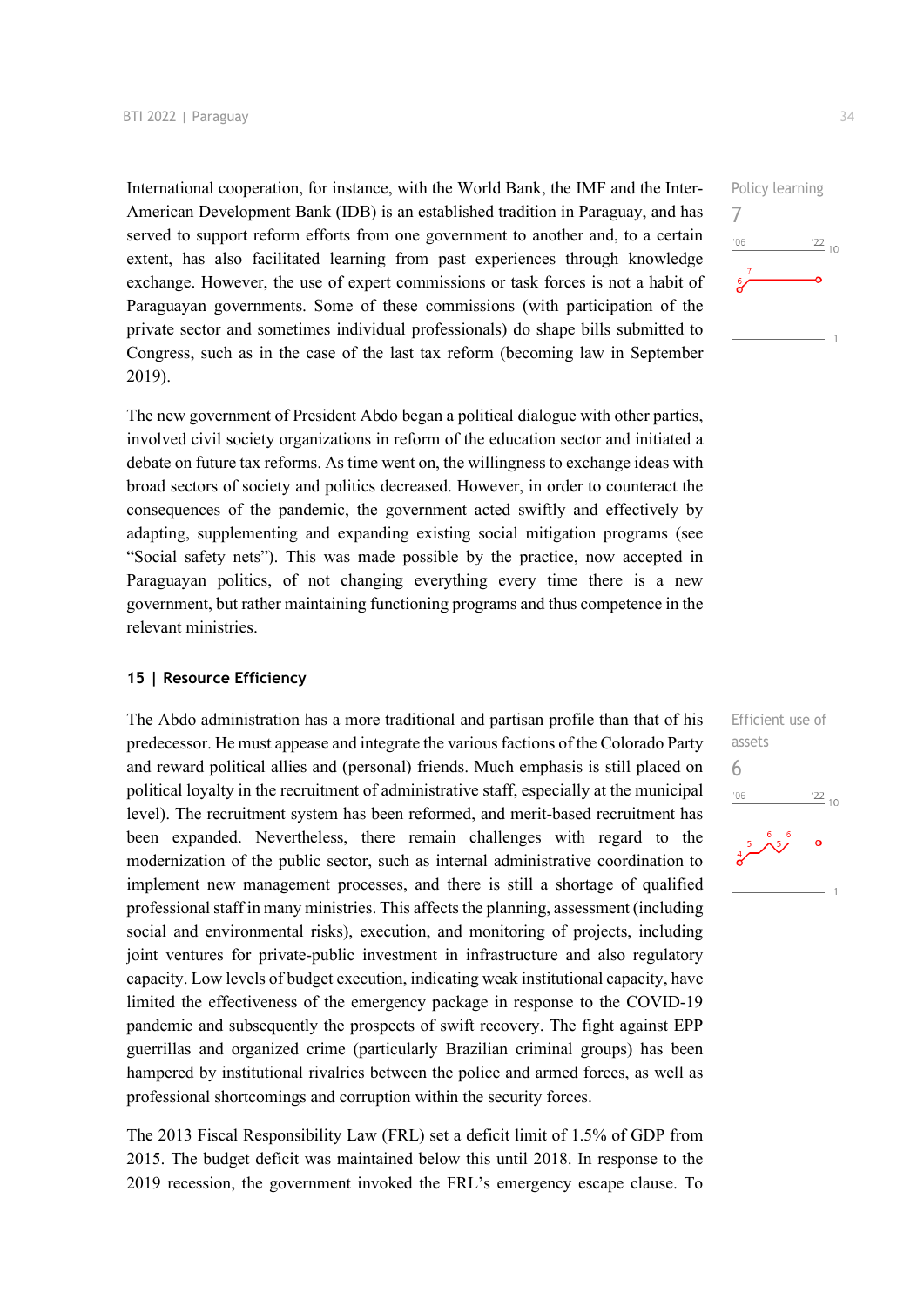mitigate the economic impact of the pandemic, Congress allowed the government to suspend the FRL for up to four years. The budget deficit was expected to reach 6.5% in 2020. The government's goal is to bring the deficit back to the FRL ceiling by 2024, which is important to ensure the continued credibility of the fiscal framework. The tax-to-GDP ratio remains low, although tax evasion has been reduced as more people and companies register as taxpayers. The 2019 tax reform simplified taxes but did not increase them. The government has resorted to external borrowing to finance parts of the deficit and has successfully issued several government bonds on the international financial market.

In 2020, Paraguay was relatively successful in flattening the curve of infected people and deaths and containing the COVID-19 pandemic. The emergency package approved by Congress in March 2020 amounted to approximately 2.4% of GDP, of which about 1.3 percentage points represented additional spending on health care.

Effective and coherent policy coordination is hindered by bureaucratic inefficiencies and, despite attempts to reform public administration, by a lack of qualified technical personnel in many ministries. Historically, government departments, ministries and public agencies have acted independently and without coordinating their policies. This situation not only reflects inefficiencies in the public sector, but also, and more importantly, entrenched interests manipulating policies in favor of political and economic groups and personal interests. This practice has prevailed for many decades and little progress has been made to reduce its negative impact.

The government has been more successful in coordinating its various social programs. Questions of environmental protection and sustainability as cross-cutting issues are given insufficient consideration in the activities of the government, due to a lack of coordination and prioritization.

Coherent government policies are hampered by contradictions between some of the government's goals. The most significant example is the contradiction between low taxes, which on the one hand, are presented as a comparative advantage in Paraguay. On the other hand, to achieve the objective of increasing state income as a condition for higher social spending, higher taxes are necessary. In addition, poor interinstitutional coordination hinders the implementation of government goals (as in the case of the secret Itaipú negotiations).

Policy coordination 6 $-06$  $^{22}$  10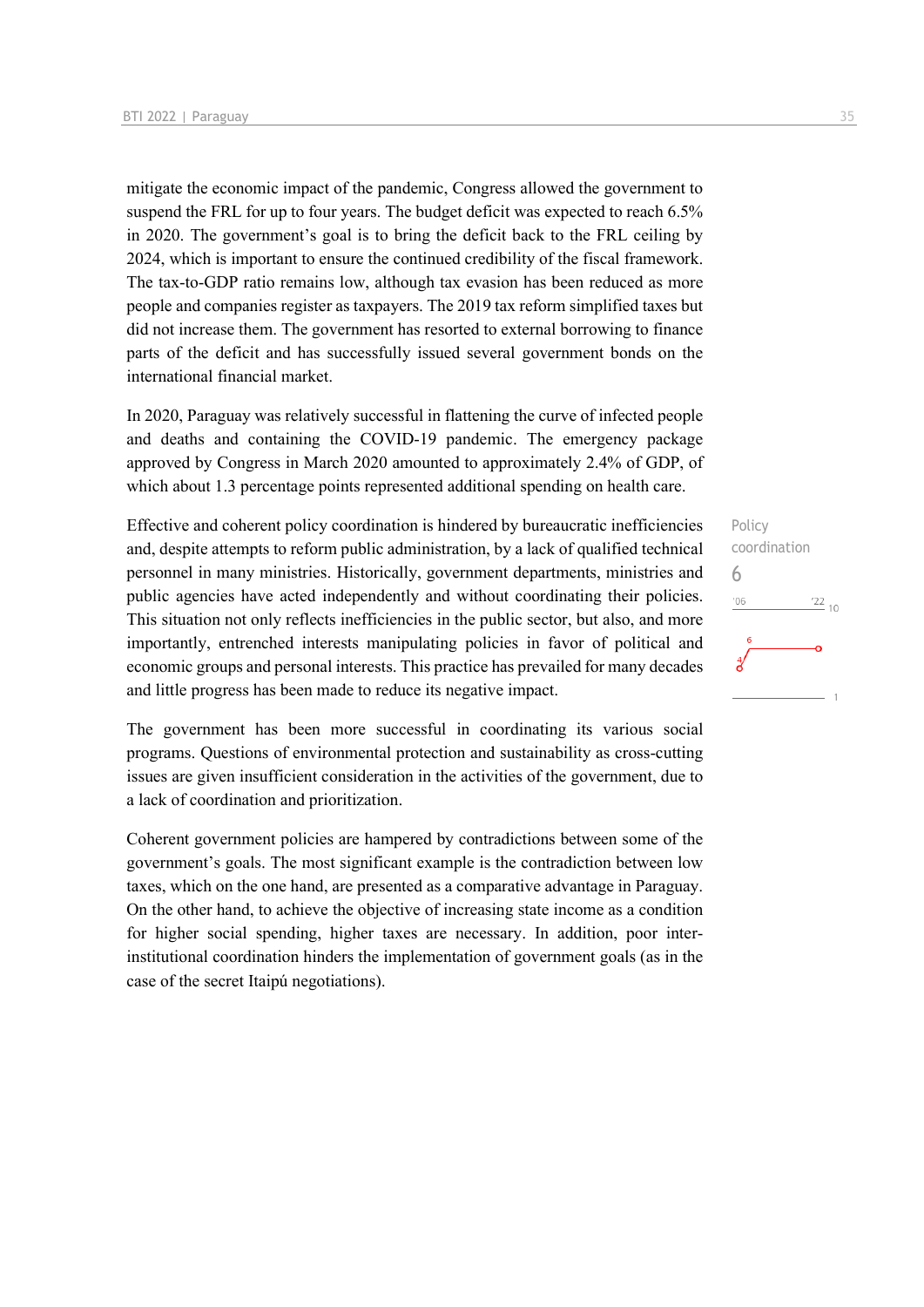Some mechanisms ensuring integrity are effective, while others simply do not work. A positive example is the reformed public procurement system. Credible reforms have been undertaken to modernize the public sector recruitment system and transform it into a meritocratic system. However, some central institutions, such as the national audit office, lack sufficient funds and independence to properly fulfill their tasks. Institutional and procedural fragmentation leads to poor coordination and information exchange across control agencies, such as the General Audit Office (Contraloría General) and the Anti-Money-Laundering State Secretariat, SEPRELAD). The government has established a public portal "Rindiendo Cuentas," where all COVID-19 expenditure is reported. Moreover, public tenders are now reviewed ex-ante by a newly established inter-institutional committee and audited expost by the General Audit Office. The effects of these measures cannot yet be assessed.

As recommended by the IMF, in December 2020 the National Anti-Corruption Secretariat (SENAC) amended the government's National Plan on Integrity, Transparency and Anti-Corruption both at the strategic and the institutional level. However, SENAC's capacities and role within the regulatory framework need to be strengthened further. As for now it is perceived by many Paraguayans as simply a figurehead institution.

After protests from civil society and the media, as well as a court decision that stated that the salaries of public officials must be disclosed, a freedom of information law was introduced in October 2014. The law requires public institutions to divulge previously confidential information about staff, salaries and audits. However, many public offices do not provide information, citing confidentiality. In the majority of cases the right to confidentiality is based on provisions that have lower legal status than the law.

Ex-President Cartes is still very influential in politics, and the government's survival depends on the support of his Colorado faction. President Abdo also relies heavily on traditional sectors of the Colorado Party that have no interest in controlling informal power structures and enrichment mechanisms.

Anti-corruption policy  $\Delta$  $^{\prime}06$  $\frac{22}{10}$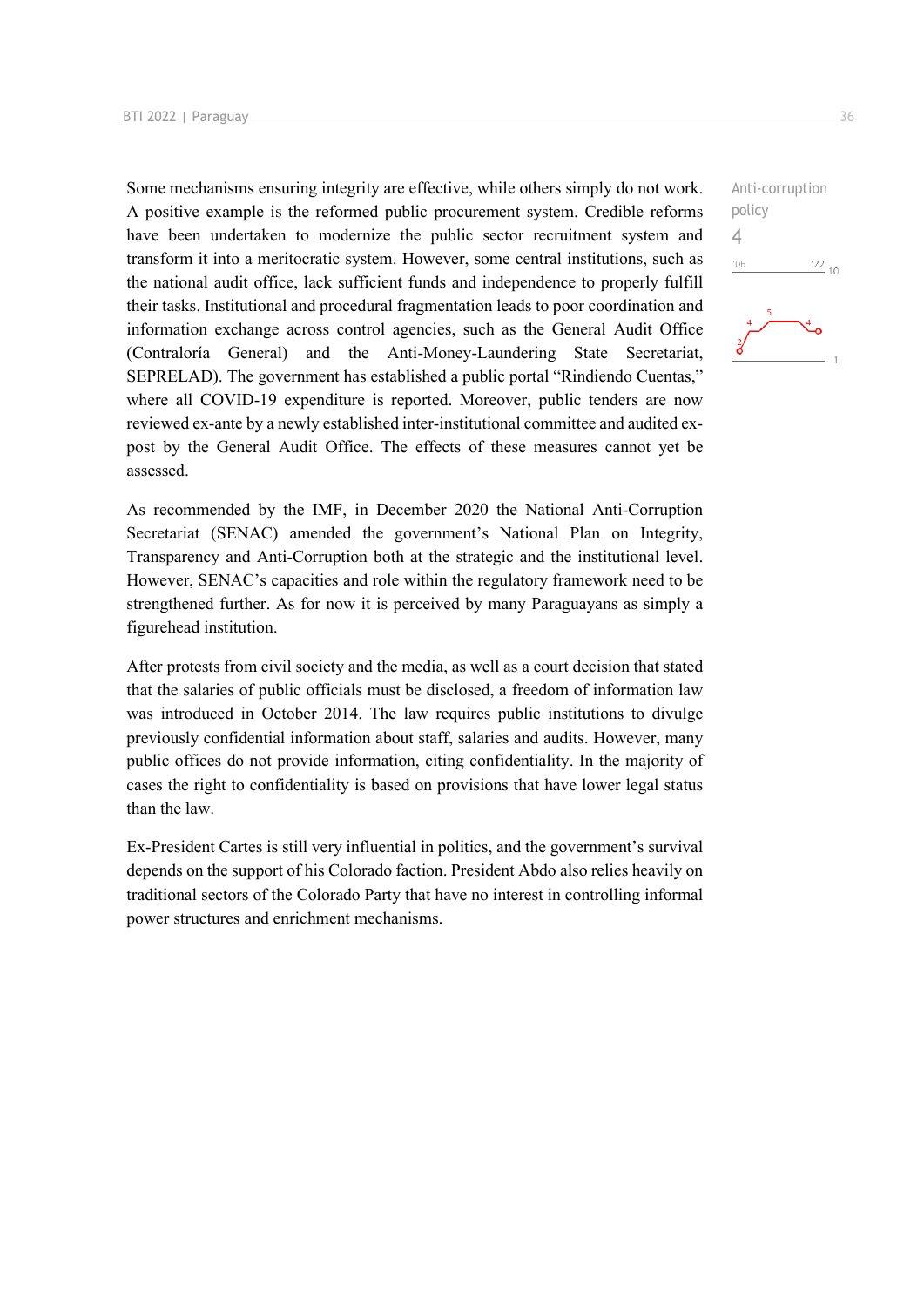#### **16 | Consensus-Building**

The main political actors agree on a market-based democracy. But there is no strong reform pressure, because reforms that would result in a strengthened democracy and market economy would threaten the vested interests of the political elite. Formal democratic institutions are subverted by informal and clientelistic practices. There is a lack of consensus-building mechanisms, for example, between business owners and unions, or between landowners and landless peasants.

Advocacy of democracy and a market economy, by political and economic actors, is primarily through formal means. Most of them do not believe in or understand democracy as a means for improving the well-being of the population or guaranteeing a market economy. Most political actors have a low degree of tolerance for political views different from their own (predominantly conservative) agenda.

With regard to the market economy, the formalization of the economy through the personal income tax has been blocked for years by veto players. The tax base as a percentage of GDP is the lowest in Latin America. Paraguay's ratio of tax revenue to GDP is half the average for OECD countries. The judiciary's lack of independence, weak regulatory practices, high levels of market concentration and economic inequality permit only limited competition between economic actors. There is a considerable way to go to establish an inclusive market economy.

The military respects the democratic legitimacy of the government and is not an independent political actor.

There is a risk that social conflicts could spiral out of control and put political institutions under pressure. The same is true with regard to conflicts over the rules of politics, as the violent protests over the re-election plans of President Cartes highlighted, when a part of the Congress building was burned and a demonstrator killed by the police.

Anti-democratic actors are not openly visible, but the historically embedded systems of clientelism and patronage are essentially anti-democratic and are primarily associated with the traditional political parties: the Colorado Party and the Liberal Party.

In sum, while neither of the two main political parties oppose democratic norms, the clientelistic practices of these organizations partly hamper democratic reforms. Discontent over how democracy works in Paraguay and the fact that a relatively high percentage of the population is open to the idea of an authoritarian regime (or at least is not opposed to one) could ultimately facilitate the rise of anti-democratic politicians.



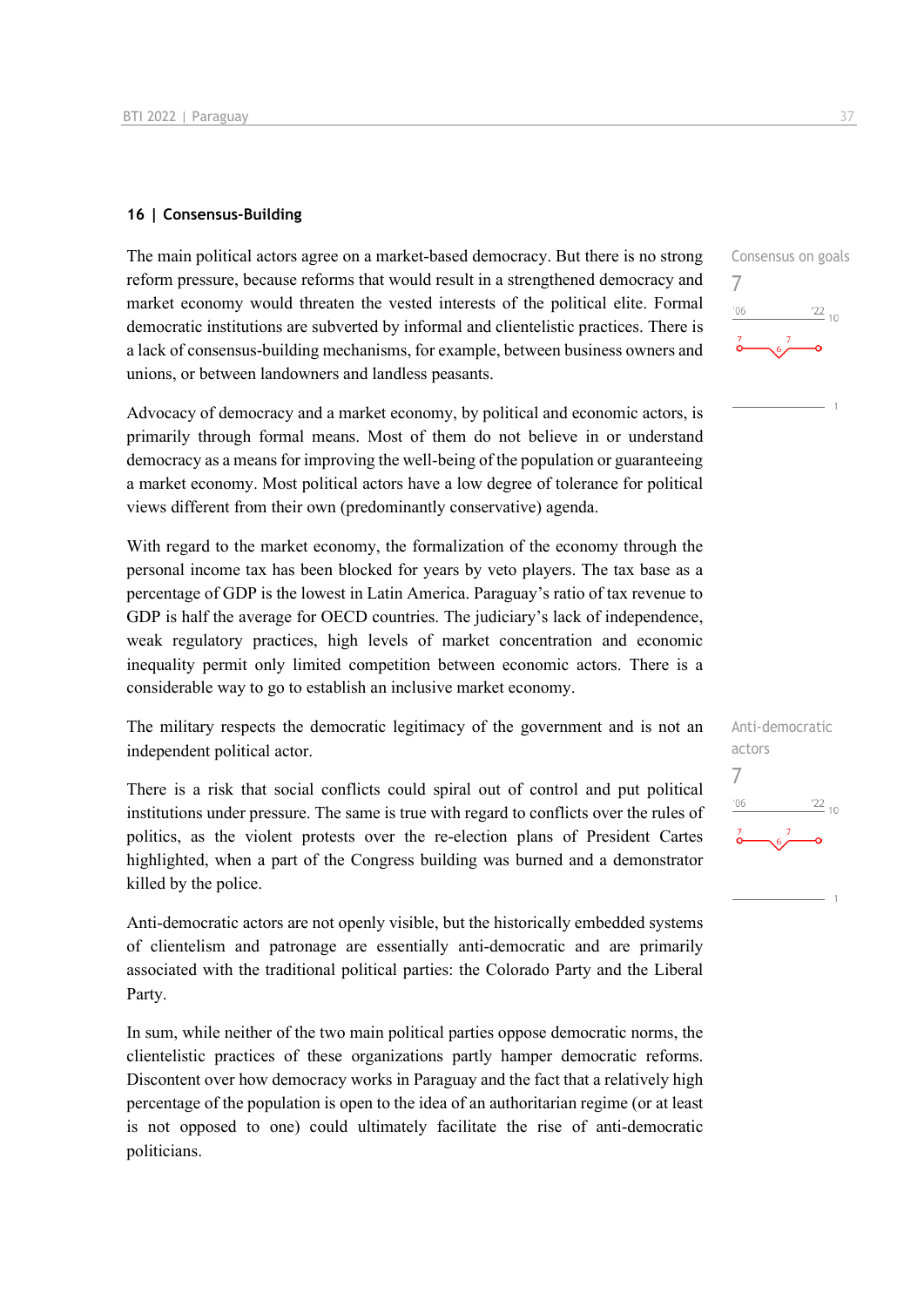Although the political leadership has tried to prevent the escalation of political cleavages into conflicts, it has been unsuccessful in bridging existing divisions. Political cleavages do not split primarily along ethnic, class, regional or religious lines.

One major political cleavage relates to the traditional parties (ANR and PLRA) on the one hand, and progressive parties on the other. Another division relates to the indigenous population, which is, however, very small in number and not sufficiently organized to forcefully articulate this division. A third major cleavage, conflict over available farmland, has been increasing for the last decade. On the one hand, the landless are organized into a broad movement and represented by different organizations. On the other, large landowners and soy producers are important and influential economic actors. Moreover, Brazilian landowners in Paraguay receive the forceful support of their government in Brazil.

The Lugo government attempted to reframe the topic of land reform from land redistribution into rural development, placing the focus on the provision of assistance to small landowners and infrastructure investments in the countryside (e.g., roads, schools and medical clinics). This approach was also in some measure employed by President Cartes through the Sembrando Oportunidades Program, which supported small-scale farmers with technical, financial and managerial assistance to improve their access to markets and value chains. The political leadership has not demonstrated a willingness to explore a comprehensive solution to the land conflict (at least one that would take the demands of the indigenous population into account). The issue of land reform and the situation of smallholders has not appeared to be of major importance during President Abdo's time in office. The courts have facilitated evictions from occupied lands.

Civil society organizations and NGOs have gained more leverage in public decisionmaking processes over the past two decades. However, substantial progress, especially in social issues, has not occurred due to the vested interest of powerful economic groups that have more leverage over the Paraguayan State. Political parties and their clientelistic networks remain relatively strong in Paraguay, which limits the space available to civil society actors. However, the executive branch has accorded overall more space to civil society organizations, as the latter demand change in policy-related decision-making. Protests and demands by secondary and university students have provoked some changes in educational policies and rules.

Cleavage / conflict management 7  $\frac{22}{10}$ 

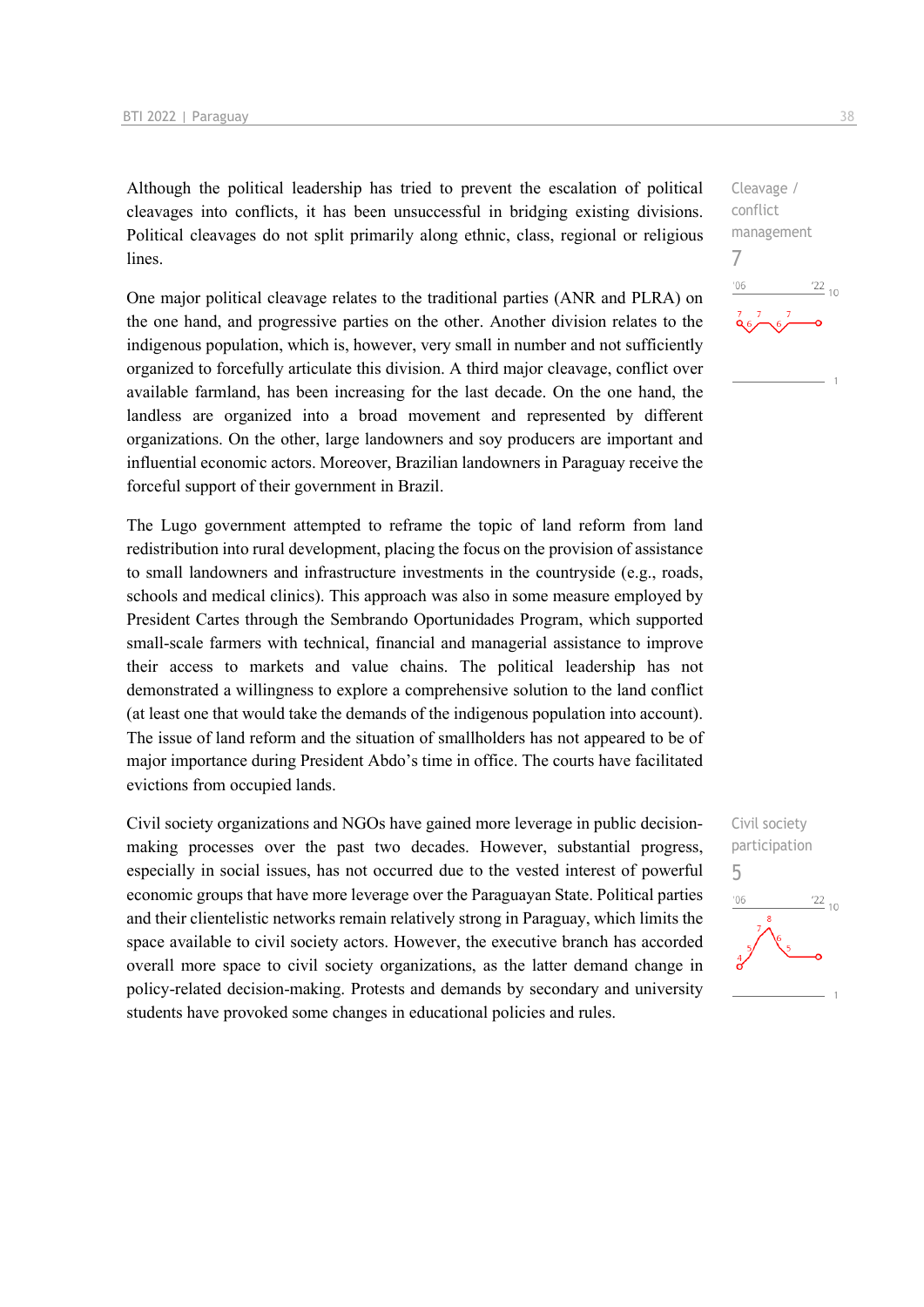Some sections of the political leadership recognize the need to deal with historical acts of injustice, but attempts to reconcile encounter difficulties. The current president, Mario Abdo Benítez, is the son of the long-time private secretary of Paraguay's former authoritarian leader, Alfredo Stroessner. He attended Stroessner's funeral in Brazil in 2006. There was no official act on the part of the government to commemorate the 30th anniversary of the end of the Stroessner regime in February 2019.

In Paraguay, there exists no amnesty law preventing the prosecution of human rights violations. But prosecution has been slow and inadequate. More than 30 years after the Stroessner dictatorship ended, only eight of the people accused of human rights violations have been convicted. That is 1.7% of the 450 perpetrators identified by the Paraguayan Truth Commission. Repeatedly, legal proceedings have been delayed and discontinued. In December 2019, a conviction was finally secured in a human rights violation lawsuit stemming from a complaint filed in 1989.

Due to scarce resources, the forensic search for the remains of the disappeared is progressing slowly. Some victims of the dictatorship have been indemnified, but the level of compensation has been relatively low, and many victims have been waiting in vain for years for the compensation awarded to them. Between 2004 and August 2020, the Paraguayan state spent the equivalent of approximately \$90 million to compensate a total of 9.861 direct victims or their heirs.

#### **17 | International Cooperation**

There is a long tradition of international cooperation in Paraguay. Over the last 30 years, several national development plans have been elaborated. The current plan was approved in 2014 (Plan Nacional de Desarrollo Paraguay 2030). Its three pillars are poverty reduction and social development, inclusive economic growth, and integrating Paraguay into the world.

However, national plans still face many problems in terms of coordination, evaluation and monitoring. For many offices in the public sector, these plans are nothing but a rough guide or framework. The various ministries in each government do not necessarily take into account the national plan when elaborating their own strategic plans.

The Abdo administration works closely with multilateral international donors and financial organizations, including the IMF, the Inter-American Development Bank (IDB), World Bank (currently under the Country Partnership Framework FY19- FY23) and CAF, with the aim of bringing international assistance to the domestic reform agenda.



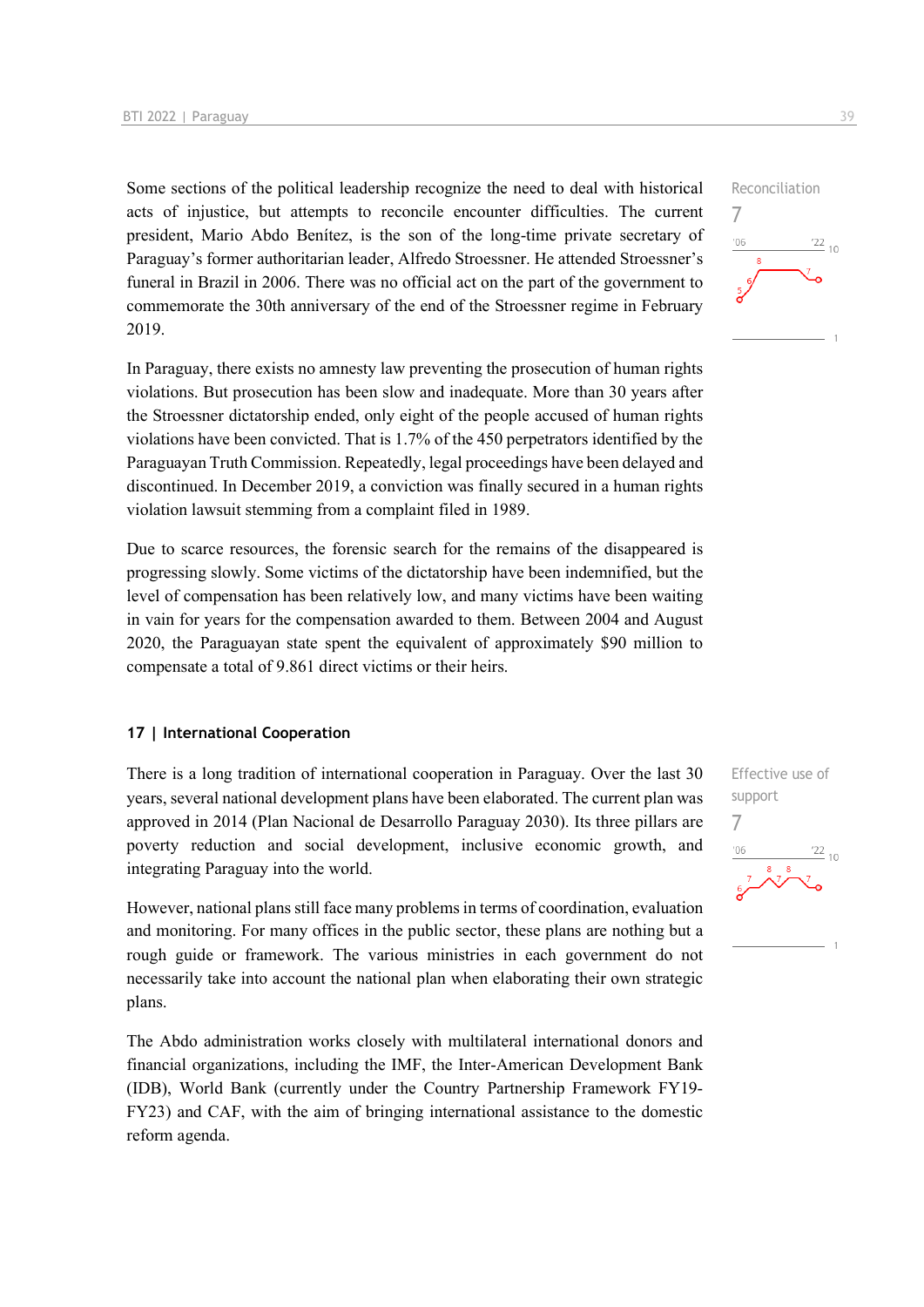A major cooperation effort is with the IDB Group, which accounts for 48.8% of multilateral financing and 23.3% of external financing (2018). The IDB's Country Strategy 2019 - 2023 for Paraguay seeks to support the institutional and productive transformation of the country, under the criteria of sustainability, equity, and economic and social inclusion. The new country strategy prioritizes four areas of collaboration and support: (i) public management and institutions; (ii) integration and diversification; (iii) productive and resilient infrastructure; and (iv) human capital and living conditions. Moreover, the IDB will provide cross-cutting support for challenges relating to (a) gender, diversity, and indigenous populations, (b) sustainability of natural capital, (c) urban development, and (d) innovation and technology. The actions planned are aligned with the 2030 National Development Plan of Paraguay. The IDB projects sovereign guaranteed loan approvals of \$1 billion.

Apart from financial cooperation, Paraguay also cooperates with development cooperation organizations based in the United States (USAID), Germany (GIZ), Spain (Spanish Agency for International Cooperation and Development, AECID), and Japan (Japan International Cooperation Agency, JICA). Prime Minister Shinzo Abe became the first Japanese prime minister ever to visit Paraguay in December 2018. The EU is the largest development assistance donor in Paraguay in terms of grants. The Multiannual Indicative Programme for Paraguay provided  $\epsilon$ 168 million for the 2014 - 2020 period. The adoption of a National Development Plan has helped to improve donor coordination. In cooperation with the Paraguayan government the OECD conducted a multi-dimensional review of Paraguay between March 2017 and July 2019, elaborating reform proposals for different sectors.

For the majority of the time, the Abdo government acts as a credible and reliable partner, but its engagement has in general been limited and passive. The U.S. government and Paraguay collaborated extensively on anti-narcotics, anti-money laundering and anti-smuggling policies. In April 2019 then U.S. Secretary of State Mike Pompeo visited Paraguay. This marked the first time that a U.S. secretary of state had visited the country since 1965. Then President Trump hosted Paraguay's President Abdo for a White House visit in December 2019. At the same time, Paraguay diversified its international partners. For example, following Chile, Russia was the second most important export market for Paraguayan beef in 2020. Paraguay is also pursuing closer cooperation between Mercosur and the European Union.

In August 2017, the Paraguayan Congress approved a law to implement the Rome Statute of the International Criminal Court (ICC) and ensure cooperation. On April 17, 2020, the Paraguayan Senate voted 25 to 16 against a proposal put forward by senators from the left-wing alliance, Frente Guaso, to establish diplomatic relations with China, which would have implied cutting diplomatic ties with Taiwan. Paraguay is the only South American government that still has full diplomatic relations with Taiwan, which complicates negotiations between the Mercosur and China. The

Credibility 8 $\frac{22}{10}$  $106$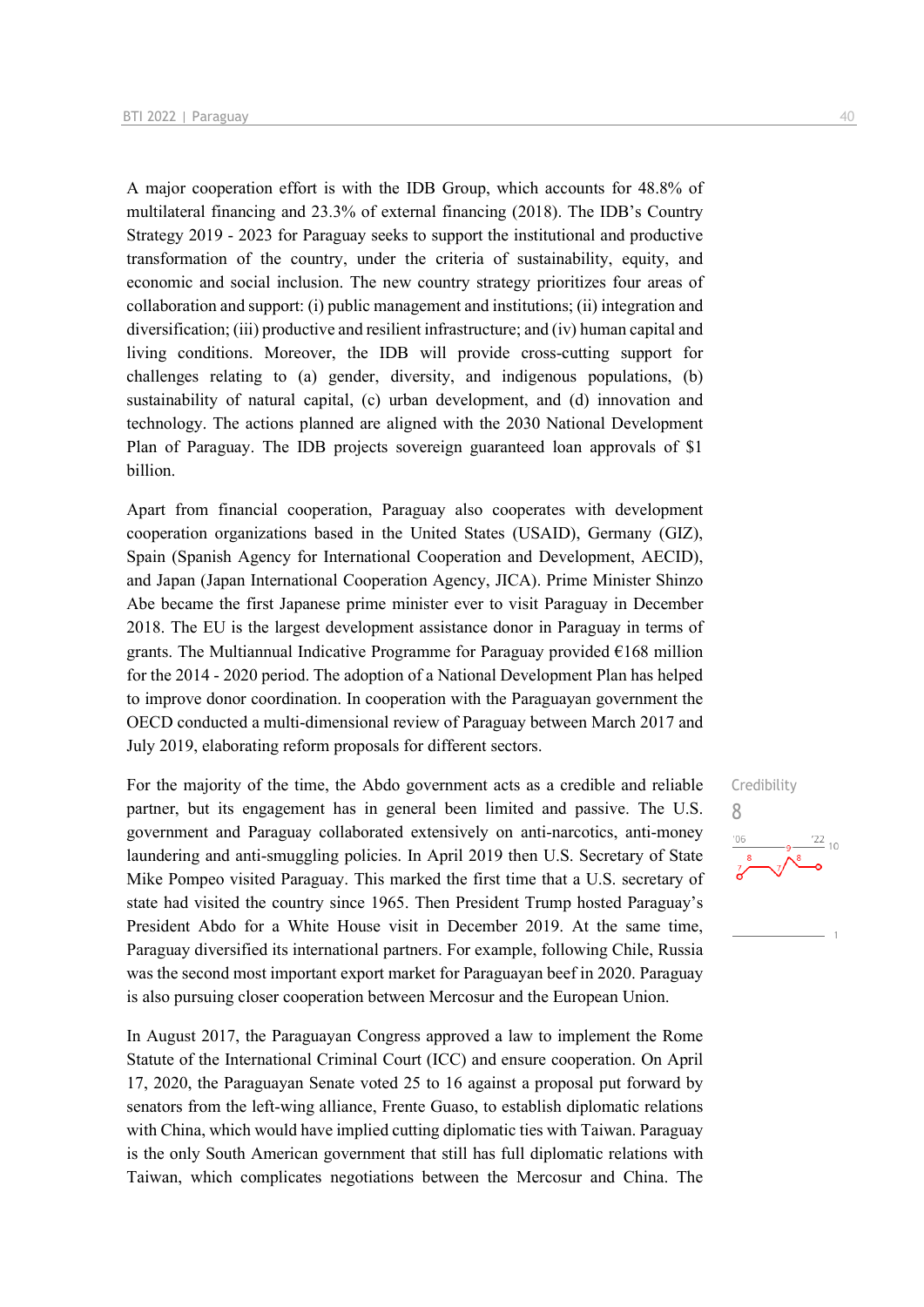benefits Paraguay derives from the status of being one of Taiwan's key remaining allies seem to compensate for the foregone macroeconomic opportunities with regard to Chinese investment, aid, and loans. There are fewer disadvantages concerning trade, which can be channeled through third countries. Since 1997 every Taiwanese president has visited Paraguay twice; and every Paraguayan president (with one exception) has twice made a stop in the island nation. Taiwan's President Tsai Ingwen attended the inauguration of President Mario Abdo Benitez in August 2018, who in turn visited Taiwan in October of the same year.

Despite significant flaws, Paraguay's economic transformation is generally viewed positively, as reflected by credit ratings and foreign investments. Between February 2019 and January 2021, the government successfully issued sovereign bonds worth \$2.3 billion. Standard & Poor's and Fitch each give Paraguay BB/B stable and BB+ credit ratings, while Moody assigns the country a Ba1 rating.

Paraguay has good relations with all its neighboring countries, with Argentina and Brazil being its most important partners. In South America, only relations with Venezuela are strained. Paraguay is a founding member of the Southern Cone Common Market (Mercosur), along with Argentina, Brazil and Uruguay. Asunción is the headquarters of the Mercosur Court of Arbitration. Paraguay supports the signing of a free trade agreement between Mercosur and the EU. Paraguay has had observer status in the Pacific Alliance since 2013 and has aspirations to join the group. This is not possible because Mercosur membership impedes the country from independently signing trade agreements with third parties.

The Paraguayan economy is closely tied to those of neighboring states Argentina and Brazil, for example, in the energy sector. The Itaipú hydroelectric plant and Yacyretá hydroelectric plant constitute both an element of cooperation and of conflict (over the distribution of electricity and benefits) between Paraguay and its neighbors.

In 2011, the Paraguayan Congress ratified the founding treaty (2008) of the Union of South American Nations (UNASUR). After the suspension of its membership in April 2018, Paraguay left UNASUR in March 2019, together with six other member countries (Argentina, Brazil, Chile, Colombia, Ecuador and Peru) and co-founded PROSUR (Forum for the Progress and Development of South America). Paraguay is also aligned with other Latin American countries in the Lima Group that seeks to bring about a regime change in Venezuela.

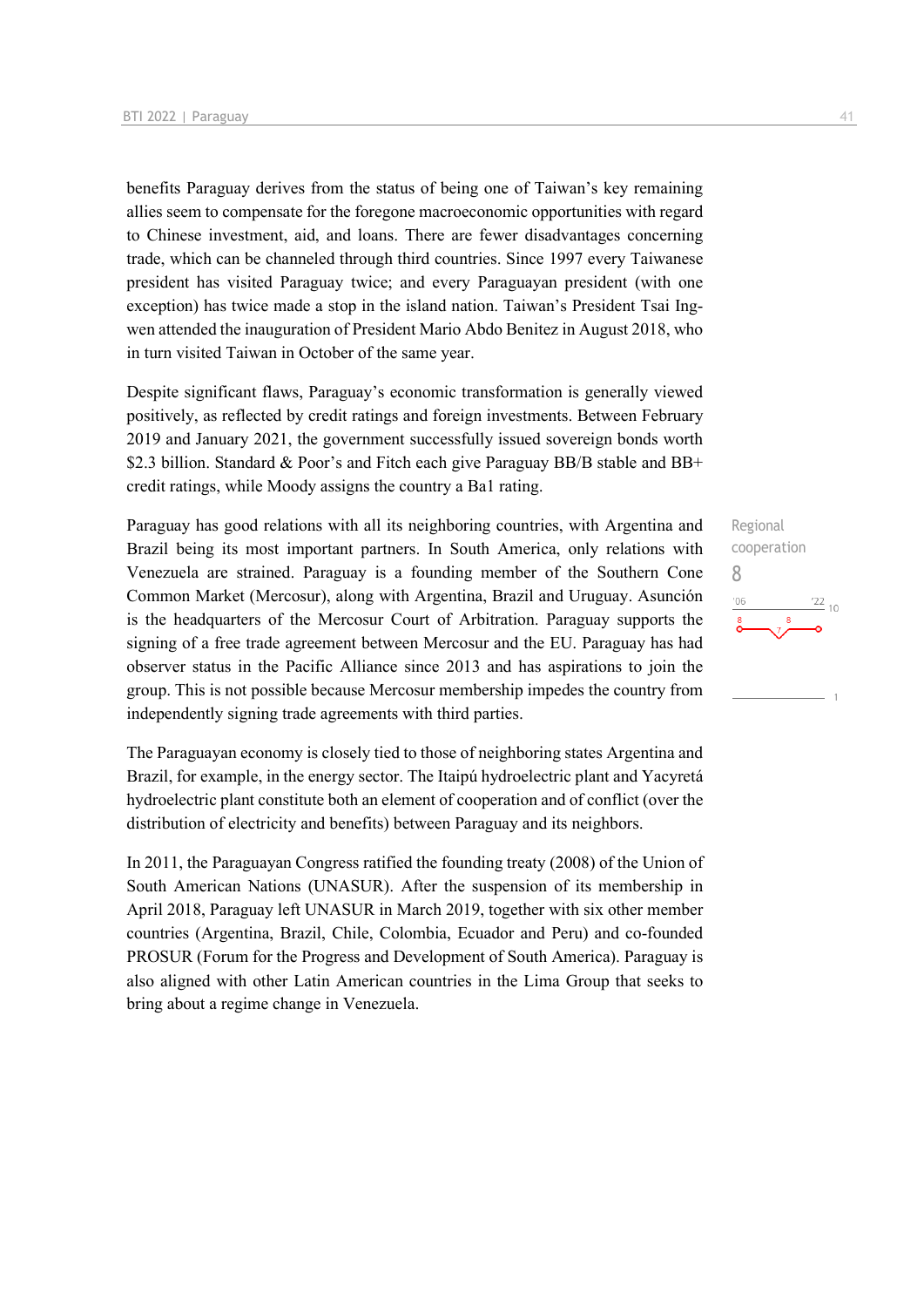### Strategic Outlook

Paraguay's presidential democracy is characterized by a strong bicameral Congress and – due to typical factionalism within the parties – a somewhat fragmented party system. As a result, the process of political decision-making is vulnerable to vetoes, and comprehensive political and economic reforms must rely on broad coalitions. This is an obstacle to breaking out of the lowlevel equilibrium that Paraguay's defective democracy has been in since 1989, characterized by an unwillingness to reform with respect to the rule of law, corruption and the state administration. Moreover, since successful modernization of the state (and the economy) would undermine part of the power base not only of the ruling Colorado Party but also of the chief opposition, the Liberal Party, major reform initiatives seem unlikely in the near future. Nonetheless, as recent examples of Chile and Peru have shown, lingering too long in a state of seeming stability - which actually represents the preservation of a mediocre status quo - and postponing reforms indefinitely could be disastrous for the country's elite.

Paraguay's economic model is based on the export of raw materials and financing the budget deficit through public debt. The economy is therefore dependent on price and demand fluctuations on the world market and the availability of cheap credit. Weather-related slumps in agriculture and a loss of confidence on the part of foreign lenders can throw the Paraguayan economy into disarray. To prove its creditworthiness, the government will have to work to restore fiscal stability as quickly as possible. While it is important to restore macroeconomic stability, Paraguay must also promote sustainable growth through continued investment in infrastructure and through improved governance (for example, by fighting corruption) and creating a more attractive business environment. To strengthen the country's human capital in the long term, the government must invest more in education infrastructure and develop a roadmap for education reforms. In response to the shortcomings in combating the pandemic, it will be necessary to restructure and improve the health care system. Improving public services will require more resources and higher tax revenues, which are currently relatively low, even by Latin American standards. Given the high dependence on agricultural and energy exports, another step should be diversification, increasing the variety of agricultural products and commodities exported and the amount of processed raw materials. In addition, the country should make greater use of its cheap and abundant hydropower to expand the domestic manufacturing industry, for which the renegotiation of the Itaipú contract, which expires in 2023, could be an impetus. Last but not least, while poverty has been reduced, poverty rates are still high and could rise again as a result of the pandemic. A more systematic approach to poverty reduction than mere assistance policies should be developed.

Paraguay's economy weathered the first wave of the COVID-19 pandemic better than other Latin American countries and is expected to return to pre-pandemic levels by 2021. The government plans to support economic reactivation with substantial (and necessary) infrastructure investments. However, due to existing weak public health capacity, Paraguay will face significant logistical challenges in rolling out vaccinations, especially since not enough vaccines have been ordered in